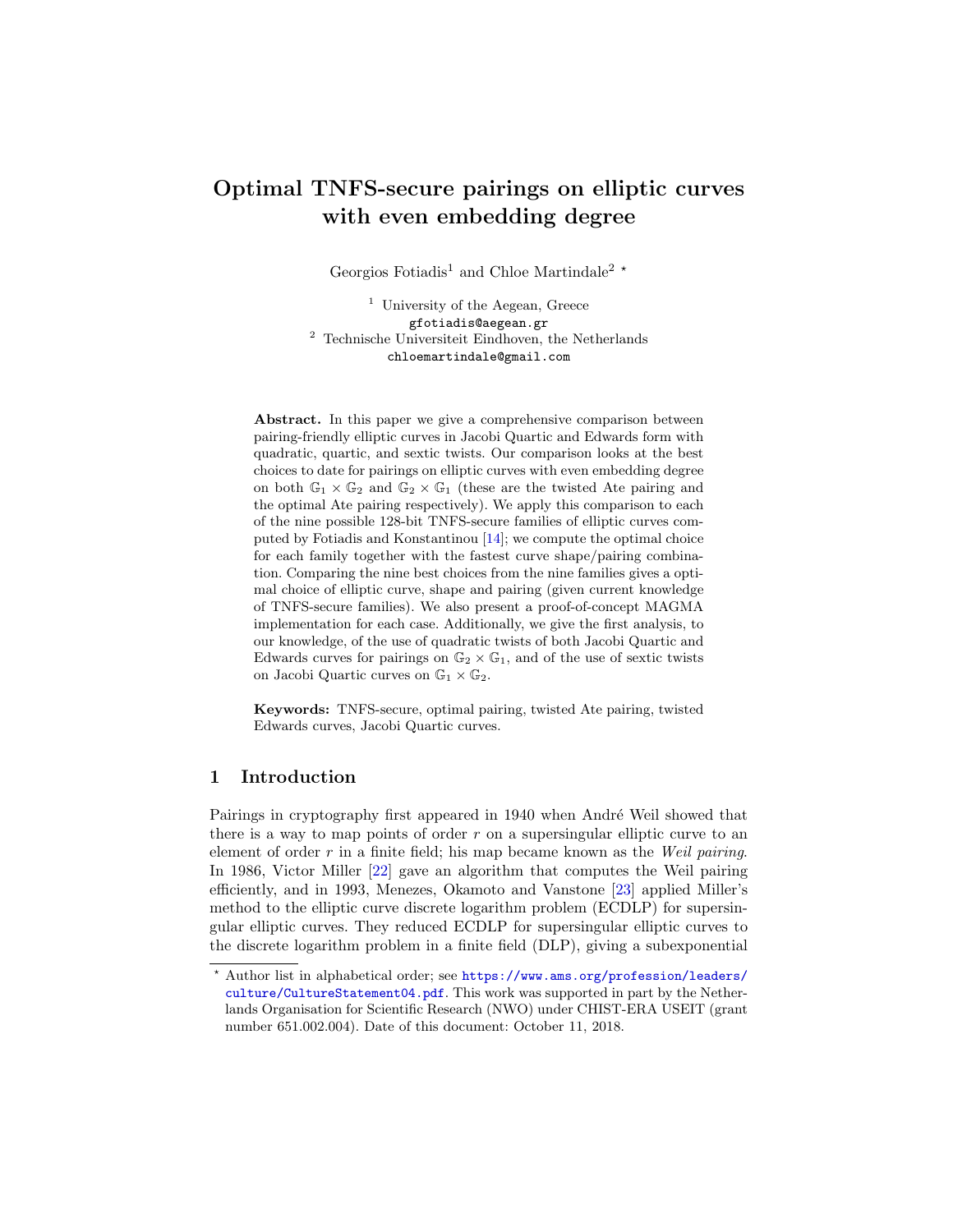attack now known as the MOV-attack. This attack was followed by the more general FR-reduction [\[15\]](#page-29-3), which can be applied to ordinary elliptic curves (and higher-dimensional abelian varieties) when using a variant of the Weil pairing called the Tate pairing. In the early 2000s however, several authors presented secure and efficient pairing-based protocols (see e.g. [\[6,](#page-28-0)[7,](#page-28-1)[17\]](#page-29-4)) which are now the backbone of privacy-related cryptosystems.

#### 1.1 Pairings on elliptic curves

Let  $\mathbb{G}_1, \mathbb{G}_2$ , and  $\mathbb{G}_T$  be cyclic groups of prime order r and assume that the discrete logarithm problem is intractable in all three groups. An abstract pairing is a bilinear, non-degenerate, efficiently computable map of the form:  $\hat{e} : \mathbb{G}_1 \times \mathbb{G}_2 \rightarrow$  $\mathbb{G}_T$ . We call  $\mathbb{G}_1$  and  $\mathbb{G}_2$  the *source groups* and  $\mathbb{G}_T$  the *target group*. When  $\mathbb{G}_1 \neq \mathbb{G}_2$  the pairing is called *asymmetric*, otherwise it is called *symmetric*.

Let E be an ordinary elliptic curve defined over a prime field  $\mathbb{F}_p$  and let r be largest prime such that  $r|#E(\mathbb{F}_p)$ . The minimal integer k for which all the r-th roots of unity are contained in  $\mathbb{F}_{p^k}$  is called the *embedding degree* of E. For all pairings on elliptic curves that are currently used in cryptography, the source groups  $\mathbb{G}_1$  and  $\mathbb{G}_2$  are r-order subgroups of  $E(\mathbb{F}_{p^k})$  and the target group  $\mathbb{G}_T$  is the subgroup  $\mu_r \subseteq \mathbb{F}_{p^k}^*$  of  $r^{\text{th}}$  roots of unity. (Typically  $\mathbb{G}_1$  is in fact contained in  $E(\mathbb{F}_p)$ ). That is, a pairing of elliptic curves is a map:  $\hat{e}: E(\mathbb{F}_{p^k})[r] \times E(\mathbb{F}_{p^k})[r] \rightarrow$  $\mu_r \n\subset \mathbb{F}_{p^k}^*$ . The most widely used pairings on ordinary elliptic curves are the Tate pairing and its variants and the Ate pairing and its variants. All of these different types of pairings can be efficiently computed using variants of Miller's algorithm  $(22)$ , c.f. Algorithm [1\)](#page-4-0).

#### 1.2 Attacks on pairings

For a sufficiently generic elliptic curve  $E/\mathbb{F}_p$ , the complexity of ECDLP in any r-order subgroup of  $E(\mathbb{F}_{p^k})$  is  $O(\sqrt{r})$ , due to Pollard's rho algorithm. The complexity of DLP in the multiplicative group  $\mathbb{F}_{p^k}^*$ , however, depends both on the factorisation of  $k$  and on how the prime  $p$  is constructed. In the case of pairingfriendly curves, we may assume that the prime  $p$  is large (at least 256-bits) and that it is derived from the evaluation of a polynomial with degree greater that 2. The asymptotic complexity of DLP in  $\mathbb{F}_{p^k}^*$  is then

<span id="page-1-0"></span>
$$
L_N[c, \ell] = \exp\left[ \left( c + o(1) \right) \left( \ln N \right)^{\ell} \left( \ln \ln N \right)^{1 - \ell} \right],\tag{1}
$$

for some  $c, \ell \in \mathbb{R}$ , with  $\ell \in [0, 1], c > 0$  and  $N = p^k$ .

When k is prime, the asymptotic complexity of DLP in  $\mathbb{F}_{p^k}^*$  is  $L_N[1/3, 1.923]$ ; the best known attack is the number field sieve (NFS) method. For composite embedding degrees, Kim and Barbulescu's [\[18\]](#page-29-5) improvements on the tower number field sieve (TNFS) method have reduced complexity of DLP in  $\mathbb{F}_{p^k}^*$  from  $L_N$ [1/3, 1.923] to  $L_N$ [1/3, 1.529]. These new improvements have immediate consequences on the selection of the extension fields  $\mathbb{F}_{p^k}$ . Fotiadis and Konstantinou [\[14\]](#page-29-0) present a summary of (new) recommendations of pairing-friendly elliptic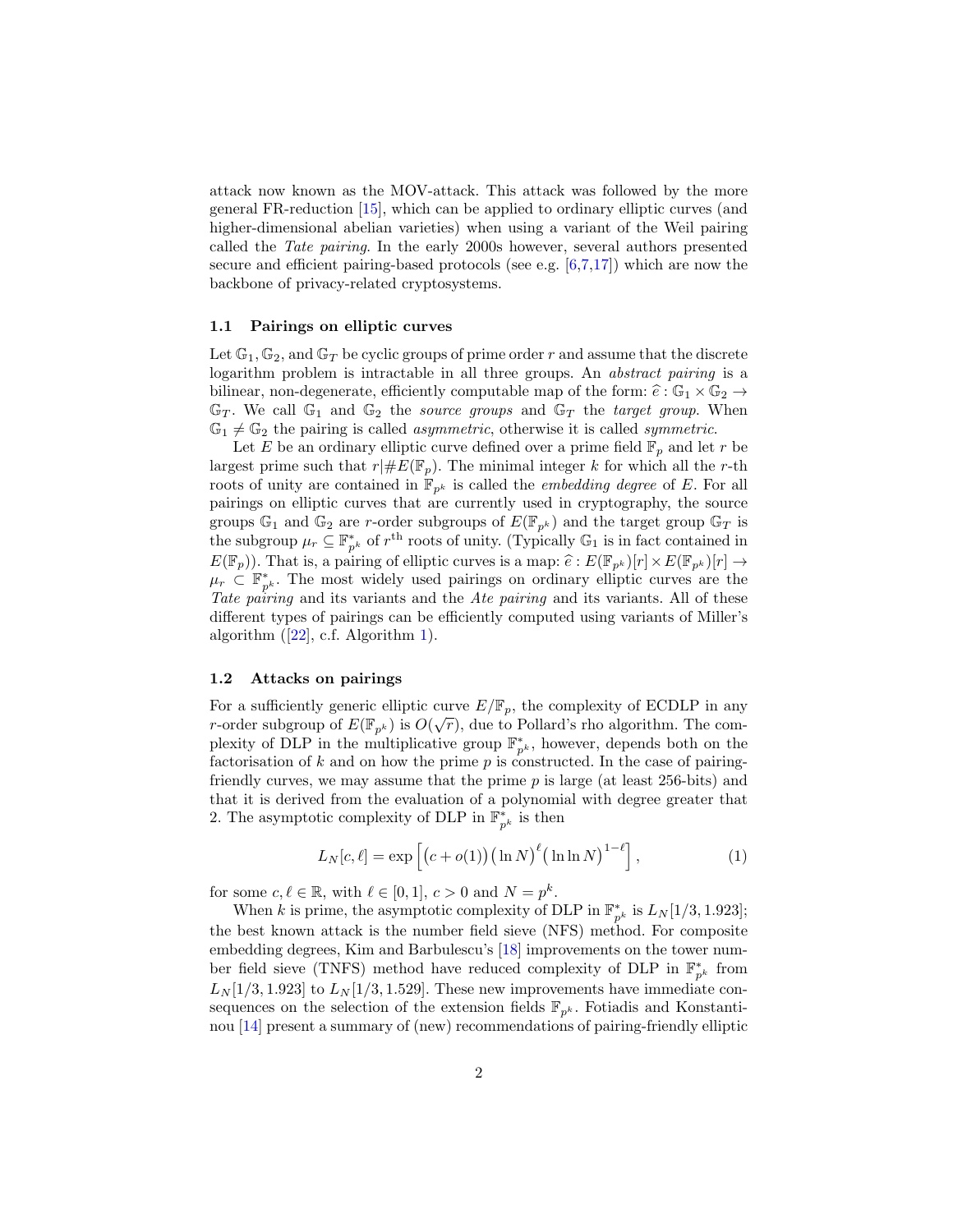curves that are resistant against the new TNFS attacks, for many different embedding degrees.

# 1.3 Our contributions

The main goal of this paper to present the best choice of pairing and of elliptic curve that gives 128-bit security according to the state-of-the-art. As families of TNFS-secure elliptic curves are already presented in [\[14\]](#page-29-0), our main contribution is a comprehensive comparison of pairings and elliptic curve shapes and the consequent selection of a curve from the available families. To our knowledge, this is the first suggestion of a 128-bit secure pairing-friendly elliptic curve that takes into account the latest attacks described above.

Our comparison takes into account competing candidates for the most efficient pairings (Section 2) and competing curve shapes for the most efficient curve arithmetic (Section 3). In section 4 we combine the discussion in Sections 2 and 3 to compute the optimal elliptic curve and pairing choice for a 128-bit security level.

Additionally, we present a new analysis for efficient curve arithmetic in the case of quadratic twists of Edwards curves and Jacobi Quartic curves for the Ate pairing (Section [3.2](#page-10-0) and Section [3.3\)](#page-15-0), and of sextic twists of Jacobi Quartic curves (Section [3.2\)](#page-13-0).

For every case that we consider we present an implementation in MAGMA, available at <www.martindale.info/research>.

# 2 Secure and efficient pairings on elliptic curves

In all that follows, we write  $\mathbb{F}_p$  for a finite field of prime order, we write  $E/\mathbb{F}_p$ for an elliptic curve defined over this field, we write  $r$  for a large prime dividing  $\#E(\mathbb{F}_p)$ , and k for the embedding degree of E with respect to r. For  $\mathbb{G}_1$  and  $\mathbb{G}_2$ distinct r-order subgroups of  $E(\mathbb{F}_{p^k})$  and  $\mathbb{G}_T$  an r-order subgroup of  $\mathbb{F}_{p^k}^*$ , there is an asymmetric pairing  $\hat{e}: \mathbb{G}_1 \times \mathbb{G}_2 \to \mathbb{G}_T$ . Good choices of p, E, r, and k give rise to pairing-based cryptographic protocols, the security and efficiency of which depends on  $\hat{e}$  and is discussed in detail below.

#### 2.1 Constructing explicit pairing-friendly elliptic curves

We make (severe) restrictions on the families of elliptic curves we consider for specifically pairing-based applications; these families are commonly referred to as pairing-friendly in the literature. In all that follows  $p, E, r$ , and k are as in the preamble to this section.

<span id="page-2-0"></span>**Definition 1.** We say that  $E/\mathbb{F}_p$  is pairing-friendly (c.f. [\[13\]](#page-29-6)) if:

- 1. There is a sufficiently large choice for r such that the discrete logarithm problem in  $\mathbb{G}_1$  and  $\mathbb{G}_2$  is computationally hard.
- 2. The  $\rho$ -value  $\rho = \log(p)/\log(r)$  is close to 1.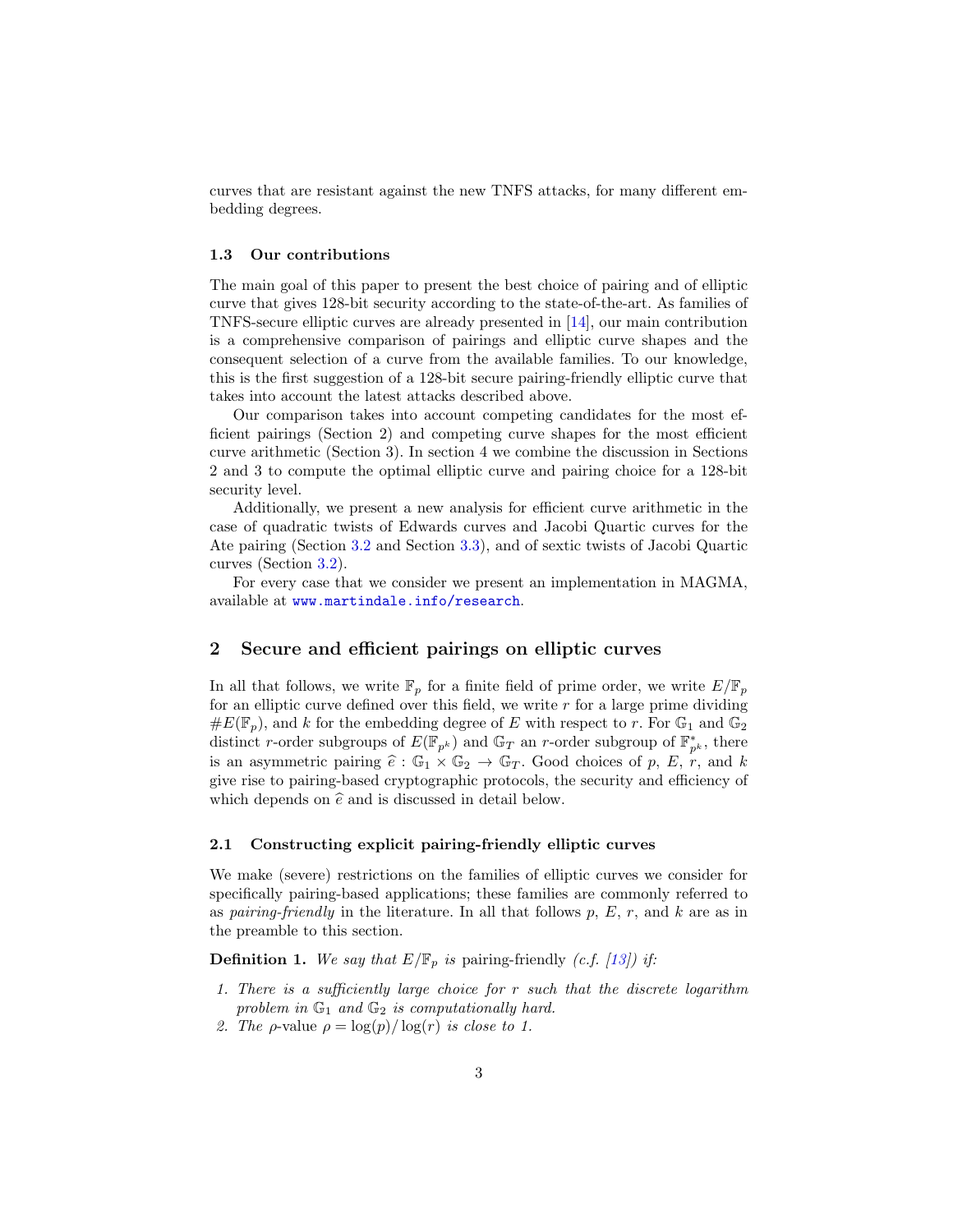- 3. The discrete logarithm problem in  $\mathbb{G}_T$  is as computationally hard as the discrete logarithm problem in  $\mathbb{G}_1$  and  $\mathbb{G}_2$ .
- 4. Computations in  $\mathbb{G}_T \subset \mathbb{F}_{p^k}$  are efficient.

The precise meanings of 'computationally hard', 'close to 1', and 'efficient' depend heavily on the desired security parameters.

Points (1) and (3) above are to ensure the security of a protocol based on a pairing using such an elliptic curve. The recent TNFS attacks [\[18\]](#page-29-5) on the discrete logarithm problem for pairing-friendly elliptic curves changed the meaning of 'computationally hard' in this definition, so that the security analyses of papers pre-dating this attack are now too weak. Fotiadis and Konstantinou [\[14\]](#page-29-0) gave examples of families of pairing-friendly elliptic curves that are resistant to the TNFS attacks.

We aim to present which choices can be made with regards to points (2) and (4). Point (2) gives control on the bandwidth of the pairing computation and point (4) ensures efficient arithmetic in  $\mathbb{G}_T$ , normally achieved by using small k. Each family of pairing-friendly elliptic curves presented in [\[14\]](#page-29-0) is given together with the  $\rho$ -value and the embedding degree, so the remaining work is to assess the trade-off.

For the construction of pairing-friendly elliptic curves we use the notion of complete polynomial families, introduced in [\[8\]](#page-28-2). For a given embedding degree  $k > 0$  the elliptic curve parameters p, t and r are described as polynomials  $p(x), t(x), r(x) \in \mathbb{Q}[x]$  respectively, such that  $4p(x) - t(x)^2 = Dy(x)^2$ , where  $D > 0$  is the square-free complex multiplication (CM) discriminant and  $y(x) \in$  $\mathbb{Q}[x]$ . These polynomials must satisfy  $\Phi_k(t(x)-1) \equiv 0 \mod r(x)$ , where  $\Phi(x)$ is the  $k^{\text{th}}$  cyclotomic polynomial. This implies that  $t(x) - 1$  is a primitive  $k^{\text{th}}$ root of unity in the number field  $\mathbb{Q}[x]/\langle r(x)\rangle$ . An additional constraint for these polynomials is that  $p(x) + 1 - t(x) \equiv 0 \mod r(x)$ . This ensures that the order of the curve has a polynomial representation as  $\#E(\mathbb{F}_{p(x)}) = h(x)r(x)$ .

We can generate elliptic curve parameters by evaluating the polynomial family at some integer  $x_0$ , such that  $r = r(x_0)$  and  $p = p(x_0)$  are both primes and t =  $t(x_0) \le 2\sqrt{p}$  (Hasse bound). We further need to verify that these choices respect the the recommendations of Definition [1.](#page-2-0) Particularly, for 128-bit security in  $\mu_r \subset \mathbb{F}_{p^k}^*$  with composite k, Equation [\(1\)](#page-1-0) implies that the extension field size  $N = k \log p$  should be around 4400-bits. Given the embedding degree k and a desired security level S, we need to find a complete family of pairing-friendly elliptic curves with CM discriminant D and  $\rho = N/(2kS)$ .

#### 2.2 Tate pairing

The reduced Tate pairing is a common example of a pairing that can be used in cryptographic algorithms. The (non-reduced) Tate pairing is something more general which we do not address here as our main focus is on applications. In the reduced Tate pairing we have  $\mathbb{G}_1 = E(\mathbb{F}_p)[r]$ ,  $\mathbb{G}_2 = E(\mathbb{F}_{p^k})[r]$ , and  $\mathbb{G}_T = \mu_r$ , the group of r-th roots of unity in  $\mathbb{F}_{p^k}^*$ , with p, E, r, and k as defined at the beginning of Section 2. For a point  $P \in E(\mathbb{F}_q)[r]$  define the function  $f_r$ , P to be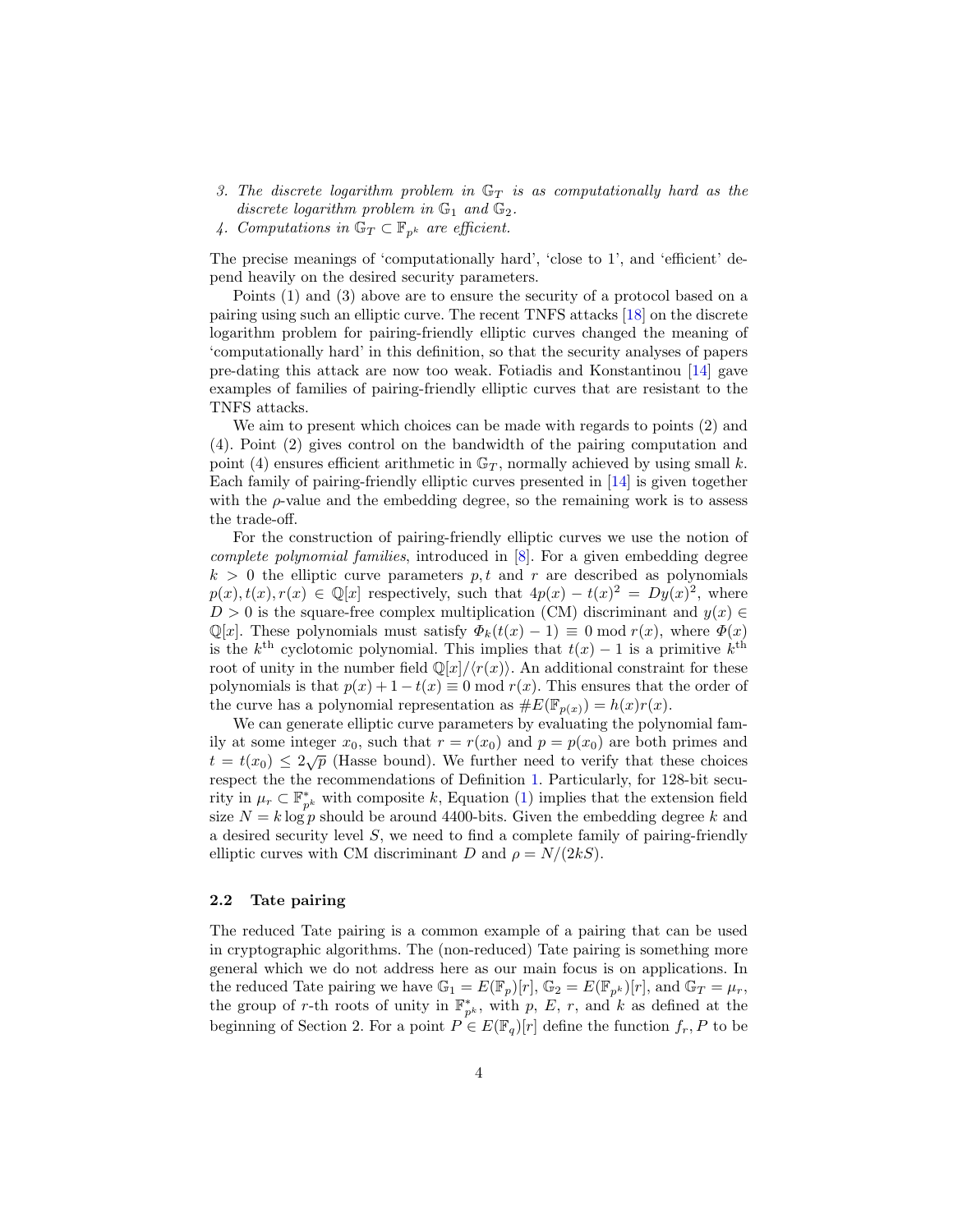the unique function on E with divisor  $r(P) - r(P_{\infty})$  (existence and uniqueness follows from eg.  $[25, Corollary 3.5]$  $[25, Corollary 3.5]$ . The *reduced Tate pairing* is the  $(p, E, r, ...)$ k-dependent) non-degenerate bilinear map  $\hat{t} : E(\mathbb{F}_p)[r] \times E(\mathbb{F}_{p^k})[r] \to \mu_r$  given by  $(P,Q) \mapsto f_{r,P}(Q) \frac{p^{k}-1}{r}$ . The value  $f_{r,P}(Q)$  can be computed efficiently using Miller's algorithm (see [\[22\]](#page-29-1), or Algorithm [1](#page-4-0) below).

<span id="page-4-2"></span>**Definition 2.** Let R and S be points on the elliptic curve E. We denote by  $h_{R,S}$ the rational function with divisor  $(R) + (S) - (S + R) - (P_{\infty}).$ 

As explained in detail in [\[13](#page-29-6)[,22\]](#page-29-1), Miller's algorithm computes  $f_{r,P}(Q)$  iteratively from  $h_{R,S}(Q)$ ; see Algorithm [1.](#page-4-0)

# Algorithm 1 Miller's algorithm

<span id="page-4-0"></span>**Input:**  $P \in E(\mathbb{F}_p)[r], Q \in E(\mathbb{F}_{n^k})[r], r = (1, r_{n-2}, \ldots, r_1, r_0)_2.$ **Output:** The reduced Tate pairing  $f_{r,P}(Q) \frac{p^k-1}{r}$  of P and Q. 1: Set  $f \leftarrow 1$  and  $R \leftarrow P$ . 2: for  $i = n - 2$  to 0 do 3:  $f \leftarrow f^2 \cdot h_{R,R}(Q)$ 4:  $R \leftarrow 2R$ 5: if  $r_i = 1$  then 6:  $f \leftarrow f \cdot h_{R,P}(Q)$ 7:  $R \leftarrow R + P$ 8: return  $f^{\frac{p^k-1}{r}}$ 

- Remark 1. The number of field operations needed to compute  $h_{R,S}$  can be decreased by using elliptic curves written in a special form, such as Jacobi quartic form [\[16\]](#page-29-8) or Edwards form [\[4\]](#page-28-3); see Section [3.](#page-8-0)
	- The pairings that are presented in the following sections were partly introduced in order to reduce the number of iterations in Algorithm [1.](#page-4-0)
	- The number of times that Steps 6-7 of Algorithm [1](#page-4-0) are performed depends on the Hamming weight of  $r$ , which is minimized using Algorithm [2.](#page-4-1)
	- Step 8 computes the power  $(p^k-1)/r$  of an element in  $\mathbb{F}_{p^k}^*$ . This is known as the final exponentiation; see e.g. [\[11\]](#page-28-4), c.f. Section [2.4.](#page-7-0)

Algorithm 2 Finding suitable elliptic curve parameters for the Tate pairing

<span id="page-4-1"></span>**Input:** A complete family of pairing-friendly elliptic curves:  $[p(x), t(x), r(x)]$ ; security level: S; integers a, b, such that the family is integer-valued for every  $x \equiv b \pmod{a}$ . **Output:** Optimal elliptic curve parameters  $p, t, r$ .

1: Set  $n_{\min} \leftarrow (2S - \log \mathrm{lc}(r))/\deg r$  and  $n_{\max} \leftarrow n_{\min} + (1/\deg r)$  and  $w \leftarrow 2S$ 

- 2: for  $i = 2^{n_{\text{min}}}$  to  $2^{n_{\text{max}}}$  do
- 3: if  $i \equiv b \pmod{a}$  then
- 4:  $x_0 \leftarrow i; r \leftarrow r(x_0)$
- 5: if r: ir prime and  $\log r = 2S$  then
- 6:  $p \leftarrow p(x_0)$
- 7: **if** *p*: ir prime and  $wt(r) < w$  **then**
- 8:  $t \leftarrow t(x_0); w = \text{wt}(r)$
- 9: return  $[p, t, r]$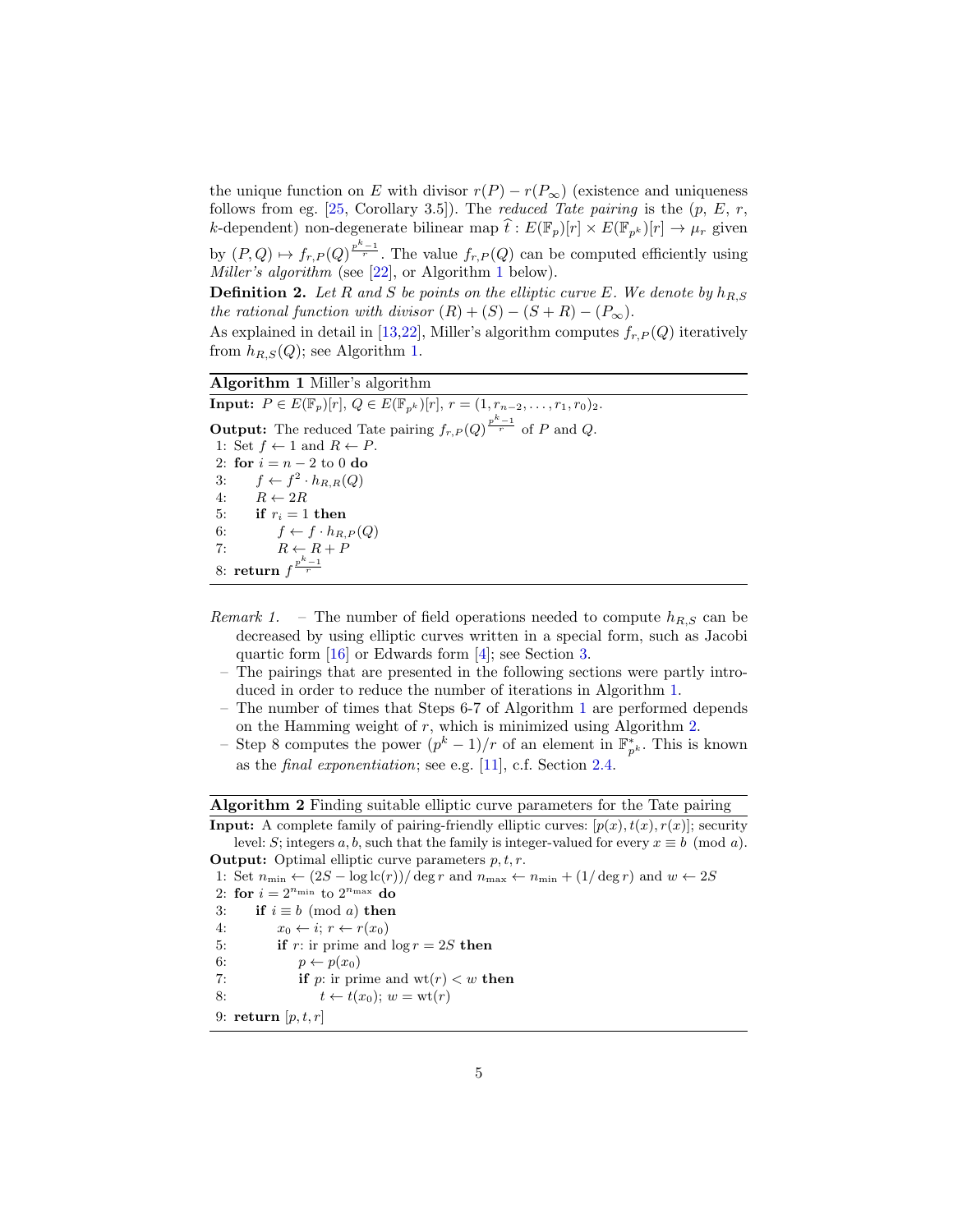#### 2.3 Optimal Ate pairing

As the name suggests, the optimal Ate pairing is a descendant of the (reduced) Ate pairing, which we introduce first for the benefit of the reader. In the Ate pairing, we take

$$
\mathbb{G}_1 = E(\overline{\mathbb{F}_p})[r] \cap \ker(\pi_p - [1]) \text{ and } \mathbb{G}_2 = E(\overline{\mathbb{F}_p})[r] \cap \ker(\pi_p - [p]),
$$

where  $\pi_p$  denotes the p-power Frobenius endomorphism on E. Note that  $\mathbb{G}_1$  =  $E(\mathbb{F}_p)[r]$  and  $\mathbb{G}_2 \subseteq E(\mathbb{F}_{p^k})[r]$ . For a point  $P \in \mathbb{G}_2$  and a positive integer T, we define the function  $f_{T,P}$  to be the unique function on E with divisor  $T(P) - (T|P) - (T-1)P_{\infty}$  (as before, existence and uniqueness follows from e.g.  $[25, Corollary 3.5]$  $[25, Corollary 3.5]$ . The *reduced Ate pairing* is the  $(p, E, r, k$ -dependent) non-degenerate bilinear map  $\hat{a}: \mathbb{G}_2 \times \mathbb{G}_1 \to \mu_r$  given by  $(P, Q) \mapsto f_{T,P}(Q)^{\frac{p^k-1}{r}}$ , where  $T = t - 1$  and t is the trace of Frobenius.

In [\[26\]](#page-29-9), Vercauteren presented the optimal Ate pairing which always gives the minimal number of iterations compared to other variants of the Ate pairing (e.g. [\[28\]](#page-29-10), [\[21\]](#page-29-11), [\[19\]](#page-29-12)). Note that it may still be slower than the Tate pairing.

Let  $E$ ,  $p$ ,  $r$ , and  $k$  be as above. Recall that pairing-friendly curves satisfy  $\Phi_k(p) \equiv 0 \mod r$ , where  $\Phi_k$  is the  $k^{\text{th}}$  cyclotomic polynomial. We consider the  $\varphi(k)$ -dimensional lattice L (spanned by the rows):

$$
L = \begin{pmatrix} r & 0 & 0 & \dots & 0 \\ -p & 1 & 0 & \dots & 0 \\ -p^2 & 0 & 1 & \dots & 0 \\ \vdots & \vdots & \vdots & \ddots & \vdots \\ -p^{\varphi(k)-1} & 0 & 0 & \dots & 1 \end{pmatrix}
$$
 (2)

,

,

and let  $V = [c_0, c_1, \ldots, c_{\varphi(k)-1}]$  be the shortest vector of this lattice. By [\[26,](#page-29-9) Theorem 7, the shortest vector  $V$  of the lattice  $L$  satisfies

$$
||V||_2 \ge \frac{r^{1/\varphi(k)}}{||\Phi_k||_2} \quad \text{and} \quad ||V||_{\infty} \le \frac{r^{1/\varphi(k)}}{(\varphi(k)-1)||\Phi_k||_{\infty}}
$$

where  $\lVert \cdot \rVert_2$  and  $\lVert \cdot \rVert_{\infty}$  are the square and infinite norms respectively. The *optimal* Ate pairing is defined as the bilinear, non-degenerate map  $\hat{a}_o : \mathbb{G}_2 \times \mathbb{G}_1 \to \mu_r \subset$  $\mathbb{F}_{p^k}^*$  given by  $\frac{p^k-1}{r}$ 

$$
(P,Q) \mapsto \left[\prod_{i=0}^{\varphi(k)-1} f_{c_i,P}^{p^i}(Q) \cdot \underbrace{\prod_{i=0}^{\varphi(k)-2} h_{[s_{i+1}]P,[c_ip^i]P}(Q)}_{H}\right]^{\perp}
$$

where  $h_{R,S}(Q)$  is as defined in Definition [2](#page-4-2) and the values  $s_i$  are obtained by the relation:  $s_i = \sum_{j=i}^{\varphi(k)-1} c_j p^j$ . By [\[26\]](#page-29-9) this choice of the coordinates  $c_i$  ensures the non-degeneracy property of the above pairing. Miller's algorithm can be adapted from Algorithm [1](#page-4-0) to compute the optimal Ate pairing.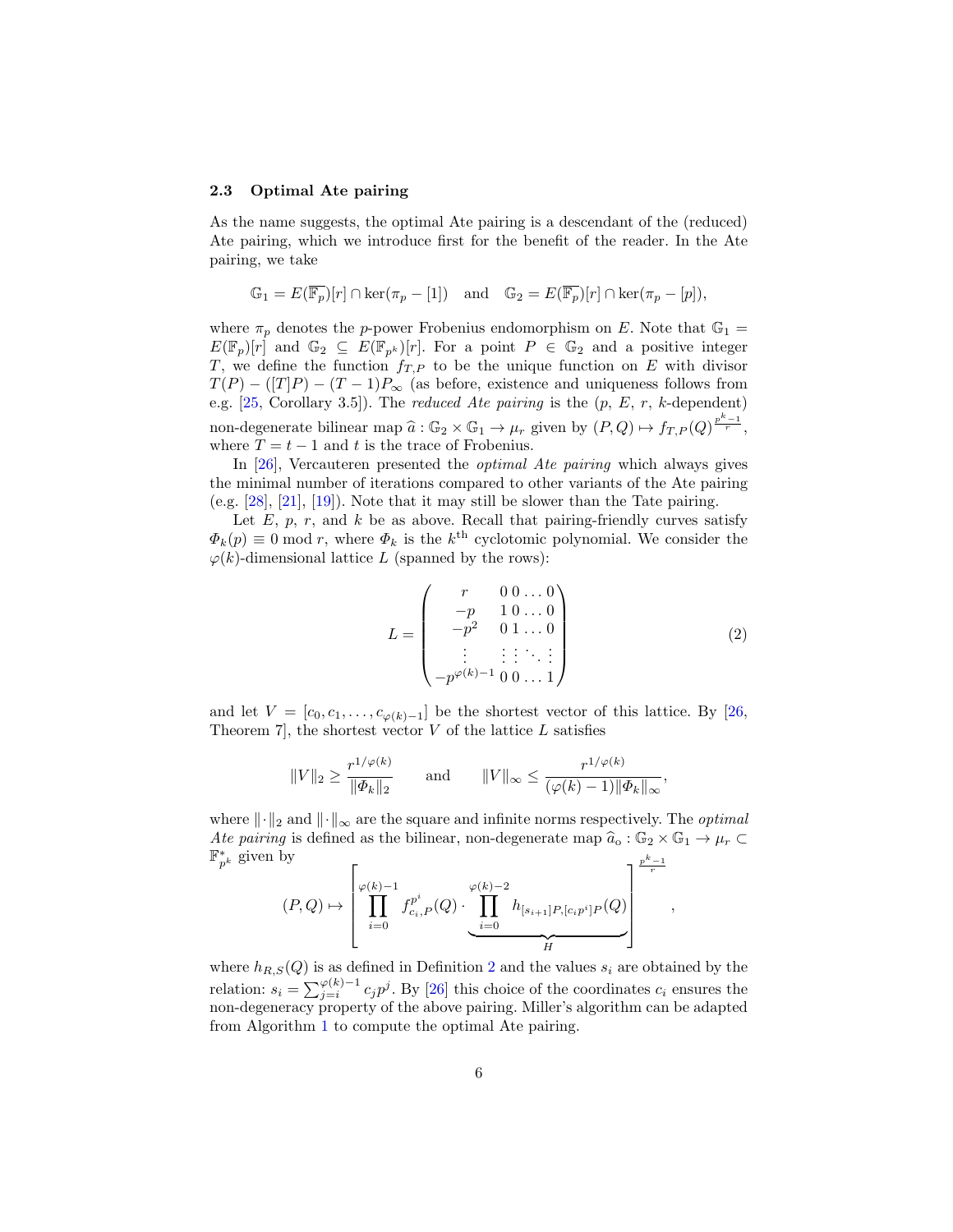Algorithm 3 Miller's algorithm (optimal Ate pairing)

<span id="page-6-1"></span>**Input:**  $P \in \mathbb{G}_2$ ,  $Q \in \mathbb{G}_1$ ,  $V = [c_0, c_1, \ldots, c_{\varphi(k)-1}]$ ,  $H$ . **Output:** The reduced optimal Ate pairing  $\hat{a}_o$  of P and Q. 1: for  $j = 0$  to  $\varphi(k) - 1$  do 2: Set  $n \leftarrow \lfloor \log_2 c_j \rfloor, f \leftarrow 1, R \leftarrow P, v_j \leftarrow (1, T_{n-2}, T_{n-1}, \ldots, T_1, T_0)_2$ 3: **for**  $i = n - 2$  to 0 **do** 4:  $f \leftarrow f^2 \cdot h_{R,R}(Q)$ 5:  $R \leftarrow 2R$ 6: if  $T_i = 1$  then 7:  $f \leftarrow f \cdot h_{R,P}(Q)$ 8:  $R \leftarrow R + P$ 9:  $f \leftarrow f \cdot H$ 10: return  $f^{\frac{p^k-1}{r}}$ 

Note also that the second product  $H$  in the above formula depends on the points  $P, Q$  which are fixed during the pairing computation so can be precomputed. Furthermore, we need the coordinates  $c_i$  to have the smallest possible Hamming weight.

| Algorithm 4 Suitable elliptic curve parameters for the optimal Ate pairing |  |  |  |  |  |  |  |
|----------------------------------------------------------------------------|--|--|--|--|--|--|--|
|----------------------------------------------------------------------------|--|--|--|--|--|--|--|

<span id="page-6-0"></span>**Input:** A complete family of pairing-friendly elliptic curves:  $[p(x), t(x), r(x)]$ ; security level: S; integers a, b, such that the family is integer-valued for every  $x \equiv b \pmod{a}$ ; the shortest vector  $V = [c_0, c_1, \ldots, c_{\varphi(k)-1}]$  of the lattice L. **Output:** Optimal elliptic curve parameters  $p, t, r$ . 1: Set  $n_{\min} \leftarrow (2S - \log \mathrm{lc}(r))/\deg r$  and  $n_{\max} \leftarrow n_{\min} + 1/\deg r$  and  $w \leftarrow 2S$ 2: for  $i = 2^{n_{\min}}$  to  $2^{n_{\max}}$  do 3: if  $i \equiv b \pmod{a}$  then 4:  $x_0 \leftarrow i; r \leftarrow r(x_0); p \leftarrow p(x_0); t \leftarrow t(x_0);$ 5: if  $r:$  ir prime and  $p:$  ir prime then 6:  $wt(V) \leftarrow wt(c_0) + wt(c_1) + ... + wt(c_{\varphi(k)-1})$ 7: if  $wt(V) < w$  then 8:  $w \leftarrow \text{wt}(V)$ 9: return  $[p, t, r]$ 

The total number of iterations in this case is:  $b_c = \sum_{i=0}^{\gamma \varphi(k)-1} \log c_i =$  $\log \prod_{i=0}^{\gamma \varphi(k)-1} c_i$ , where the sum and product run over all  $i = 0, 1, \ldots, \varphi(k)-1$ such that  $c_i \neq 0$ . Clearly, every  $c_i$  contributes in Miller's loop, as long as  $c_i \notin \{0, \pm 1\}$  (otherwise,  $f_{c_i,Q}(P) = 1$ ). According to [\[26\]](#page-29-9), the total number of iterations in Miller's loop cannot be less than  $\log r/\varphi(k)$ . Given a complete family  $[p(x), t(x), r(x)]$  of pairing-friendly elliptic curves with embedding degree k, the process for generating optimal elliptic curve parameters for the reduced optimal Ate pairing is described in Algorithm [4.](#page-6-0)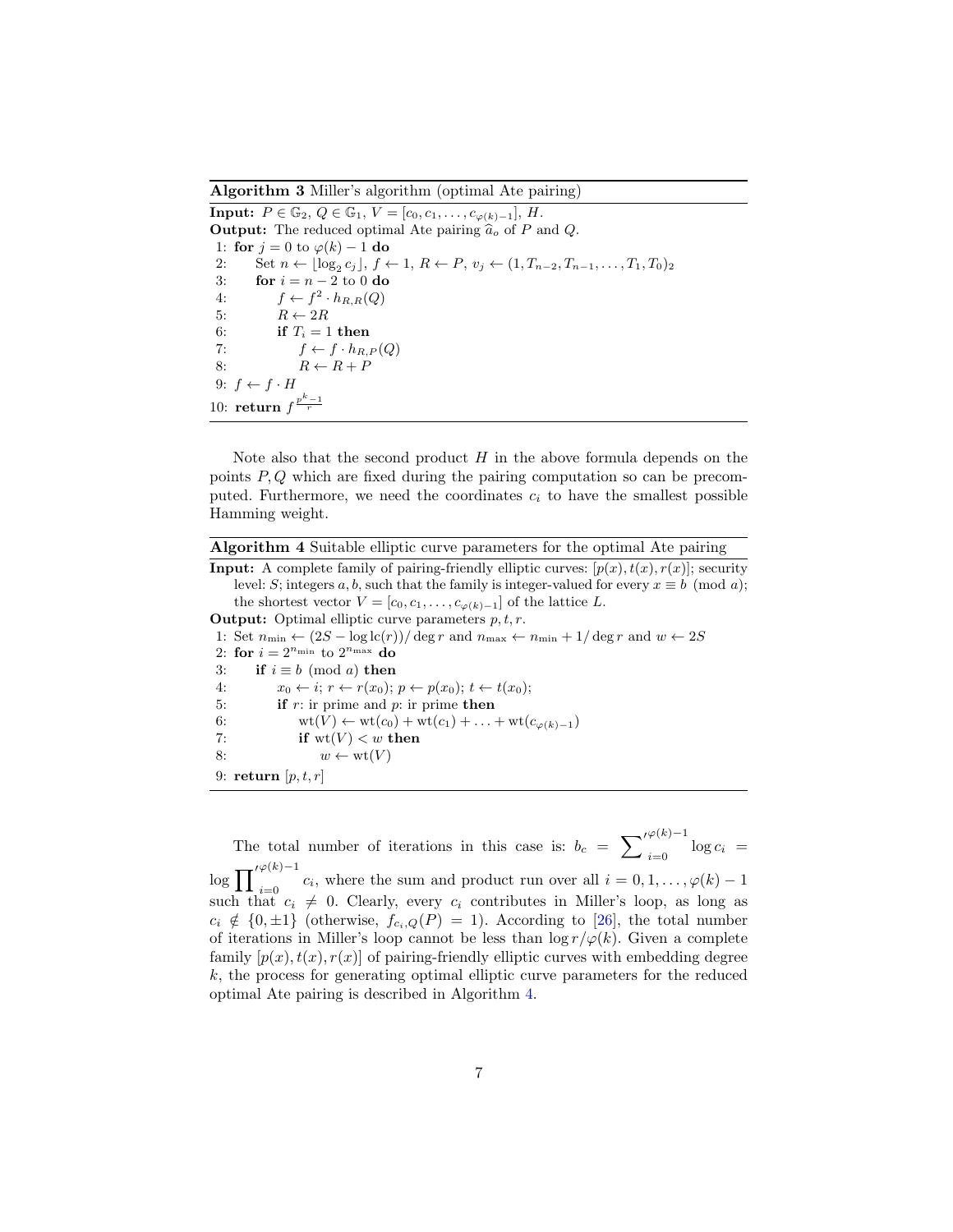Twisted Ate Pairing. The downside to the (optimal) Ate pairing is that most of the operations have to occur in extension fields. However, as observed in [\[21\]](#page-29-11), if an elliptic curve  $E/\mathbb{F}_p$  has a twist (definition recalled below), we can essentially switch  $\mathbb{G}_1$  and  $\mathbb{G}_2$ .

**Definition 3.** Let  $E/\mathbb{F}_p$  be an elliptic curve over a finite field  $\mathbb{F}_p$ . A twist of E is an elliptic curve E' that is  $\overline{\mathbb{F}_p}$ -isomorphic to E. Suppose that the isomorphism is defined over  $\mathbb{F}_{p^k}$  (but not over any subfield) and that E' is defined over  $\mathbb{F}_{p^e}$ , where  $e|k$ , and not over any subfield. We say that E' is a degree  $k/e$  twist of E.

Suppose now that E has a twist of degree  $\delta | k$ , let  $e = k/\delta$ , and let  $T_e = T^e$ (mod  $r$ ). Then there exists a non-degenerate bilinear pairing that is referred to as the twisted Ate pairing  $\hat{a}_e : \mathbb{G}_1 \times \mathbb{G}_2 \to \mu_r$  given by  $(P,Q) \mapsto f_{T_e,P}(Q)^{\frac{p^k-1}{r}}$ .<br>In particular, Algorithm 1 for the reduced Tate pairing with r replaced by T In particular, Algorithm [1](#page-4-0) for the reduced Tate pairing with r replaced by  $T_e$ computes  $\hat{a}_e$ . In particular, if E has a (non-trivial) twist, then the twisted Ate pairing has lower cost than the Tate pairing. As we restrict our attention to elliptic curves with even embedding degree, every curve has at least a quadratic twist. The process of generating optimal pairing-friendly elliptic curve parameters is the same as Algorithm [2,](#page-4-1) except that we are looking for the smallest Hamming weight of  $T_e$ .

*Remark 2.* By construction the value  $T = t - 1$  is a primitive  $k^{\text{th}}$ -root of unity modulo r. When k is even and  $\delta = 2$ , i.e. the case of quadratic twists, we have  $e = k/2$ . In this case:  $T_e \equiv T^e \equiv T^{k/2} \equiv -1 \equiv (r-1) \pmod{r}$ . This implies that  $\log T_{k/2} \approx \log r$  and in particular wt(T<sub>e</sub>) = wt(r) – 1. Hence the complexity of the Tate and twisted Ate pairings should be roughly the same in this case. However, if there exist quartic or sextic twists, the complexity of the twisted Ate pairing will be strictly better than the Tate pairing. For this reason, from this point on we consider only the optimal Ate pairing (as the most efficient pairing on  $\mathbb{G}_2 \times \mathbb{G}_1$ ) and the twisted Ate pairing (as the most efficient pairing on  $\mathbb{G}_1 \times \mathbb{G}_2$ .

#### <span id="page-7-0"></span>2.4 Final exponentiation

As we have already discussed, the efficiency of pairing calculations heavily relies on the number of iterations in Miller's loop. Another costly part of the pairing calculations is the final step of Miller's algorithm, the final exponentiation. It comprises of raising an element f in an extension field  $\mathbb{F}_{p^k}$  of  $\mathbb{F}_p$  to the power  $(p<sup>k</sup> - 1)/r$ . Experiments in MAGMA indicate that it is possible to reduce the cost of the final exponentiation by applying several tricks that will shorten the exponent  $(p^k - 1)/r$  (see e.g. [\[11\]](#page-28-4)).

We give a brief description of the final exponentiation we used in our experiments. Let  $[p(x), t(x), r(x)]$  be a family of pairing-friendly elliptic curves with even embedding degree k and let  $x_0 \in \mathbb{Z}$ , such that  $p = p(x_0), r = r(x_0)$  are primes and  $t = t(x_0)$  is the trace of Frobenius. Write  $(p^k - 1)/r$  as:

$$
e = \left(p^{k/2} - 1\right) \left[\frac{p^{k/2} + 1}{\Phi_k(p)}\right] \left[\frac{\Phi_k(p)}{r}\right], \quad \text{where} \quad \frac{\Phi_k(p)}{r} = \sum_{i=0}^{\varphi(k)-1} \lambda_i p^i,
$$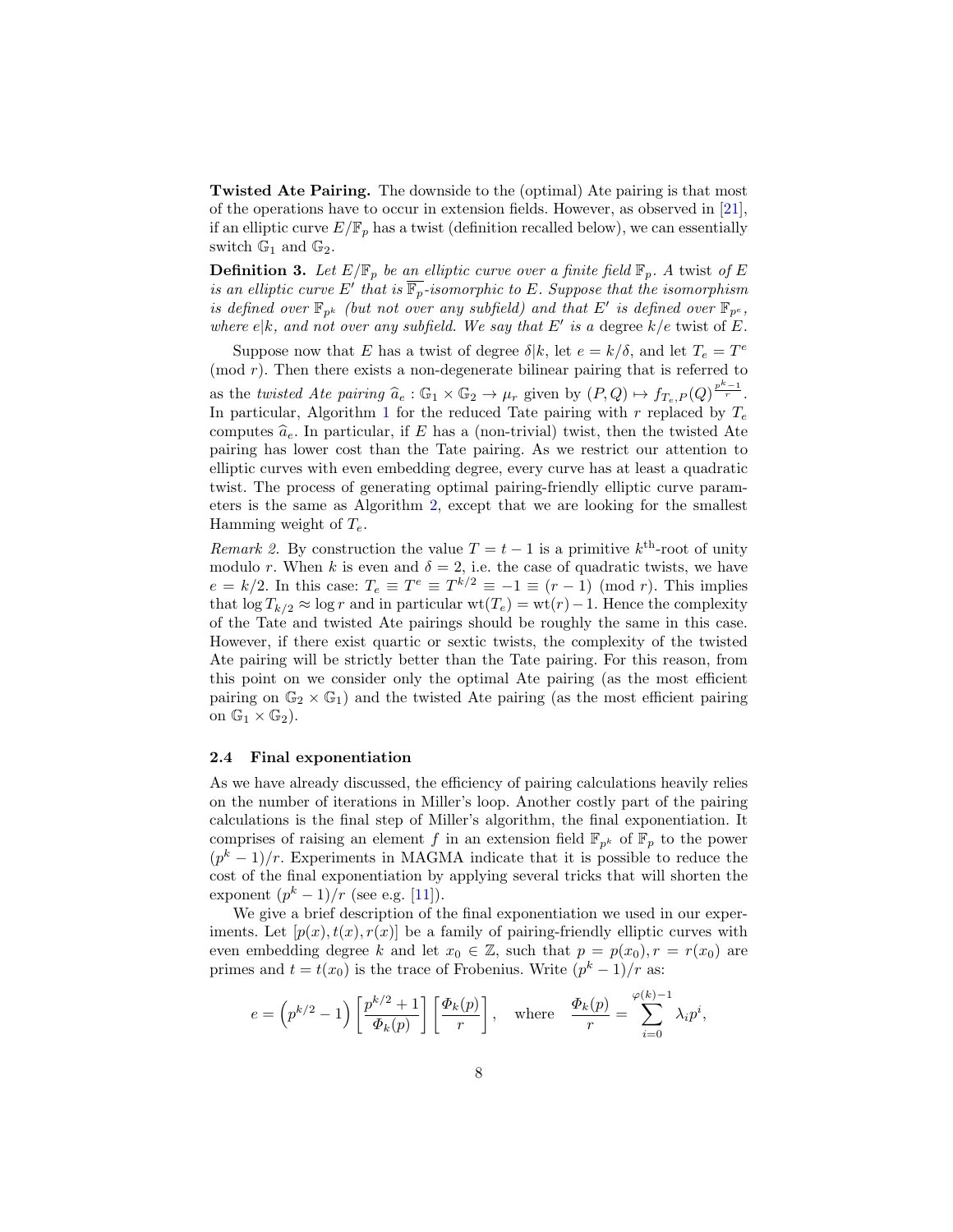for some  $\lambda_i \in \mathbb{Q}$ . Then  $f^e$  is equivalently written as:

$$
f^{\frac{p^k-1}{r}}=f^{\left(p^{k/2}-1\right)\frac{p^{k/2}+1}{\Phi_k(p)}\left(\lambda_0+\lambda_1 p+\ldots+\lambda_{\varphi(k)-1} p^{\varphi(k)-1}\right)}.
$$

The first two exponentiations can be computed using the MAGMA's Frobenius function. The final step is to raise a value to  $\lambda_0 + \lambda_1 p + \ldots + \lambda_{\varphi(k)-1} p^{\varphi(k)-1}$ . This can be done by using the Frobenius function each time we need to raise to  $p<sup>i</sup>$  and simple arithmetic operations when raising to  $\lambda_i$ . We point out that our final exponentiation procedures are not necessarily optimal.

## <span id="page-8-0"></span>3 Efficient arithmetic on elliptic curves

Let E, p, r, and k be as given at the beginning of Section 2. As  $p \neq 2, 3$ , it is possible to write E in the form  $E/\mathbb{F}_p : y^2 = x^3 + Ax + B$ , where  $A, B \in \mathbb{F}_p$ . This is a *short Weierstrass equation* for E. For certain choices of curve families, it is possible to rewrite the Weierstrass equation in an equivalent representation where point operations such as addition and doubling can be performed with less operations in  $\mathbb{F}_p$ . To our knowledge, the most competitive elliptic curve forms with respect to efficient arithmetic (for even embedding degree) are the Jacobi quartic form  $[16]$  and (twisted) Edwards form  $[12]$ . In this section we recall the definition of these special curve forms and the basic arithmetic of curve points which are needed in pairing computations, namely addition and doubling. We now set some notation:

- $\mathbf{s}_m$ : time required to square an  $\mathbb{F}_{p^m}$ -element.
- $\mathbf{m}_m$ : time required to multiply together two  $\mathbb{F}_{p^m}$ -elements.
- $\mathbf{mc}_m$ : time required to multiply by a (small) constant in  $\mathbb{F}_{p^m}$ .

#### <span id="page-8-1"></span>3.1 Twists of elliptic curves

Many authors have given ways to improve the performance of pairing computations via twists. There is of course the twisted Ate pairing that we have already discussed, but there also are three further improvements. All of these improvements are using the fact (see e.g. [\[24\]](#page-29-13)) that, for a pairing-friendly elliptic curve  $E/\mathbb{F}_p$  and  $Q \in E(\mathbb{F}_{p^k})$ , if E has a degree  $\delta$  twist  $E'/\mathbb{F}_{p^{k/\delta}}$ , then with no loss of security we can take for the point Q the image of a point  $Q' \in E'(\mathbb{F}_{p^{k/\delta}})$  under the twist isomorphism  $\phi : E' \to E$ .

Speed-up  $(1)$ . When computing the optimal Ate pairing via Miller's algorithm, the basic double and add operations are performed in  $E(\mathbb{F}_{n^k})$ . However, if the curve has a degree  $\delta$  twist E' as above then the operations can be performed instead in  $E'(\mathbb{F}_{p^{k/\delta}})$ . If E and E' can be written in the same form (i.e. both in Jacobi Quartic form or both in Edwards form), then the map  $\phi$  is (usually) simple so does not add to the operation count. The map differs between different curve shapes; details are given on a case-by-case basis below.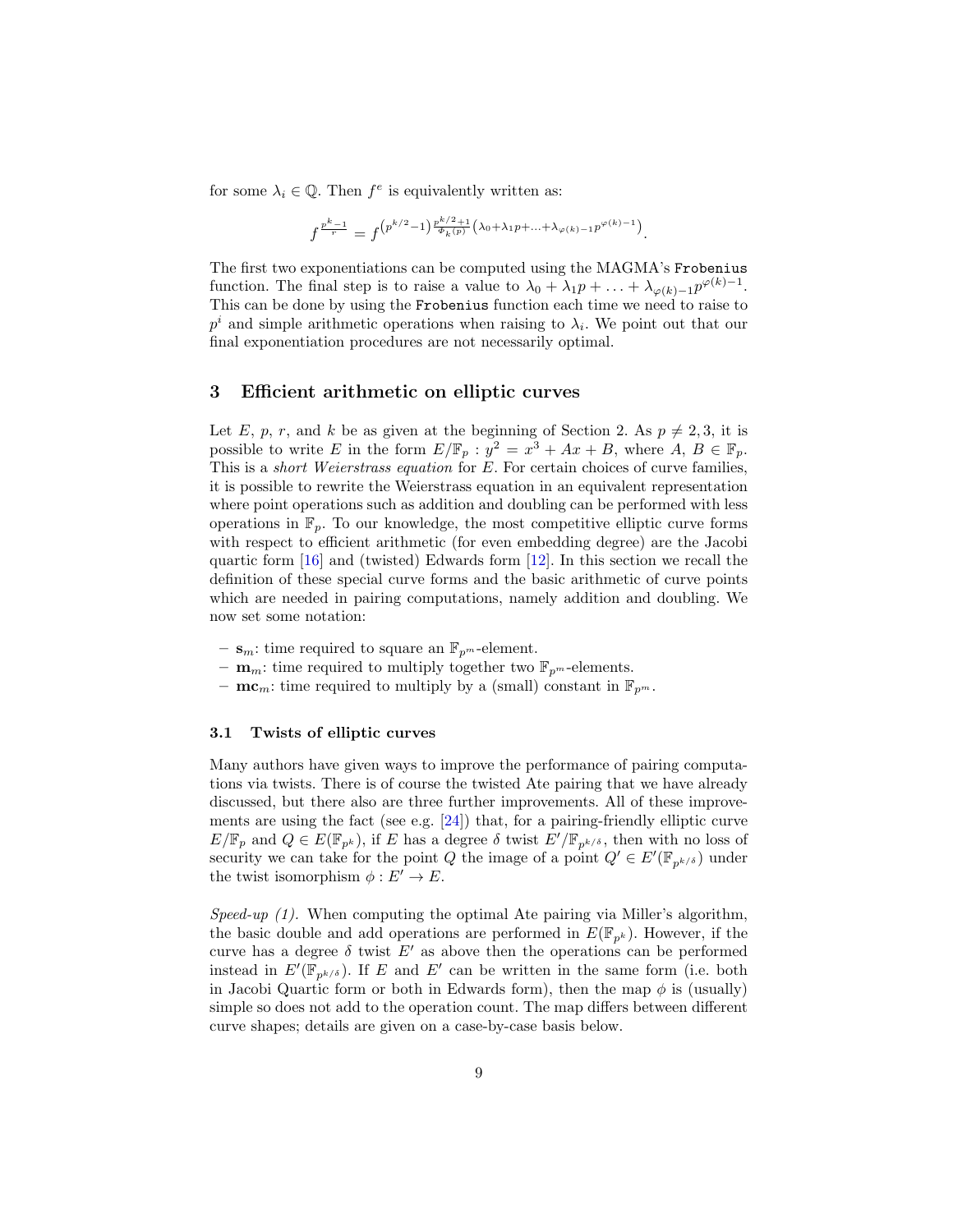Speed-up (2). Let E and E' be as above. For both the optimal Ate pairing and the twisted Ate pairing, in each iteration of the Miller loop we are required to compute the Miller function  $h_{P_1,P_2}(Q)$  on E at least once. For optimal Ate, we have  $P_1, P_2 \in \mathbb{G}_2$  and  $Q \in \mathbb{G}_1$ , and for twisted Ate, we have  $P_1, P_2 \in \mathbb{G}_1$  and  $Q \in \mathbb{G}_2$ . Suppose that  $\omega$  generates  $\mathbb{F}_{p^k}$  over  $\mathbb{F}_{p^{k/\delta}}$ . If we take for the point(s) in  $\mathbb{G}_2$  the image under  $\phi$  of (a) point(s) in  $E'(\mathbb{F}_{p^{k/\delta}})$ , we can write  $h_{P_1,P_2}(Q)$  as  $h_{P_1,P_2}(Q) = h_1 \omega + \cdots + h_{\delta} \omega^{\delta}$ , that is, as an element of a  $\delta$ -dimensional vector space over  $\mathbb{F}_{p^{k/\delta}}$ . The computation of each  $h_i$  is then a computation in  $\mathbb{F}_{p^{k/\delta}}$ . More details on a case-by-case basis are given below.

Speed-up (3). Let E and E' be as above. In some cases, the Miller function h has a denominator that lies in a subfield of  $\mathbb{F}_{p^k}$  and hence goes to 1 in the final exponentiation step of Miller's algorithm. In some cases, in the numerator some of the  $h_i$  are zero, where the  $h_i$  are as given in Speed-up (2). If h has n non-zero coefficients  $h_i$ , then the multiplication by h with a generic element of  $\mathbb{F}_{p^k}$  (as occurs at least once in every iteration of the Miller loop) can be performed in  $n\delta$  $\mathbb{F}_{p^{k/\delta}}$ -multiplications. If  $n < \delta$ , then this costs less than a generic multiplication in  $\mathbb{F}_{p^k}$ . More details on a case-by-case are given below.

## 3.2 Jacobi Quartic Curves

A Jacobi quartic curve over a prime field  $\mathbb{F}_p$  is described by the equation:

<span id="page-9-0"></span>
$$
E_J/\mathbb{F}_p : Y^2 Z^2 = dX^4 + 2\mu X^2 Z^2 + Z^4,\tag{3}
$$

where  $d, \mu \in \mathbb{F}_p$  and  $d \neq 0$ . The neutral element of the group of rational points is  $[0:1:0]$ . By  $[5]$ , if an elliptic curve  $E/\mathbb{F}_p$  has a rational point of order 2, then it can be written in the form given in Equation [\(3\)](#page-9-0). The isomorphism from the short Weierstrass equation to the Jacobi Quartic form is also given in [\[5\]](#page-28-6).

For efficient arithmetic, in [\[16\]](#page-29-8) it is recommended to use the extended projective representation of points, namely  $[X:Y:T:Z]$ , where  $T=X^2/Z$ . Given two points in extended projective representation,  $P_1 = [X_1 : Y_1 : T_1 : Z_1]$  and  $P_2 = [X_2 : Y_2 : T_2 : Z_2],$  we can calculate their sum  $P_3 = [X_3 : Y_3 : T_3 : Z_3]$  by the formulas:

$$
X_3 = (X_1Y_2 - Y_1X_2)(T_1Z_2 - Z_1T_2),
$$
  
\n
$$
Y_3 = (T_1Z_2 + Z_1T_2 - 2X_1X_2)(Y_1Y_2 - 2\mu X_1X_2 + Z_1Z_2 + dT_1T_2) - Z_3,
$$
  
\n
$$
T_3 = (T_1Z_2 - Z_1T_2)^2,
$$
  
\n
$$
Z_3 = (X_1Y_2 - Y_1X_2)^2.
$$

For the doubling process, given a point  $P_1 = [X_1 : Y_1 : T_1 : Z_1]$ , we can calculate the point  $2P = [X_3 : Y_3 : T_3 : Z_3]$  via:

$$
X_3 = 2X_1Y_1(2Z_1^2 + 2\mu X_1^2 - Y_1^2),
$$
  
\n
$$
Y_3 = 2Y_1^2(Y_1^2 - 2\mu X_1^2) - (2Z_1^2 + 2\mu X_1^2 - Y_1^2)^2,
$$
  
\n
$$
T_3 = (2X_1Y_1)^2,
$$
  
\n
$$
Z_3 = (2Z_1^2 + 2\mu X_1^2 - Y_1^2)^2.
$$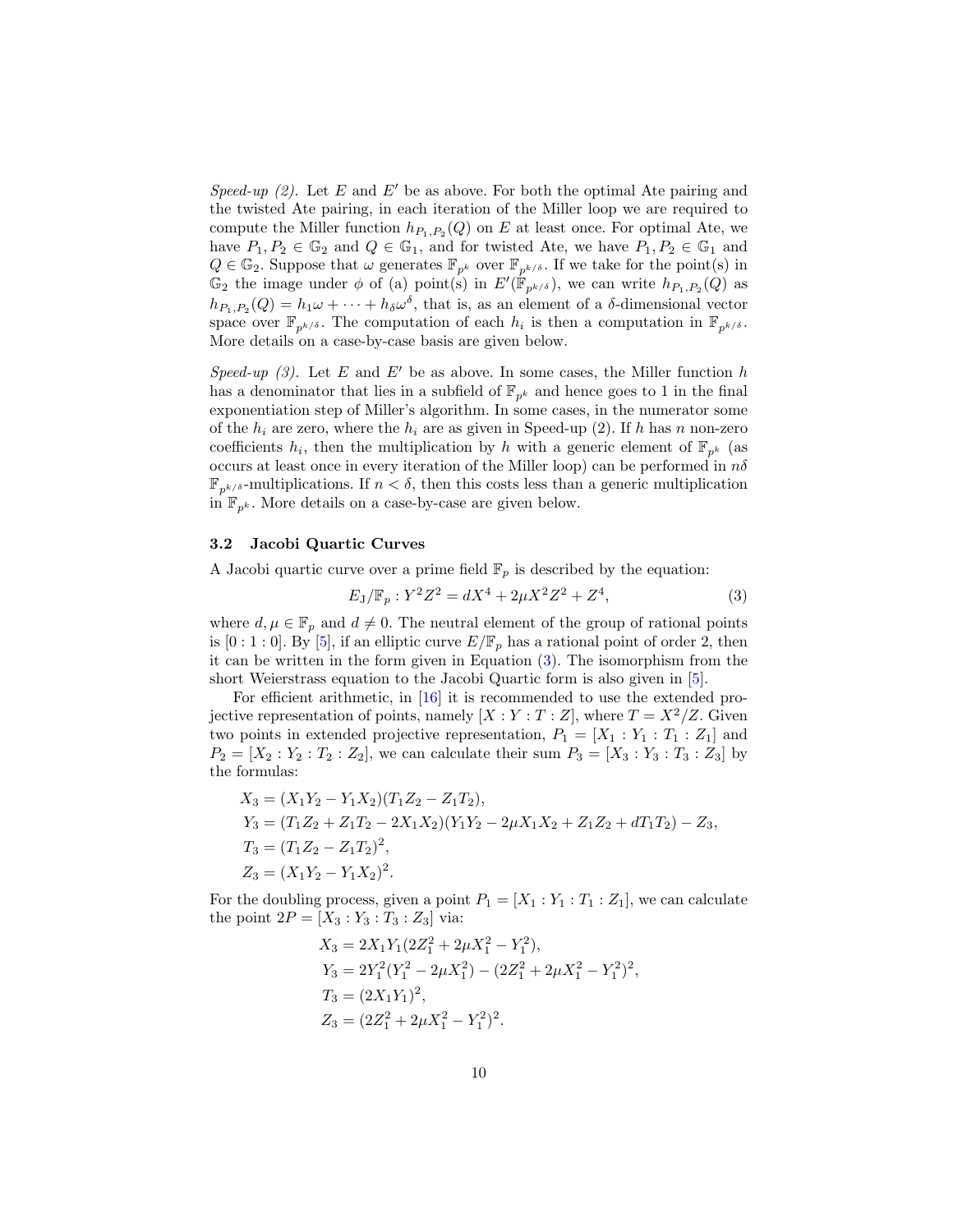Using Wang, Wang, Zhang, and Li's recommendations [\[27\]](#page-29-14), point addition costs  $16m + 1s + 4mc$  and point doubling costs  $4m + 8s + 1mc$ . Here, m denotes the cost of the multiplication of two elements, s denotes the cost of squaring an element, and mc denotes the cost of the multiplication of an element with a constant value; all elements are considered to lie in the field of definition of the points  $P_1$  and  $P_2$ .

<span id="page-10-0"></span>Quadratic twists of Jacobi Quartic Curves. All the curves that we consider in this paper have even embedding degree, and hence admit quadratic twists. Let  $\omega \in \mathbb{F}_{p^k} \setminus \mathbb{F}_{p^{k/2}}$ , and define  $E_{\mathcal{J}}^{\omega}/\mathbb{F}_{p^{k/2}} : Y^2 Z^2 = d\omega^4 X^4 + 2\mu \omega^2 X^2 Z^2 + Z^4$ . The curve  $E_j^{\omega}$  is a quadratic twist of  $E_j$  via the isomorphism

<span id="page-10-2"></span>
$$
\phi: [X:Y:Z] \to [\omega X:Y:Z].\tag{4}
$$

We can use this isomorphism in the three ways described in the Section [3.1,](#page-8-1) which we summarize following  $[27]$ .

*Pairings on*  $\mathbb{G}_1 \times \mathbb{G}_2$ . For pairings on  $\mathbb{G}_1 \times \mathbb{G}_2$  (such as the twisted Ate pair-ing), Wang, Wang, Zhang, and Li [\[27\]](#page-29-14) show that the function  $h_{P_1,P_2}(Q)$ , where  $P_1, P_2 \in \mathbb{G}_1$  and  $Q \in \mathbb{G}_2$ , can be computed in time  $k\mathbf{m}_1$ , and that the result is a general element of  $\mathbb{F}_{p^k}$  (i.e. has no zero coefficients as a vector over  $\mathbb{F}_{p^{k/2}}$ ). The total time for the doubling steps of Miller (i.e. steps 3 and 4 of Algorithm [1\)](#page-4-0) is therefore

 $1m_k + 1s_k + (4 + k)m_1 + 8s_1 + 1mc_1$ 

and for the addition steps of Miller (i.e. steps 6 and 7 of Algorithm [1\)](#page-4-0) is therefore

$$
1\mathbf{m}_k + (16 + k)\mathbf{m}_1 + 1\mathbf{s}_1 + 4\mathbf{m}\mathbf{c}_1.
$$

Pairings on  $\mathbb{G}_2 \times \mathbb{G}_1$ . For pairings on  $\mathbb{G}_2 \times \mathbb{G}_1$  (such as the optimal Ate pairing), the necessary formulas do not to our knowledge appear in the literature, so for completeness we include them here.

Speed-up (1) of Section [3.1](#page-8-1) clearly applies; suppose that we wish to compute the optimal Ate pairing of  $Q \in \mathbb{G}_1$  and  $P \in \mathbb{G}_2$  where  $P = \phi(P')$  and  $P' \in$  $E_J^{\omega}(\mathbb{F}_{p^{k/2}})$ . Every  $R \in \mathbb{G}_2$  appearing in the Miller function  $h_{R,R}(Q)$  or  $h_{R,P}(Q)$ is a multiple of P, and hence  $R' = \phi^{-1}(R) \in E_J^{\omega}(\mathbb{F}_{p^{k/2}})$ . Therefore, every point doubling/addition  $R + S$ , where  $S = R$  or P, can be computed in  $\mathbb{F}_{p^{k/2}}$  via  $\phi$ as  $R + S = [\omega X_T, Y_T, Z_T]$  where  $T = \phi^{-1}(R) + \phi^{-1}(S)$ . Thus, using [\[27\]](#page-29-14), point doubling takes  $4m_{k/2} + 8s_{k/2} + 1mc_{k/2} = k^2m_1 + 2k^2s_1 + \frac{k^2}{4}mc_1$ , and point addition takes  $16m_{k/2} + 1s_{k/2} + 4mc_{k/2} = 4k^2m_1 + \frac{k^2}{4}$  $\frac{k^2}{4}$ **s**<sub>1</sub> +  $k^2$ **mc**<sub>1</sub>.

For speed-up (2) of Section [3.1](#page-8-1) we start from the formula for the Miller function  $h_{P_1,P_2}(Q)$  given in [\[27\]](#page-29-14) and apply it to the case that  $P_1 = \phi(P_1')$  and  $P_2 = \phi(P_2')$ . To this end, let  $(x_Q, y_Q)$  be the affine coordinates of  $Q$ , set  $P_1 =$  $[X_1 : Y_1 : Z_1 : T_1]$ , and set  $P_2 = [X_2 : Y_2 : Z_2 : T_2]$ . By [\[27\]](#page-29-14), the Miller function is given by

<span id="page-10-1"></span>
$$
h_{P_1,P_2}(Q) = \frac{x_Q^2}{N(y_Q + 1 - cx_Q^2)} (\eta N + (\theta + a)M_1 + M_3),
$$
\n(5)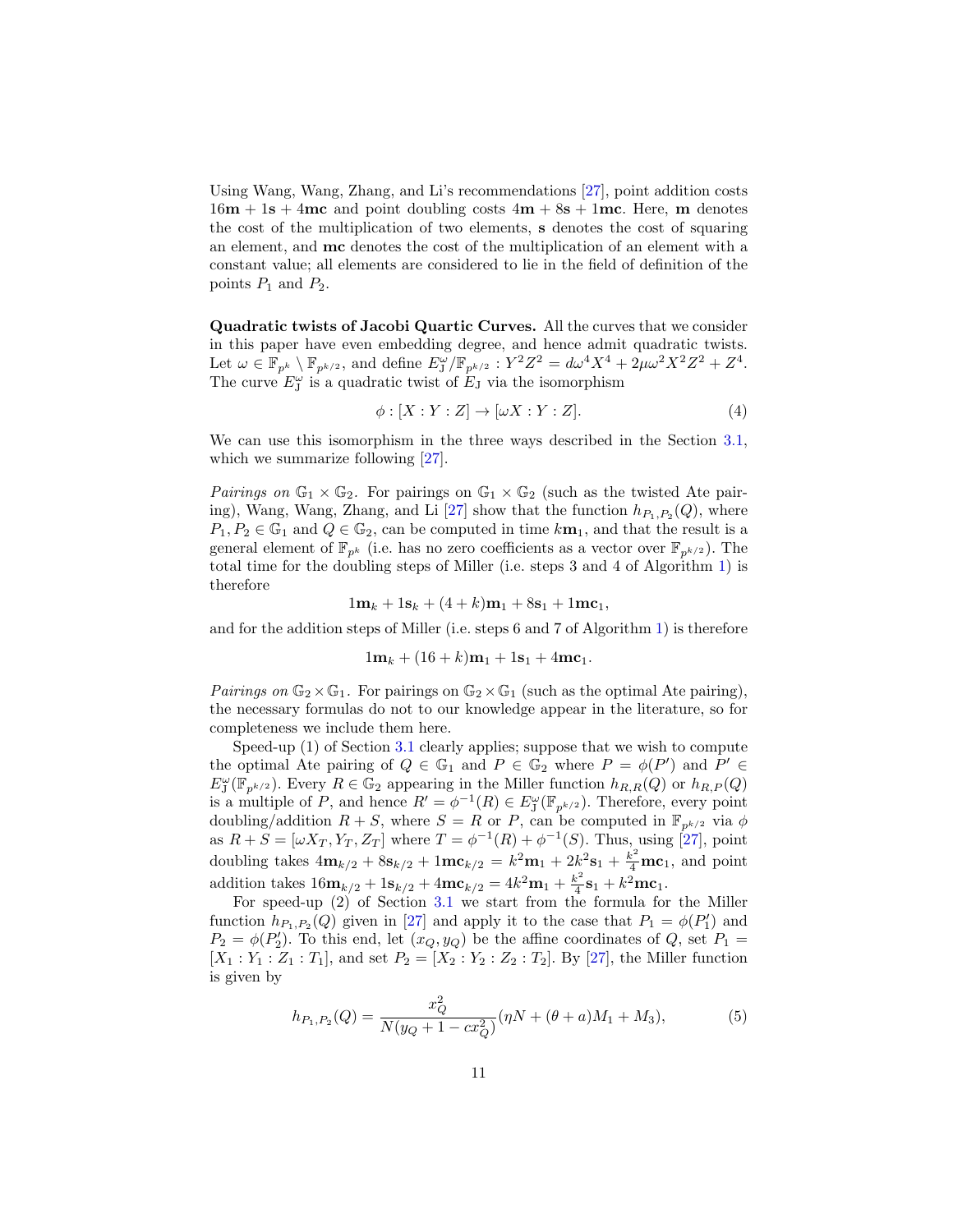where

$$
\eta = \frac{y_Q + 1 + ax_Q^2}{x_Q^3} \quad \text{and} \quad \theta = \frac{1 + y_Q}{x_Q^2}
$$

and  $N, M_1, M_3$  are calculated by:

$$
N = \begin{cases} X_1 X_2 ((T_1 Y_2 - Y_1 T_2) + (T_1 Z_2 - Z_1 T_2)), & \text{if } P_1 \neq P_2 \\ 2X_1^3, & \text{if } P_1 = P_2, \end{cases}
$$
  

$$
M_1 = \begin{cases} (Y_1 + Z_1 + aT_1) X_2 T_2 Z_1 - (Y_2 + Z_2 + aT_2) X_1 T_1 Z_2, & \text{if } P_1 \neq P_2 \\ -(Y_1 + 2Z_1) X_1^2 & \text{if } P_1 = P_2, \end{cases}
$$
  

$$
M_3 = \begin{cases} (Y_1 + Z_1 + aT_1)(Y_2 + Z_2 + aT_2)(X_1 Z_2 - Z_1 X_2) & \text{if } P_1 \neq P_2 \\ (aX_1^2 + Z_1^2 + Y_1 Z_1) Y_1 & \text{if } P_1 = P_2. \end{cases}
$$

Here  $\eta, \theta \in \mathbb{F}_p$  and can be precomputed, and N,  $M_1$ , and  $M_3$  are computed during the point addition/doubling step.

If  $P_1 \neq P_2$ , then rewriting the formulas for N,  $M_1$ , and  $M_3$  in terms of  $\omega$  and the  $\mathbb{F}_{p^{k/2}}$ -coordinates of  $P'_1$  and  $P'_2$ , we see that  $M_1 =: \omega m_1 \in \omega \mathbb{F}_{p^{k/2}}$ ,  $N \in \mathbb{F}_{p^{k/2}}$ , and  $M_3 =: \omega m_3 \in \omega \mathbb{F}_{p^{k/2}}$ . As  $N \in \mathbb{F}_{p^{k/2}}$ , so is the coefficient  $\frac{x_Q^2}{N(y_Q+1-cx_Q^2)}$ , hence maps to 1 in the final exponentiation of Miller's algorithm (so can be ignored). Therefore, the computation of the Miller function  $h_{P_1,P_2}(Q)$  when  $P_1 \neq P_2$ amounts to the computation of  $\eta N+(\theta+a)m_1+m_3)\omega$ , where all the variables are known, the time-consuming part of which is 2 multiplications of an element in  $\mathbb{F}_p$ by an element in  $\mathbb{F}_{p^{k/2}}$ , which using the schoolbook method takes  $2 \cdot \frac{k}{2} \mathbf{m}_1 = k \mathbf{m}_1$ .

If  $P_1 = P_2$ , then in the same way we see that  $M_1 \in \mathbb{F}_{p^{k/2}}$ ,  $N =: \omega n \in$  $\omega \mathbb{F}_{p^{k/2}}$ , and  $M_3 \in \mathbb{F}_{p^{k/2}}$ . As  $N \in \omega \mathbb{F}_{p^{k/2}}$ , so is  $N^{-1}$  and hence also  $\frac{x_Q^2}{N(y_Q+1-cx_Q^2)}$ , thus goes to  $\omega$  in the final exponentiation of Miller's algorithm. Therefore, the computation of the Miller function  $h_{P_1,P_1}(Q)$  amounts to the computation of  $\eta \omega^2 n + ((\theta + a)M_1 + M_3)\omega$ . As  $\eta \omega^2$  can be precomputed, again all the variables are known, so the computation takes  $k_{\mathbf{m}_1}$  in exactly the same way as above.

Speed-up  $(3)$  of Section [3.1](#page-8-1) does not apply as the Miller function h has no zero coordinates as a vector with coefficients in  $\mathbb{F}_{p^{k/2}}$ .

Combining the above, we see that the whole Miller doubling step (i.e. steps 4 and 5 of Algorithm [3\)](#page-6-1) takes

$$
\mathbf{m}_k + \mathbf{s}_k + (k^2 + k)\mathbf{m}_1 + 2k^2\mathbf{s}_1 + \frac{k^2}{4}\mathbf{m}\mathbf{c}_1,
$$

and the whole Miller addition step (i.e. steps 7 and 8 of Algorithm [3\)](#page-6-1) takes

$$
\mathbf{m}_{k} + (4k^{2} + k)\mathbf{m}_{1} + \frac{k^{2}}{4}\mathbf{s}_{1} + k^{2}\mathbf{m}\mathbf{c}_{1}.
$$

Quartic twists of Jacobi Quartic curves. In the following section we summarize results of Duquesne, El Mrabet, and Fouotsa [\[9\]](#page-28-7). The only elliptic curves that admit quartic twists are those of j-invariant 1728, and with embedding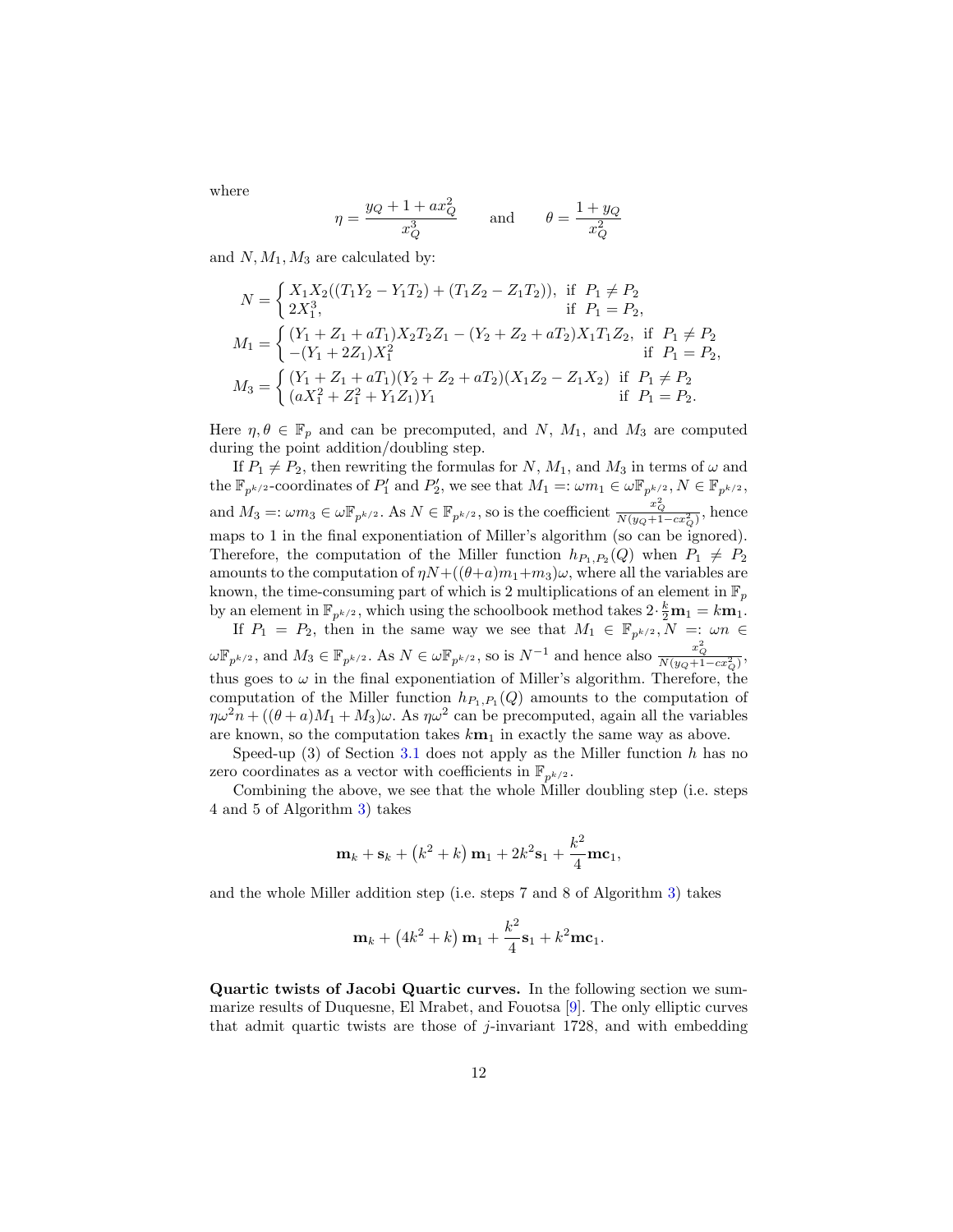degree divisible by 4. For Jacobi Quartic curves this is equivalent to the coefficient  $\mu$  in Equation [\(3\)](#page-9-0) being zero, that is  $E_{1728}$ :  $Y^2Z^2 = dX^4 + Z^4$ . For  $E_{1728}$ , the formulas to add and double points are of course simpler than general curves in Jacobi Quartic form. Also, rather than the extended projective coordinates that we use for general Jacobi Quartic curves, we use the extended projective point representation proposed by Hisil, Koon-Ho Wong, Carter, and Dawson [\[16\]](#page-29-8), namely  $[X:Y:Z:U:V]$ , where  $U=X^2$  and  $V=Z^2$ .

Let  $\omega \in \mathbb{F}_{p^k} \setminus \mathbb{F}_{p^{k/4}}$ , and define  $E_{1728}^{\omega}/\mathbb{F}_{p^{k/4}} : Y^2 Z^2 = d\omega^4 X^4 + Z^4$ . The curve  $E_0^{\omega}$  is a quartic twist of  $E_0$  via the isomorphism  $\phi : [X : Y : Z] \to [\omega X : Y : Z].$ We can use this isomorphism in the ways described in the Section [3.1](#page-8-1) as is described in [\[9\]](#page-28-7).

Pairings on  $\mathbb{G}_1 \times \mathbb{G}_2$ . As the point arithmetic in this case occurs in  $\mathbb{G}_1$ , clearly speed-up (1) of Section [3.1](#page-8-1) does not apply.

In [\[9\]](#page-28-7), the authors show that speed-ups (2) and (3) of Section [3.1](#page-8-1) can be applied via the above isomorphism  $\phi$ , together with the simpler arithmetic on this specific curve, to get an operation count of

$$
\left(\frac{1}{k} + \frac{1}{2}\right)
$$
 $\mathbf{m}_k + 1\mathbf{s}_k + \left(\frac{k}{2} + 3\right)\mathbf{m}_1 + 7\mathbf{s}_1 + 1\mathbf{m}\mathbf{c}_1$ 

for the doubling steps of Miller (i.e. steps 3 and 4 of Algorithm [1\)](#page-4-0), and of

$$
\left(\frac{1}{k} + \frac{1}{2}\right)
$$
 $\mathbf{m}_k + \left(\frac{k}{2} + 12\right)\mathbf{m}_1 + 7\mathbf{s}_1 + 1\mathbf{m}\mathbf{c}_1$ 

for the addition steps of Miller (i.e. steps 6 and 7 of Algorithm [1\)](#page-4-0). Note that mixed addition is always possible in this case ([\[9,](#page-28-7) Section 3.3]).

*Pairings on*  $\mathbb{G}_2 \times \mathbb{G}_1$ . Clearly speed-up (1) of Section [3.1](#page-8-1) applies, so the point arithmetic can all be performed in  $\mathbb{F}_{p^{k/4}}$ . Following the recommendations of [\[9\]](#page-28-7) this gives an operation count of

$$
3\mathbf{m}_{k/4} + 7\mathbf{s}_{k/4} + 1\mathbf{m}\mathbf{c}_{k/4} = \frac{3k^2}{16}\mathbf{m}_1 + \frac{7k^2}{16}\mathbf{s}_1 + \frac{k^2}{16}\mathbf{m}\mathbf{c}_1
$$

for point doubling, and

$$
12\mathbf{m}_{k/4} + 7\mathbf{s}_{k/4} + 1\mathbf{m}\mathbf{c}_{k/4} = \frac{3k^2}{4}\mathbf{m}_1 + \frac{7k^2}{16}\mathbf{s}_1 + \frac{k^2}{16}\mathbf{m}\mathbf{c}_1
$$

for point addition.

For speed-up (2), we refer to [\[9,](#page-28-7) p 16] in which it is shown that the Miller function can be computed in time  $\frac{k}{2}\mathbf{m}_1$ .

For speed-up (3), we refer to [\[9,](#page-28-7) Remark 8; Appendix B] in which it is shown that multiplication by the Miller function costs  $\frac{3}{4}\mathbf{m}_k$ .

Combining the results of [\[9\]](#page-28-7) stated above, this gives an operation count of

$$
\frac{3}{4}\mathbf{m}_{k} + \mathbf{s}_{k} + \left(\frac{k}{2} + \frac{3k^{2}}{16}\right)\mathbf{m}_{1} + \frac{7k^{2}}{16}\mathbf{s}_{1} + \frac{k^{2}}{16}\mathbf{m}\mathbf{c}_{1}
$$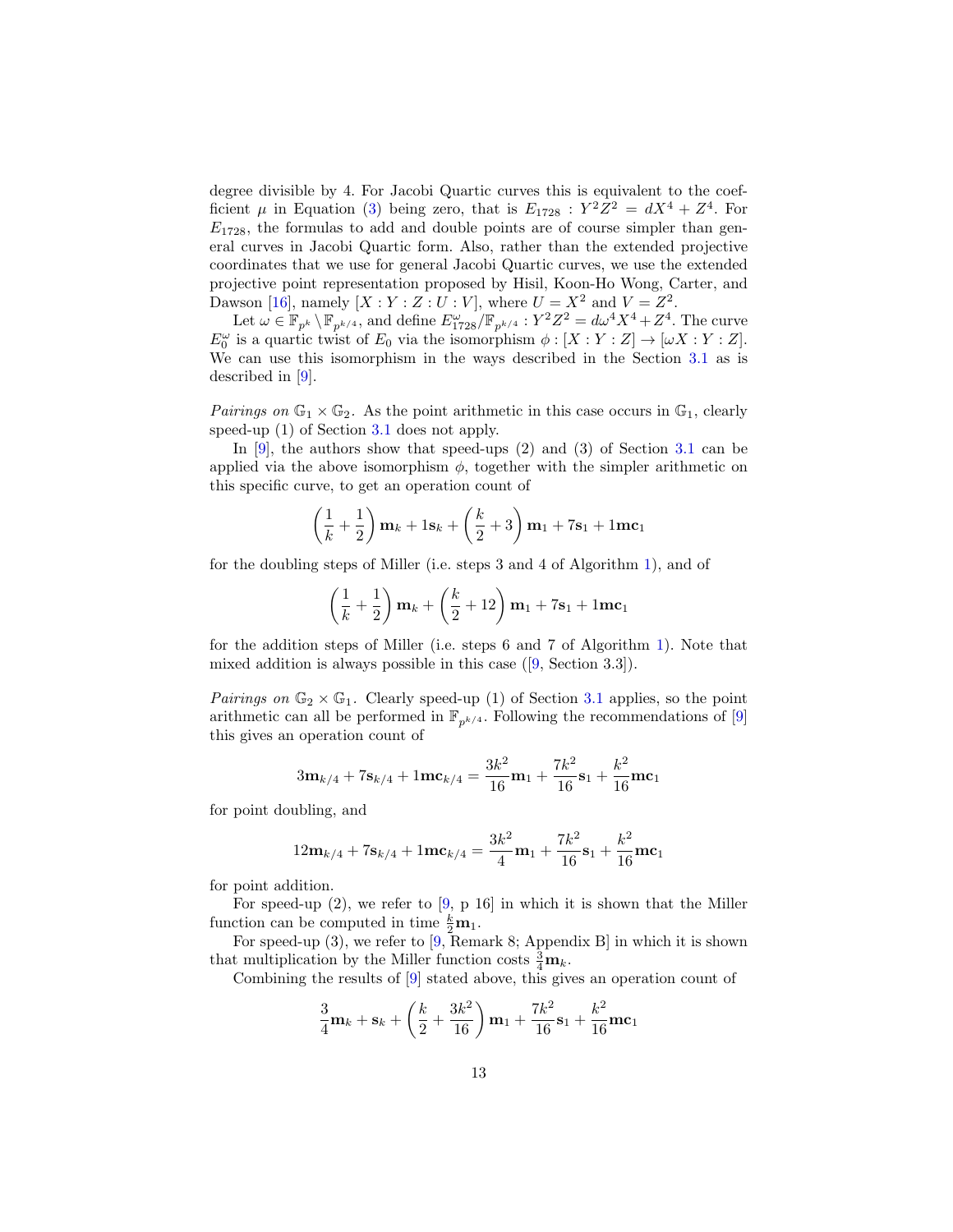for the doubling steps of Miller (i.e. steps 4 and 5 of Algorithm [3\)](#page-6-1) and of

$$
\frac{3}{4}\mathbf{m}_{k} + \left(\frac{k}{2} + \frac{3k^{2}}{4}\right)\mathbf{m}_{1} + \frac{7k^{2}}{16}\mathbf{s}_{1} + \frac{k^{2}}{16}\mathbf{m}\mathbf{c}_{1}
$$

for the addition steps of Miller (i.e. steps 7 and 8 of Algorithm [3\)](#page-6-1).

<span id="page-13-0"></span>Sextic twists of Jacobi quartic curves We include here the necessary formulas for sextic twists of Jacobi Quartic curves. These do not, to our knowledge, appear in the literature. As suggested in [\[20\]](#page-29-15) for Edwards curves, one can use the Weierstrass sextic twist of a curve to save on arithmetic in extension fields of degree divisible by 6.

Define  $E_{J,a}/\mathbb{F}_p : Y^2 Z^2 = -\frac{3}{16} a^2 X^4 - 3a X^2 Z^2 + Z^4$ . This curve has j-invariant 0, hence admits sextic twists; its embedding degree k is divisible by 6. Let  $\omega$  be a generator of  $\mathbb{F}_{p^k}$  as a  $\mathbb{F}_{p^{k/6}}$ -vector space, define  $E_{W,\omega,a}/\mathbb{F}_{p^{k/6}}: \omega^6 y^2 = \omega^6 x^3 - a^3$ , and define  $E_{W,a}/\mathbb{F}_p : y^2 = x^3 - a^3$ . As shown in [\[27\]](#page-29-14), there is an isomorphism

<span id="page-13-1"></span>
$$
E_{W,a} \to E_{J,a}
$$
  
(x,y)  $\mapsto \left[2(x-a) : \frac{(2x+a)(x-a)^2 - y^2}{y} : y\right].$  (6)

Clearly, there is a  $\mathbb{F}_{p^k}$ -isomorphism defined by  $E_{W,\omega,a} \to E_{W,a}$  given by  $(x, y) \mapsto$  $(\omega^2 x, \omega^3 y)$ , so by composition with [\(7\)](#page-13-1) we get an  $\mathbb{F}_{p^k}$ -isomorphism

$$
\varphi: E_{W,\omega,a} \to E_{J,a}
$$
  

$$
(x,y) \mapsto \left[2(\omega^2 x - a) : \frac{(2\omega^2 x + a)(\omega^2 x - a)^2 - \omega^6 y^2}{\omega^3 y} : \omega^3 y\right].
$$
 (7)

*Pairings on*  $\mathbb{G}_1 \times \mathbb{G}_2$ . We first give the formulas for pairings that are computed on  $\mathbb{G}_1 \times \mathbb{G}_2$  (e.g. twisted Ate pairing). In this case, the point arithmetic is performed in  $\mathbb{G}_1 \subseteq E(\mathbb{F}_p)$ , so point (1) from Section [3.1](#page-8-1) does not apply.

For point (2) of Section [3.1](#page-8-1) we proceed by computing the Miller function h. Let  $(x_Q, y_Q) = Q \in \mathbb{G}_2 = E_{J,a}(\mathbb{F}_{p^k})$  be the image of  $(x'_Q, y'_Q) = Q' \in$  $E_{W,\omega,a}(\mathbb{F}_{n^{k/6}})$  under the twist isomorphism  $\varphi$  of [\(7\)](#page-13-1). Plugging these values into Equation  $(5)$  (i.e. the Miller function as given in  $[27]$ ) gives

$$
h_{P_1,P_2}(x_Q, y_Q) = \frac{4}{N(2\omega^2 x_Q' + a - 4c)} \left( M_3 - \frac{a}{2} M_1 + M_1 \frac{x_Q'}{2} \omega^2 + N \frac{y_Q'}{4} \omega^3 \right).
$$

Observe that  $\frac{4}{N(2\omega^2 x_Q' + a - 4c)} \in \mathbb{F}_{p^{k/2}}$ , so in particular in the final exponentiation step of Miller's algorithm this becomes 1. Therefore, without loss of generality, in the pairing computation we can replace  $h_{P_1,P_2}(x_Q, y_Q)$  by

$$
h_{P_1,P_2}(x_Q,y_Q) = M_3 - \frac{a}{2}M_1 + M_1 \frac{x'_Q}{2}\omega^2 + N\frac{y'_Q}{4}\omega^3.
$$

Here  $x'_Q/2$  and  $y'_Q/2$  are in  $\mathbb{F}_{p^{k/6}}$  and can be precomputed, so  $h_{P_1,P_2}(Q)$  can be computed as an element of the  $\mathbb{F}_{p^{k/6}}$ -vector space  $\mathbb{F}_{p^{k}}$  generated by  $\omega$  in two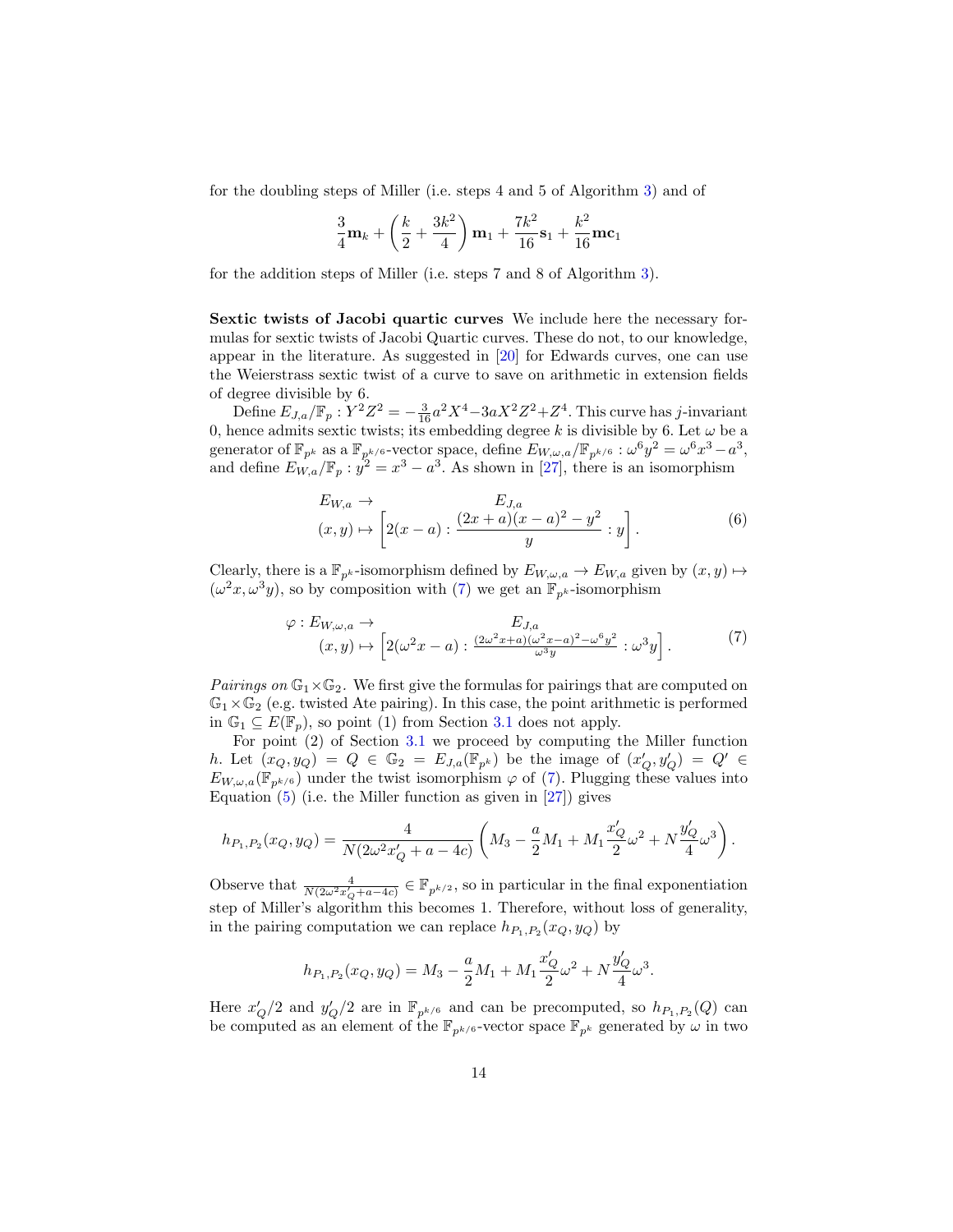multiplications of an  $\mathbb{F}_p$ -element with an  $\mathbb{F}_{p^{k/6}}$ -element, namely  $M_1 \cdot \frac{x_Q'}{2}$  and  $N \cdot \frac{y'_Q}{4}$ , and one multiplication by a constant in  $\mathbb{F}_p$ , namely  $\frac{a}{2} \cdot M_1$ . Hence the total cost for computing  $h_{P_1,P_2}(Q)$  is given by  $2 \cdot \frac{k}{6} \mathbf{m}_1 + \mathbf{m} \mathbf{c}_1 = \frac{k}{3} \mathbf{m}_1 + \mathbf{m} \mathbf{c}_1$ .

Furthermore, this also shows us that speed-up (3) of Section [3.1](#page-8-1) applies. The multiplication step in Miller's algorithm of a general element  $f \in \mathbb{F}_{p^k}$  with h, is much more efficient than the general  $k^2m_1$  for two general elements

$$
f = f_0 + f_1 \omega + f_2 \omega^2 + f_3 \omega^3 + f_4 \omega^4 + f_5 \omega^5
$$

and

$$
h = h_0 + h_1 \omega + h_2 \omega^2 + h_3 \omega^3 + h_4 \omega^4 + h_5 \omega^5,
$$

as here  $h_1 = h_4 = h_5 = 0$  and  $h_0 \in \mathbb{F}_p$ . Each of the 6 multiplications  $h_0 \cdot f_i$  cost  $\frac{k}{6}$ **m**<sub>1</sub>, and each of the 12 multiplications  $h_2 \cdot f_i$  and  $h_3 \cdot f_i$  cost  $\left(\frac{k}{6}\right)^2$ **m**<sub>1</sub>, giving a total time complexity of

$$
6\frac{k}{6}\mathbf{m}_1 + 12\left(\frac{k}{6}\right)^2 \mathbf{m}_1 = \left(k + \frac{k^2}{3}\right)\mathbf{m}_1 = \left(\frac{1}{k} + \frac{1}{3}\right)\mathbf{m}_k
$$

for the multiplication  $f \cdot h$ . This corresponds to the speed-up (3) of Section [3.1.](#page-8-1)

We refer to the recommendations of [\[27\]](#page-29-14) for the point arithmetic, giving a total cost of

$$
\left(\frac{1}{k} + \frac{1}{3}\right) \mathbf{m}_k + \mathbf{s}_k + \left(4 + \frac{k}{3}\right) \mathbf{m}_1 + 8 \mathbf{s}_1 + 2 \mathbf{m} \mathbf{c}_1
$$

for the Miller doubling step (Steps 3 and 4 of Algorithm [1\)](#page-4-0) and

$$
\left(\frac{1}{k} + \frac{1}{3}\right)
$$
 $\mathbf{m}_k + \left(16 + \frac{k}{3}\right)\mathbf{m}_1 + 1\mathbf{s}_1 + 5\mathbf{m}\mathbf{c}_1$ 

for the Miller addition step (Steps 6 and 7 of Algorithm [1\)](#page-4-0).

*Pairings on*  $\mathbb{G}_2 \times \mathbb{G}_1$ . In this case, the point arithmetic would naïvely be computed in  $\mathbb{F}_{p^k}$ , but point (1) of Section [3.1](#page-8-1) applies (to some extent). We cannot do arithmetic only in  $\mathbb{F}_{n^{k/6}}$  without paying for the conversion between Weierstrass and Jacobi Quartic form; also, doing point doubling and addition on a curve in Weierstrass form is more expensive than on a curve in Jacobi Quartic form. What we can do is perform our point arithmetic on a quadratic twist in Jacobi Quartic form, so in  $\mathbb{F}_{n^{k/2}}$ , via the isomorphism of Equation [\(4\)](#page-10-2), as described in Section [3.2.](#page-10-0)

Both speed-up (2) and speed-up (3) of Section [3.1](#page-8-1) use the formula for the Miller function h viewed as an element of a  $\mathbb{F}_{p^{k/\delta}}$ -vector space. The speed-up comes partly from the fact that the coefficients of  $h$  can be written relatively simply in terms of values that were computed during the point addition/doubling just before the computation of h. For this reason, as the point doubling/addition is performed now in  $\mathbb{F}_{p^{k/2}}$ , the best we can hope for in speed-ups (2) and (3) of Section [3.1](#page-8-1) is the speed-up that we get for the quadratic twist.

In particular, for pairings on  $\mathbb{G}_2 \times \mathbb{G}_1$ , the operation count is the same for sextic twists as it is for quadratic twists.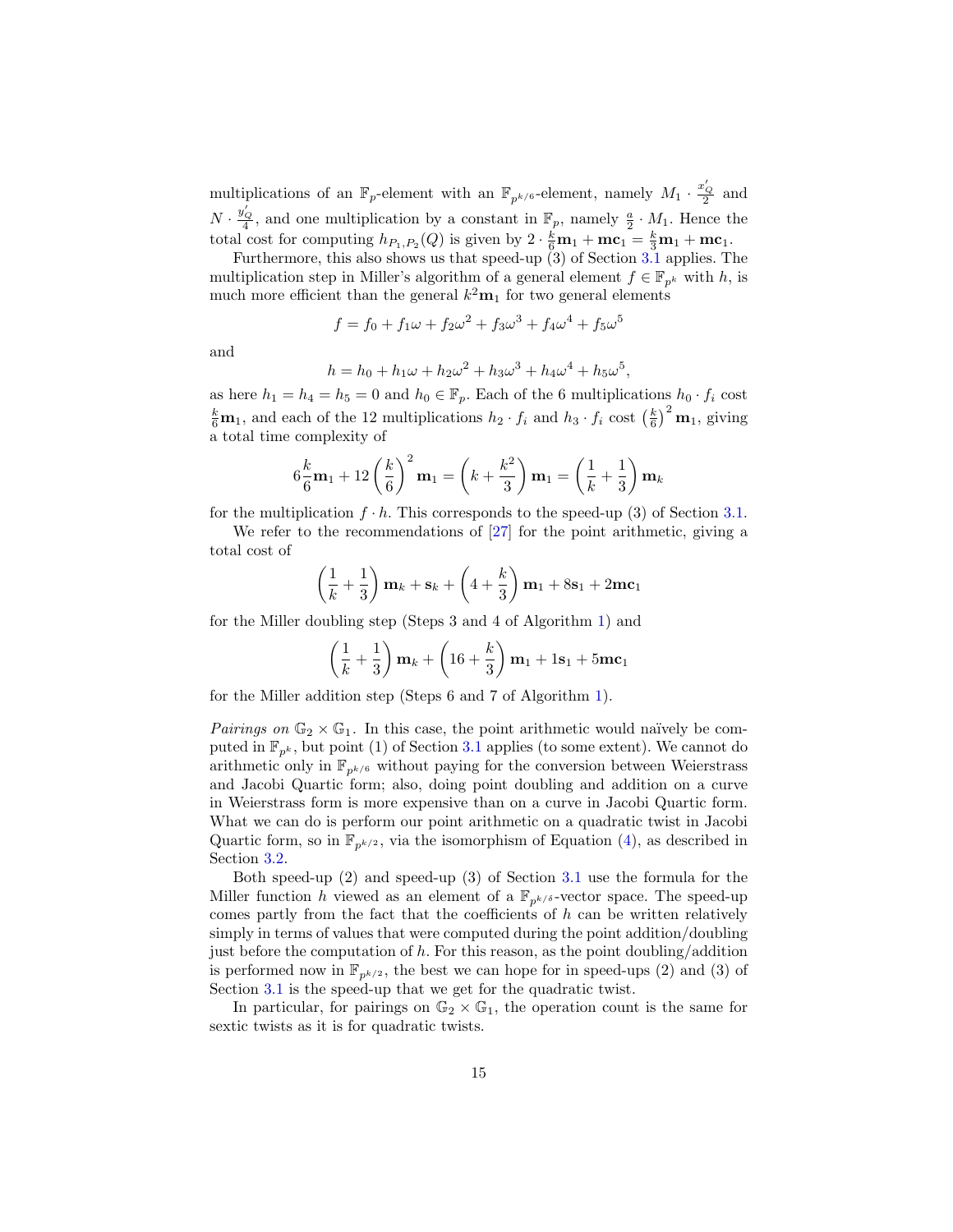#### 3.3 Edwards Curves

A twisted Edwards curve over a prime field  $\mathbb{F}_p$  is defined by the equation:

<span id="page-15-1"></span>
$$
E_{\rm Ed}/\mathbb{F}_p : aX^2 Z^2 + Y^2 Z^2 = Z^4 + dX^2 Y^2,\tag{8}
$$

where  $a, d \in \mathbb{F}_p^*$  and  $a \neq d$ . The base point (neutral group element) is [0 : 1 : 0]. The isomorphism to short Weierstrass form can be found in [\[1\]](#page-28-8).

As stated in [\[1,](#page-28-8)[20\]](#page-29-15), it is common practice for fast addition and doubling on  $E_{\text{Ed}}(\mathbb{F}_p)$  to represent points on twisted Edwards curves in four coordinates  $[X: Y: Z: T]$ , where  $T = XY/Z$ . The sum  $P_3 = [X_3: Y_3: Z_3: T_3]$  of two points  $P_1 = [X_1 : Y_1 : Z_1 : T_1]$  and  $P_2 = [X_2 : Y_2 : Z_2 : T_2]$  is given by the formulas:

$$
X_3 = (X_1Y_2 - Y_1X_2)(T_1Z_2 + Z_1T_2),
$$
  
\n
$$
Y_3 = (aX_1X_2 + Y_1Y_2)(T_1Z_2 - Z_1T_2),
$$
  
\n
$$
Z_3 = (aX_1X_2 + Y_1Y_2)(X_1Y_2 - Y_1X_2),
$$
  
\n
$$
T_3 = T_1^2Z_2^2 - Z_1^2T_2^2.
$$

Using the recommendations in [\[1,](#page-28-8)[20\]](#page-29-15), addition can be performed using  $14m +$ 1mc, mixed addition using  $12m_1 + mc$ , and doubling using  $4m + 7s + 1mc$ .

<span id="page-15-0"></span>Quadratic Twists of Edwards Curves As mentioned previously, all the curves that we consider in this paper have even embedding degree and admit quadratic twists. Let  $\omega \in \mathbb{F}_{p^k} \setminus \mathbb{F}_{p^{k/2}}$ , and define

$$
E_{\rm Ed}^{\omega}/\mathbb{F}_{p^{k/2}} : a\omega^2 X^2 Z^2 + Y^2 Z^2 = Z^4 + d\omega^2 X^2 Y^2.
$$

The curve  $E^{\omega}_{\text{Ed}}$  is a quadratic twist of  $E_{\text{Ed}}$  via the isomorphism

$$
\phi: [X:Y:Z] \to [\omega X:Y:Z].\tag{9}
$$

We can use this isomorphism in the three ways described in Section [3.1.](#page-8-1)

Pairings on  $\mathbb{G}_1 \times \mathbb{G}_2$ . For pairings on  $\mathbb{G}_1 \times \mathbb{G}_2$  (such as the twisted Ate pairing), we refer to [\[1\]](#page-28-8) and the improvement mentioned in [\[20\]](#page-29-15). Clearly speed-up (1) of Section [3.1](#page-8-1) does not apply as the point arithmetic is performed in  $\mathbb{G}_1$ . In [\[1,](#page-28-8)[20\]](#page-29-15) they apply speed-ups (2) and (3) of Section [3.1](#page-8-1) to get a total operation count of

$$
1\mathbf{m}_k + 1\mathbf{s}_k + (k+4)\mathbf{m}_1 + 7\mathbf{s}_1 + 2\mathbf{m}\mathbf{c}_1
$$

for the doubling steps of Miller (steps 3 and 4 of Algorithm [1\)](#page-4-0) and a total operation count of

$$
1\mathbf{m}_k + (k+14)\mathbf{m}_1 + 1\mathbf{m} \mathbf{c}_1 \quad \text{or} \quad 1\mathbf{m}_k + (k+12)\mathbf{m}_1 + 1\mathbf{m} \mathbf{c}_1
$$

for the addition steps of Miller (steps 6 and 7 of Algorithm [1\)](#page-4-0) using regular or mixed addition respectively.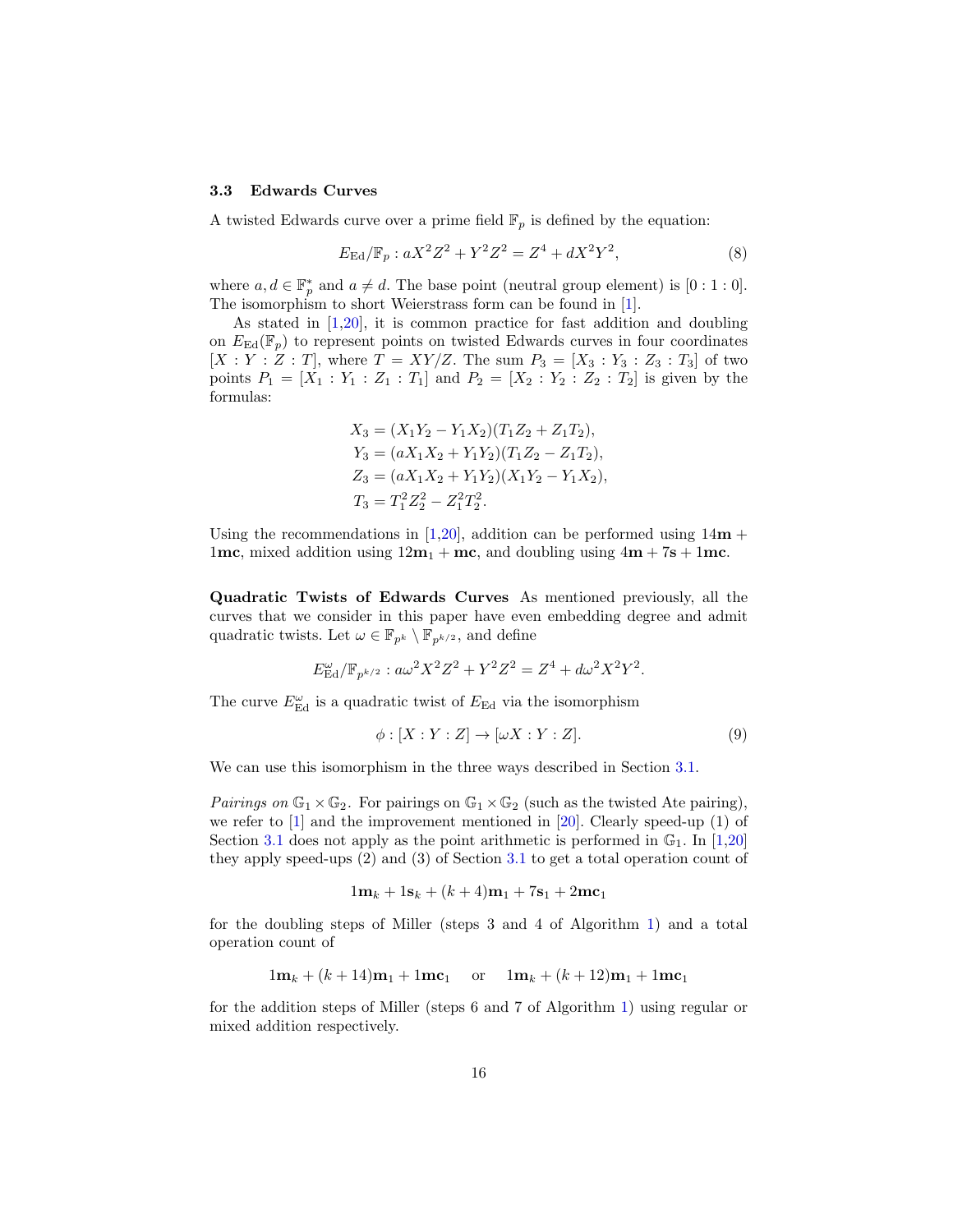Pairings on  $\mathbb{G}_2 \times \mathbb{G}_1$ . For pairings on  $\mathbb{G}_2 \times \mathbb{G}_1$  (such as the optimal Ate pairing), the necessary formulas for quadratic twists of Edwards curves do not, to our knowledge, appear in the literature, so for completeness we include them here.

It turns out to be more convenient for this case to use the twist

$$
E_{\text{Ed}}^{\omega,Y}/\mathbb{F}_{p^{k/2}} : aX^2Z^2 + \omega^2Y^2Z^2 = Z^4 + d\omega^2X^2Y^2
$$

of  $E_{\text{Ed}}$ . The curve  $E_{\text{Ed}}^{\omega, Y}$  is a quadratic twist of  $E_{\text{Ed}}$  via the isomorphism

$$
\phi_Y : [X : Y : Z] \to [X : \omega Y : Z]. \tag{10}
$$

Speed-up (1) of Section [3.1](#page-8-1) clearly applies; all the point arithmetic can be performed in  $\mathbb{F}_{p^{k/2}}$ . Using Li, Wu, and Zhang's recommendations [\[20\]](#page-29-15), point doubling takes

$$
4\mathbf{m}_{k/2} + 7\mathbf{s}_{k/2} + 2\mathbf{m}\mathbf{c}_{k/2} = k^2 \mathbf{m}_1 + \frac{7k^2}{4}\mathbf{s}_1 + \frac{k^2}{2}\mathbf{m}\mathbf{c}_1,
$$

regular point addition takes

$$
14\mathbf{m}_{k/2} + \mathbf{m} \mathbf{c}_{k/2} = \frac{7k^2}{2}\mathbf{m}_1 + \frac{k^2}{4}\mathbf{m} \mathbf{c}_1,
$$

and mixed point addition takes

$$
12{\mathbf m}_{k/2} + {\mathbf m}{\mathbf c}_{k/2} = 3k^2{\mathbf m}_1 + \frac{k^2}{4}{\mathbf m}{\mathbf c}_1.
$$

For speed-up (2) of Section [3.1](#page-8-1) we start from the formula for the Miller function  $h_{P_1,P_2}(Q)$  given in [\[20\]](#page-29-15) and apply it to the case that  $P_1 = \phi_Y(P_1')$  and  $P_2 = \phi_Y(P_2'),$  where  $P_1', P_2' \in E_{E_{\rm Ed}}^{\omega, Y}(\mathbb{F}_{p^{k/2}}).$  To this end, let  $(x_Q, y_Q)$  be affine coordinates for  $Q, P_1 = [X_1 : Y_1 : Z_1 : T_1], P_2 = [X_2 : Y_2 : Z_2 : T_2],$  and  $P_1 + P_2 = [X_3 : Y_3 : Z_3 : T_3]$ . By [\[20\]](#page-29-15), the Miller function is given by

$$
h_{P_1,P_2}(Q) = \frac{C_X x_Q + C_Y (y_Q + x_Q y_Q) + C_Z}{Z_3 x_Q - X_3},
$$

where

$$
C_X = \begin{cases} Z_2(T_1 + Y_1) - Z_1(T_2 + Y_2), & \text{if } P_1 \neq P_2 \\ Y_1T_1 - aX_1^2, & \text{if } P_1 = P_2 \end{cases}
$$
  
\n
$$
C_Y = \begin{cases} X_2Z_1 - X_1Z_2 & \text{if } P_1 \neq P_2 \\ X_1T_1 - X_1Y_1 & \text{if } P_1 = P_2 \end{cases}
$$
  
\n
$$
C_Z = \begin{cases} X_1(Y_2 + T_2) - X_2(T_1 + Y_1) & \text{if } P_1 \neq P_2 \\ dX_1Z_1 - T_1^2 & \text{if } P_1 = P_2. \end{cases}
$$

Here  $x_Q$  and  $y_Q + x_Q y_Q \in \mathbb{F}_p$  and can be precomputed, and  $C_X$ ,  $C_Y$ , and  $C_Z$ are computed during the point addition/doubling step.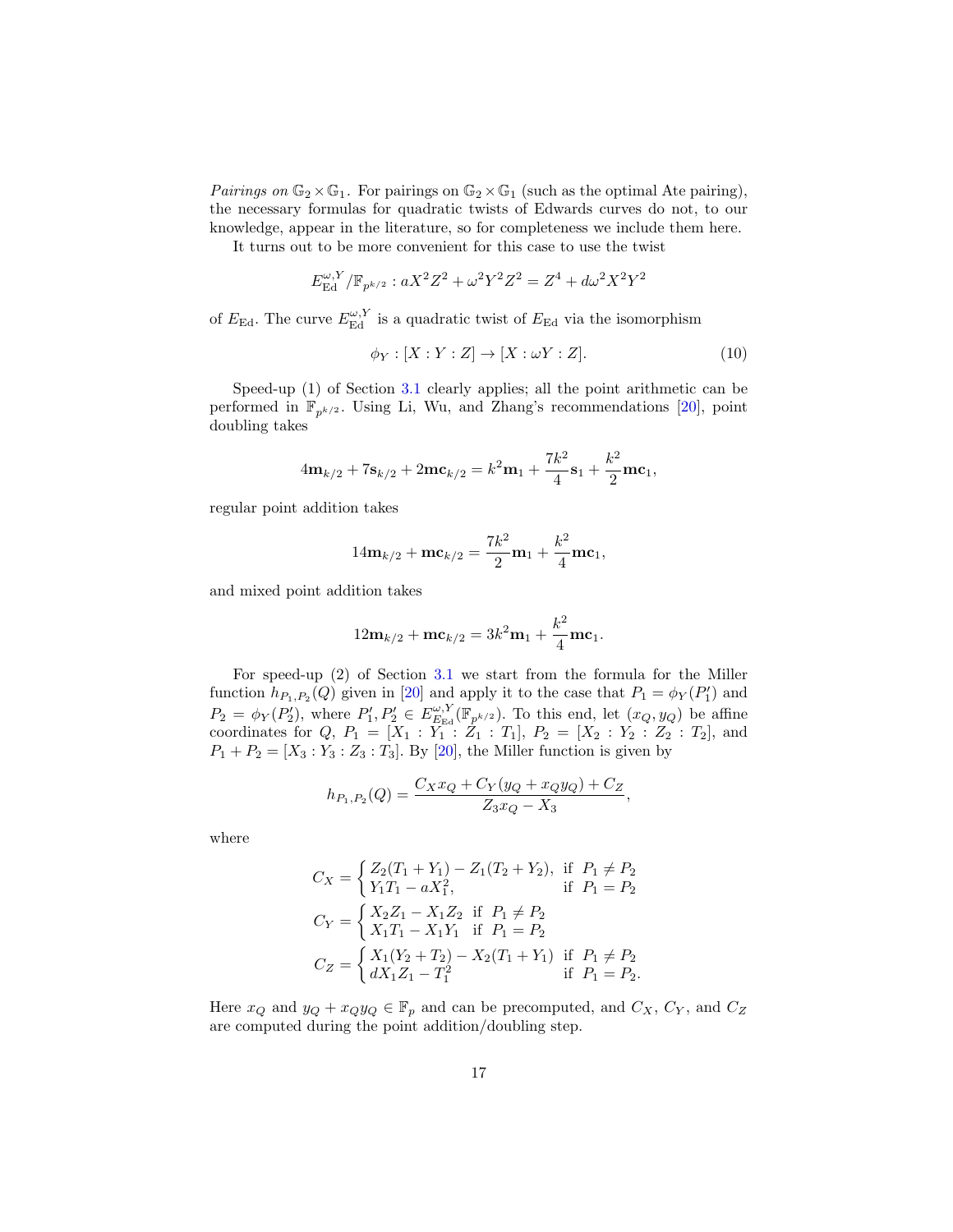Observe that  $P_3 = \phi_Y(P_1' + P_2')$  is in the image of  $\phi_Y$  and hence  $X_3, Z_3 \in$  $\mathbb{F}_{p^{k/2}}$ . In particular, the denominator  $Z_3x_Q - X_3 \in \mathbb{F}_{p^{k/2}}$  and so goes to 1 in the final exponentiation of Miller's algorithm (and so can be ignored).

If  $P_1 \neq P_2$ , then rewriting the formulas for  $C_X, C_Y$ , and  $C_Z$  in terms of  $\omega$  and the  $\mathbb{F}_{p^{k/2}}$ -coordinates of  $P'_1$  and  $P'_2$ , we see that  $C_Y \in \mathbb{F}_{p^{k/2}}$ ,  $C_X = \omega c_X \in \omega \mathbb{F}_{p^{k/2}}$ , and  $\tilde{C}_Z = \omega c_Z \in \omega \mathbb{F}_{p^{k/2}}$ . That is, computing  $h_{P_1,P_2}(Q)$  amounts to computing

$$
(y_Q + x_Q y_Q)C_Y + (x_Q c_X + c_Z)\omega,
$$

in other words, performing 2 multiplications of an  $\mathbb{F}_p$ -element by an  $\mathbb{F}_{p^{k/2}}$ element, which costs  $k_{\mathbf{m}_1}$  using the schoolbook method.

If  $P_1 = P_2$ , then rewriting the formulas for  $C_X$ ,  $C_Y$ , and  $C_Z$  in terms of  $\omega$ and the  $\mathbb{F}_{p^{k/2}}$ -coordinates of  $P'_1$ , we see that  $C_X$ ,  $C_Z \in \mathbb{F}_{p^{k/2}}$  and  $C_Y =: \omega c_Y \in$  $\omega\mathbb{F}_{p^{k/2}}$ . That is, computing  $h_{P_1,P_1}(Q)$  amounts to computing

$$
x_Q C_X + C_Z + (y_Q + x_Q y_Q) c_Y \omega,
$$

in other words, performing 2 multiplications of an  $\mathbb{F}_p$ -element by an  $\mathbb{F}_{p^{k/2}}$ element, which again costs  $k m_1$  using the schoolbook method.

Speed-up  $(3)$  of Section [3.1](#page-8-1) does not apply as the Miller function h has no zero coordinates as a vector with coefficients in  $\mathbb{F}_{p^{k/2}}$ .

Combining the above, we see that the whole Miller doubling step (i.e. steps 4 and 5 of Algorithm [3\)](#page-6-1) takes

$$
\mathbf{m}_{k} + \mathbf{s}_{k} + (k^{2} + k)\mathbf{m}_{1} + \frac{7k^{2}}{4}\mathbf{s}_{1} + \frac{k^{2}}{2}\mathbf{m}\mathbf{c}_{1}
$$

and the addition step (i.e. steps 7 and 8 of Algorithm [3\)](#page-6-1) takes

$$
\mathbf{m}_{k} + \left(\frac{7k^{2}}{2} + k\right)\mathbf{m}_{1} + \frac{k^{2}}{4}\mathbf{m}\mathbf{c}_{1} \quad \text{ or } \quad \mathbf{m}_{k} + (3k^{2} + k)\mathbf{m}_{1} + \frac{k^{2}}{4}\mathbf{m}\mathbf{c}_{1}
$$

without, or with mixed addition respectively.

Quartic twists of Edwards curves This section summarizes results of [\[20\]](#page-29-15). As mentioned previously, the only elliptic curves that admit quartic twists are those of j-invariant 1728, and with embedding degree  $k = 2^i$  for some  $i \geq 2$ . For Edwards curves this is equivalent to setting  $d = -a$  in Equation [\(8\)](#page-15-1), that is

$$
E_{\rm Ed}/\mathbb{F}_p : aX^2 Z^2 + Y^2 Z^2 = Z^4 - aX^2 Y^2.
$$
 (11)

There is no quartic twist of  $E_{\text{Ed}}$  that can be written in Edwards form, but in [\[20,](#page-29-15) Lemma 2] it is shown that for  $\omega \in \mathbb{F}_{p^k} \setminus \mathbb{F}_{p^{k/4}}$ , the curve

$$
W_a / \mathbb{F}_{p^{k/4}} : \frac{2}{a}v^2 = u^3 + \frac{1}{\omega^4}u
$$

defines a degree 4 twist of  $E_{\text{Ed}}$ .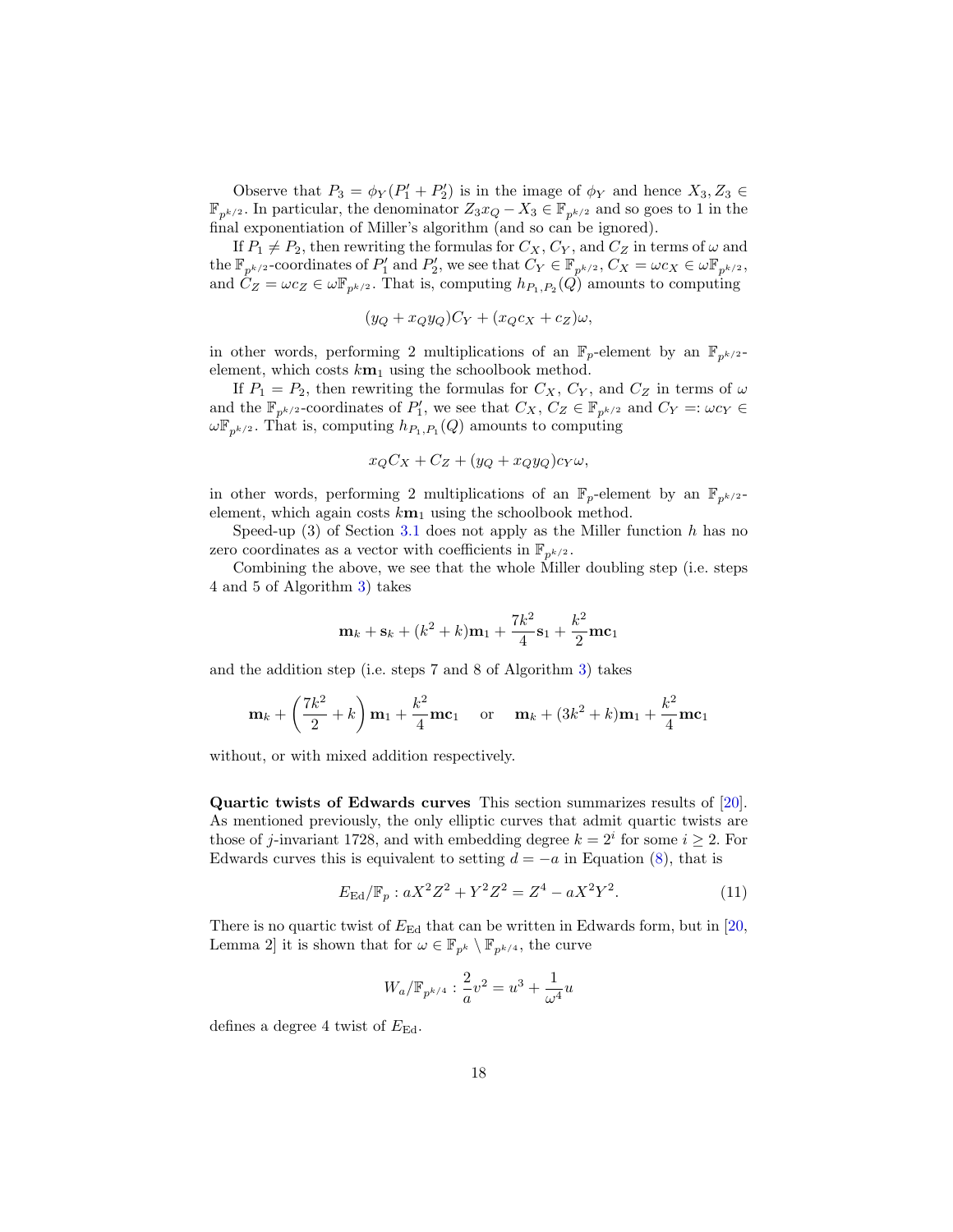*Pairings on*  $\mathbb{G}_1 \times \mathbb{G}_2$ . In this case, the point arithmetic is performed in  $\mathbb{G}_1$  so speed-up (1) of Section [3.1](#page-8-1) does not apply.

The authors of [\[20\]](#page-29-15) show that applying speed-ups (2) and (3) via the isomorphism to  $W_a$  gives a total operation count of

$$
\left(\frac{1}{2} + \frac{1}{k}\right)
$$
 $\mathbf{m}_k + 1\mathbf{s}_k + \left(\frac{k}{2} + 4\right)\mathbf{m}_1 + 7\mathbf{s}_1 + 2\mathbf{m}\mathbf{c}_1$ 

for the doubling steps of Miller's algorithm (i.e. steps 3 and 4 of Algorithm [1](#page-4-0) and of

$$
\left(\frac{1}{2} + \frac{1}{k}\right)\mathbf{m}_k + \left(\frac{k}{2} + 14\right)\mathbf{m}_1 + 1\mathbf{m}\mathbf{c}_1 \quad \text{or} \quad \left(\frac{1}{2} + \frac{1}{k}\right)\mathbf{m}_k + \left(\frac{k}{2} + 12\right)\mathbf{m}_1 + 1\mathbf{m}\mathbf{c}_1
$$

for the addition steps of Miller's algorithm (i.e. steps 5 and 6 of Algorithm [1](#page-4-0) using regular or mixed addition respectively.

*Pairings on*  $\mathbb{G}_2 \times \mathbb{G}_1$ . As there is no quartic twist of  $E_{\text{Ed}}$  that can be written in Edwards form, the best we can do (as explained in Section [3.2\)](#page-13-0) is use the methods for quadratic twists described in [3.3.](#page-15-0)

Sextic twists of Edwards curves The following section summarizes results of [\[20\]](#page-29-15). As mentioned previously, the only elliptic curves that admit sextic twists are those of j-invariant 0 and with embedding degree divisible by 6. For Edwards curves this is equivalent to setting  $a = (-7 \pm 4\sqrt{3})d$  in Equation [\(8\)](#page-15-1); this gives rational a when  $p \equiv 1 \pmod{12}$ . In this case the curve is given by

$$
E_{\rm Ed}/\mathbb{F}_p : (-7 \pm 4\sqrt{3})dX^2Z^2 + Y^2Z^2 = Z^4 + dX^2Y^2.
$$

There is no sextic twist of  $E_{E_{\text{Ed}}}$  that can be written Edwards form, but in [\[20\]](#page-29-15) (Lemma 3), it is shown that for  $\omega \in \mathbb{F}_{p^k} \setminus \mathbb{F}_{p^{k/6}}$ , the curve

$$
W_{M,N}/\mathbb{F}_{p^{k/6}}: v^2 = u^3 - \frac{M^3 N^3 \omega^6}{27},
$$

with  $M =$  and  $N =$  is a degree 6 twist of  $E_{\text{Ed}}$ .

Pairings on  $\mathbb{G}_1 \times \mathbb{G}_2$ . In this case, the point arithmetic is perform in  $\mathbb{G}_1$  so speed-up (1) of Section [3.1](#page-8-1) does not apply.

The authors of [\[20\]](#page-29-15) show that applying speed-ups (2) and (3) via the isomorphism to  $W_{M,N}$  gives a total operation count of

$$
\left(\frac{1}{3} + \frac{1}{k}\right)
$$
 $\mathbf{m}_k + 1\mathbf{s}_k + \left(\frac{k}{3} + 4\right)\mathbf{m}_1 + 7\mathbf{s}_1 + 3\mathbf{m}\mathbf{c}_1$ 

for the doubling steps of Miller's algorithm (i.e. steps 3 and 4 of Algorithm [1](#page-4-0) and of

$$
\left(\frac{1}{3} + \frac{1}{k}\right)\mathbf{m}_k + \left(\frac{k}{3} + 14\right)\mathbf{m}_1 + 2\mathbf{m}\mathbf{c}_1 \quad \text{or} \quad \left(\frac{1}{3} + \frac{1}{k}\right)\mathbf{m}_k + \left(\frac{k}{3} + 12\right)\mathbf{m}_1 + 2\mathbf{m}\mathbf{c}_1
$$

for the addition steps of Miller's algorithm (i.e. steps 5 and 6 of Algorithm [1](#page-4-0) using regular or mixed addition respectively.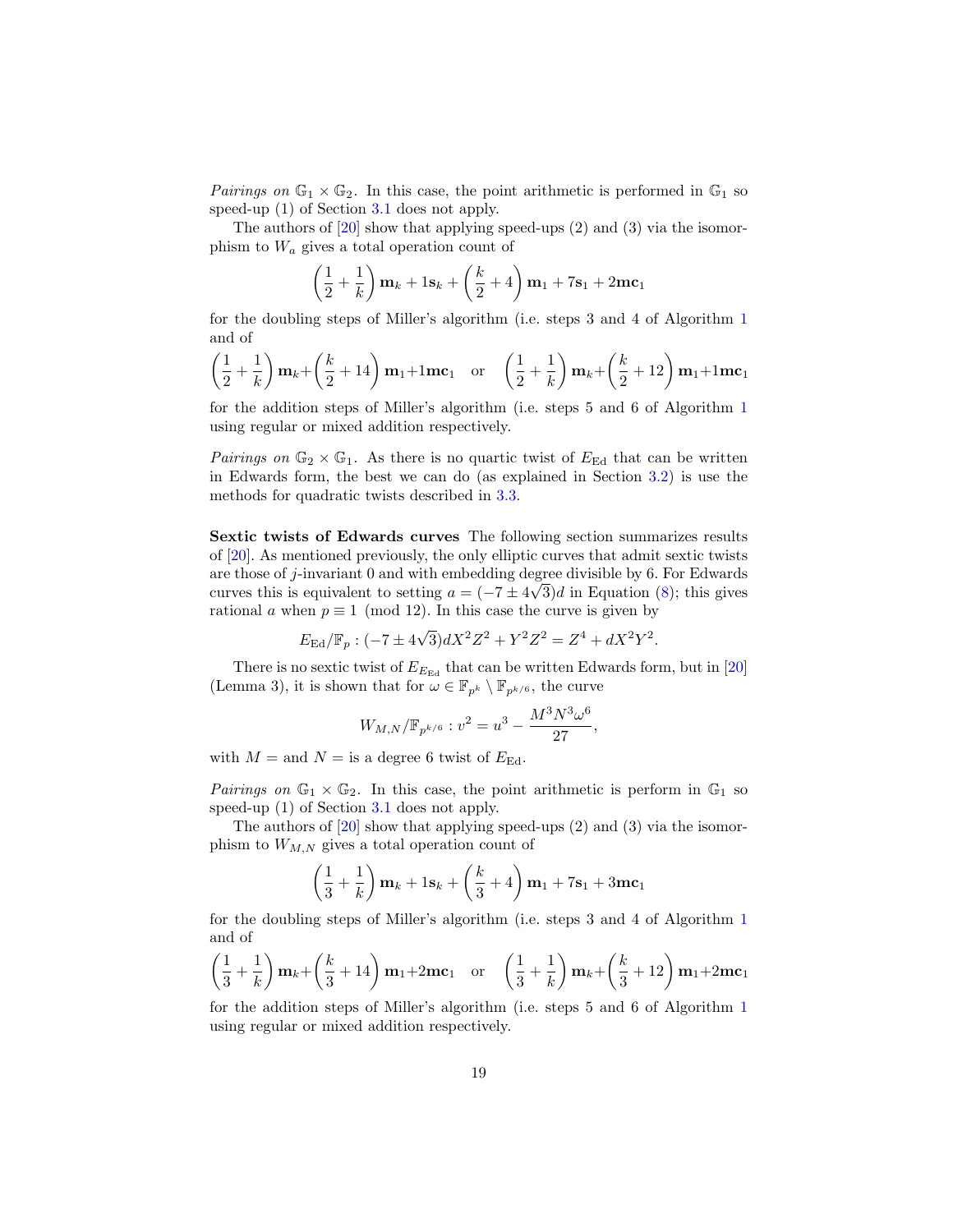Pairings on  $\mathbb{G}_2 \times \mathbb{G}_1$ . As there is no sextic twist of  $E_{\text{Ed}}$  that can be written in Edwards form, the best we can do (as explained in Section [3.2\)](#page-13-0) is use the quadratic twist methods described in Section [3.3.](#page-15-0)

# 4 Computational results

In this section we first summarize the operation counts for each pairing and curve type addressed in this survey, and then use this review to choose the optimal curve in each known TNFS-secure compact family for 128-bit security level (of which there are 9 to which our methods may be applied), and give the best pairing and curve shape for this curve. We then present the best choice(s) of curve, pairing, and curve shape from these 9 choices, giving the optimal known TNFSsecure pairing-friendly elliptic curve for 128-bit security level. This method can easily be applied also to 192- and 256-bit security level.

#### Notation

- s: time required to square an  $\mathbb{F}_p$ -element.
- **m**: time required to multiply an  $\mathbb{F}_p$ -element.
- mc: time required to multiply by a (small) constant in  $\mathbb{F}_p$ .
- hDBL: steps 3 and 4 of Algorithm [1](#page-4-0) or steps 4 and 5 of Algorithm [3](#page-6-1) (computation of and multiplication by the line function  $h_{R,R}(Q)$ .
- hADD: steps 6 and 7 in Miller's algorithm of Algorithm [1](#page-4-0) or steps 7 and 8 of Algorithm [3](#page-6-1) (computation of and multiplication by the line function  $h_{R,P}(Q)$ ).
- e: final exponentiation in Miller's algorithm (c.f. Algorithms [1,](#page-4-0) [3\)](#page-6-1).
- $b_x$ : the bit length of x.
- $w_x$ : the Hamming weight of x.

In Tables [1](#page-20-0) and [2,](#page-20-1) we compare operation counts for hDBL and hADD in each of the cases studied in Section [3.](#page-8-0) For simplicity, where relevant the operation counts are for mixed addition (not general addition). Observe that the total cost of the twisted Ate pairing  $\hat{a}_e$  is

$$
(b_{T_e} - 1) \text{hDBL} + (w_{T_e} - 1) \text{hADD} + e
$$

and the total cost of the optimal Ate pairing  $\hat{a}_0$  with parameter s is

$$
(b_s - 1) \text{hDBL} + (w_s - 1) \text{hADD} + e.
$$

For easier comparison, we now replace each instance of  $\mathbf{m}_k$ ,  $\mathbf{s}_k$ , and  $\mathbf{mc}_k$  with  $k^2 \mathbf{m}_1 = k^2 \mathbf{m}, k^2 \mathbf{s}_1 = k^2 \mathbf{s}$ , and  $k^2 \mathbf{m} \mathbf{c}_1 = k^2 \mathbf{m} \mathbf{c}$ . (Consider  $\mathbb{F}_{p^k}$  as a k-dimensional  $\mathbb{F}_p$ -vector space, then this is clearly true in general). Besides the comparison in terms of operation count, we also give the timing of our MAGMA implementation for each of the examples that follow. These timings are definitely not optimal (but serve as a basic comparison between families) as we have not yet considered optimising finite field arithmetic and the implementation is not yet in C. We leave this for future work.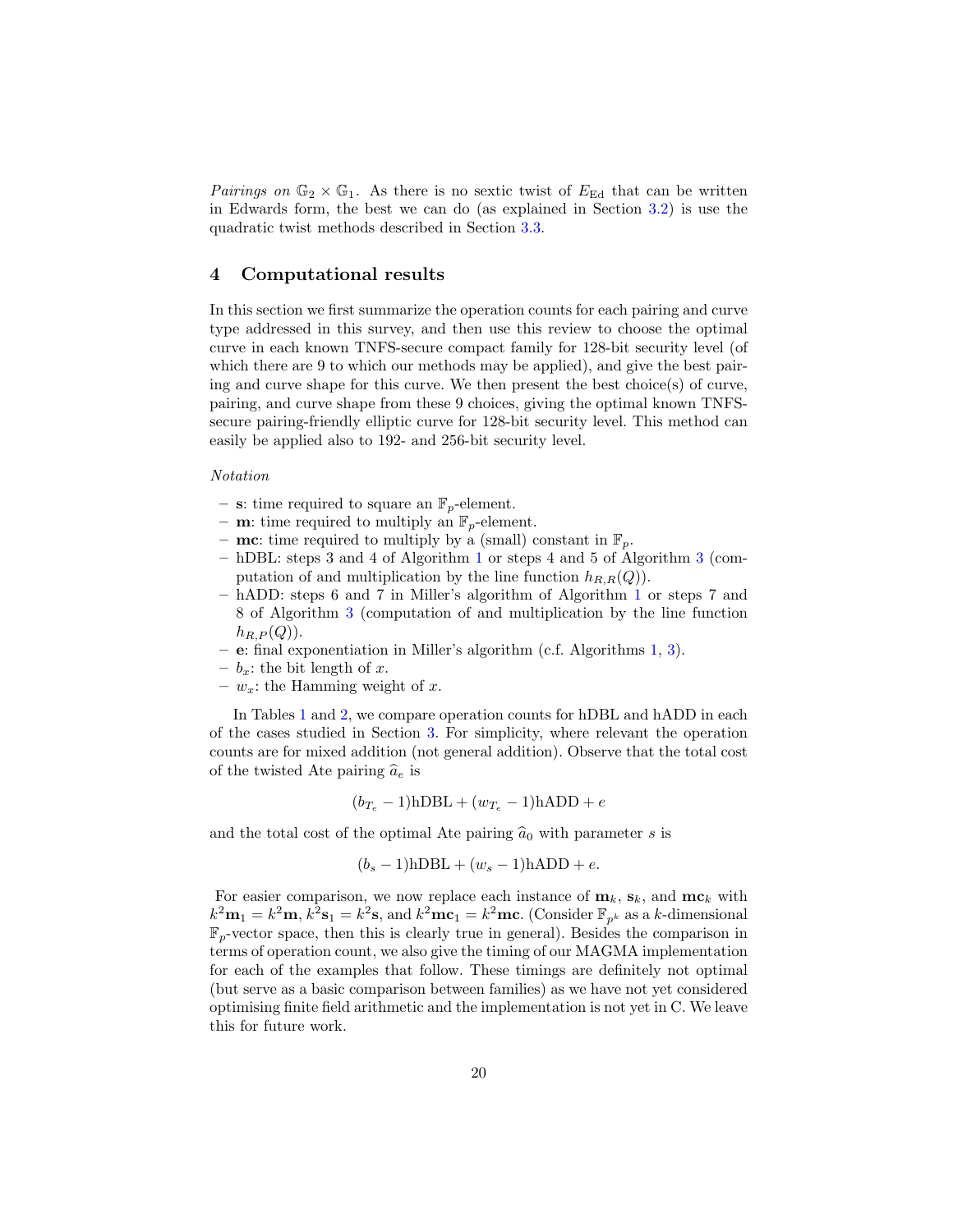Table 1. Operation counts for hDBL

<span id="page-20-0"></span>

| $h$ DBL    | $JQ$ on $\mathbb{G}_1 \times \mathbb{G}_2$                                                                                                                                                                                               | $ JQ \text{ on } \mathbb{G}_2 \times \mathbb{G}_1 $ Ed on $\mathbb{G}_1 \times \mathbb{G}_2$ Ed on $\mathbb{G}_2 \times \mathbb{G}_1$ |  |
|------------|------------------------------------------------------------------------------------------------------------------------------------------------------------------------------------------------------------------------------------------|---------------------------------------------------------------------------------------------------------------------------------------|--|
|            | 2 k   $(k^2 + k + 4)$ <b>m</b>   $(2k^2 + k)$ <b>m</b>   $(k^2 + k + 4)$ <b>m</b>   $(2k^2 + k)$ <b>m</b>                                                                                                                                |                                                                                                                                       |  |
|            | $\left j\neq 0,1728\right {+}\left(k^2+8\right)s+1mc\right {+}3k^2s+ \frac{k^2}{4}mc\left {+}\left(k^2+7\right)s+2mc\right {+} \frac{11k^2}{4}s+ \frac{k^2}{2}mc\right $                                                                 |                                                                                                                                       |  |
|            | $4 k$ $(\frac{k^2}{2} + \frac{3k}{2} + 3)\mathbf{m}$ $(\frac{15k^2}{16} + \frac{k}{2})\mathbf{m}$ $(\frac{k^2}{2} + \frac{3k}{2} + 4)\mathbf{m}$ $(2k^2 + k)\mathbf{m}$                                                                  |                                                                                                                                       |  |
| $i = 1728$ | $\left +(k^2+7)\mathbf{s}+1\mathbf{m}\mathbf{c}\right +\frac{23k^2}{16}\mathbf{s}+\frac{k^2}{16}\mathbf{m}\mathbf{c}\Big +(k^2+7)\mathbf{s}+2\mathbf{m}\mathbf{c}\Big +\frac{11k^2}{4}\mathbf{s}+\frac{k^2}{2}\mathbf{m}\mathbf{c}\Big $ |                                                                                                                                       |  |
| 6 k        | $\left  \left( \frac{k^2}{3} + \frac{4k}{3} + 4 \right) m \right  \left( 2k^2 + k \right) m \left  \left( \frac{k^2}{3} + \frac{4k}{3} + 4 \right) m \right  (2k^2 + k) m$                                                               |                                                                                                                                       |  |
| $i=0$      | $+ (k^2 + 8) \mathbf{s} + 2 \mathbf{m} \mathbf{c} + 3k^2 \mathbf{s} + \frac{k^2}{4} \mathbf{m} \mathbf{c} + (k^2 + 7) \mathbf{s} + 3 \mathbf{m} \mathbf{c} + \frac{11k^2}{4} \mathbf{s} + \frac{k^2}{2} \mathbf{m} \mathbf{c}$           |                                                                                                                                       |  |

Table 2. Operation counts for hADD

<span id="page-20-1"></span>

| hADD        | JQ on $\mathbb{G}_1 \times \mathbb{G}_2$   JQ on $\mathbb{G}_2 \times \mathbb{G}_1$   Ed on $\mathbb{G}_1 \times \mathbb{G}_2$   Ed on $\mathbb{G}_2 \times \mathbb{G}_1$ |                                                                   |                     |
|-------------|---------------------------------------------------------------------------------------------------------------------------------------------------------------------------|-------------------------------------------------------------------|---------------------|
| $2\bar{1}k$ |                                                                                                                                                                           | $(k^2 + k + 16)$ m $(k^2 + k)$ m $(k^2 + k + 12)$ m $(k^2 + k)$ m |                     |
|             | $\left j\neq 0,1728\right $ +1s + 4mc $\left +\frac{k^2}{4}s+k^2mc\right $ +1mc $\left +\frac{k^2}{4}mc\right $                                                           |                                                                   |                     |
|             | $4 k$ $(\frac{k^2}{2} + \frac{3k}{2} + 12)\mathbf{m} $ $(\frac{3k^2}{2} + \frac{k}{2})\mathbf{m}$ $ (\frac{k^2}{2} + \frac{3k}{2} + 12)\mathbf{m} $                       |                                                                   | $(4k^2 + k)$ m      |
| $j = 1728$  | $\left  +7s + 1mc \right  + \frac{7k^2}{16}s + \frac{k^2}{16}mc \right $ +1mc                                                                                             |                                                                   | $+\frac{k^2}{4}$ mc |
| 6 k         | $\left  \left( \frac{k^2}{3} + \frac{4k}{3} + 16 \right) m \right $ $\left( 5k^2 + k \right) m$ $\left  \left( \frac{k^2}{3} + \frac{4k}{3} + 12 \right) m \right $       |                                                                   | $(4k^2 + k)$ m      |
| $j=0$       | $ $ +1s + 5mc $ +\frac{k^2}{4}s+k^2mc $ + 2mc $ +\frac{k^2}{4}mc$                                                                                                         |                                                                   |                     |

Family 1 (embedding degree 8, CM discriminant  $D = 1$ ). By [\[14\]](#page-29-0) there is a complete polynomial family  $[p(x), t(x), r(x)]$  of pairing-friendly elliptic curves  $E/\mathbb{F}_p : y^2 = x^3 + x$  with embedding degree  $k = 8$ , CM-discriminant  $D = 1$  and  $\rho = 2$  given by the polynomials:

$$
p(x) = \frac{1}{4} \left( x^8 + x^6 + 5x^4 + x^2 + 4x + 4 \right), \quad t(x) = x^4 + x + 2, \quad r(x) = \Phi_8(x) = x^4 + 1.
$$

All three polynomials produce integer values for every  $x \equiv 0 \pmod{2}$  and give 128-bit level security when x is in the range  $[2^{64}, 2^{64.25})$ . That is, for this range, the extension field  $\mathbb{F}_{p^8}$  has a size of 4096-bits, which by Equation [\(1\)](#page-1-0) offers a security level of approximately 124-bits.

Twisted Ate pairing: As  $T = t-1$  is a primitive 8th root of unity for this family, we get that  $T_4 = r - 1$ , so we set  $e = 2$  in order to minimize  $b_{T_e}$ . We then apply Algorithm [2](#page-4-1) (with  $T_2$  in place of r) to minimize  $w_{T_2}$  for our range of choices for  $x_0$ , giving  $x_0 = 18446744073710252032$  and

 $T_2 = 340282366920964304252768870620960129024,$ 

with  $w_{T_2} = 14$  and  $b_{T_2} = 129$ . The elliptic curve in Jacobi Quartic form is  $E_J/\mathbb{F}_p : y^2 = dx^4 + 1$ , where

 $d = 8379879956216668634593347121131816515070084017337664741173880872$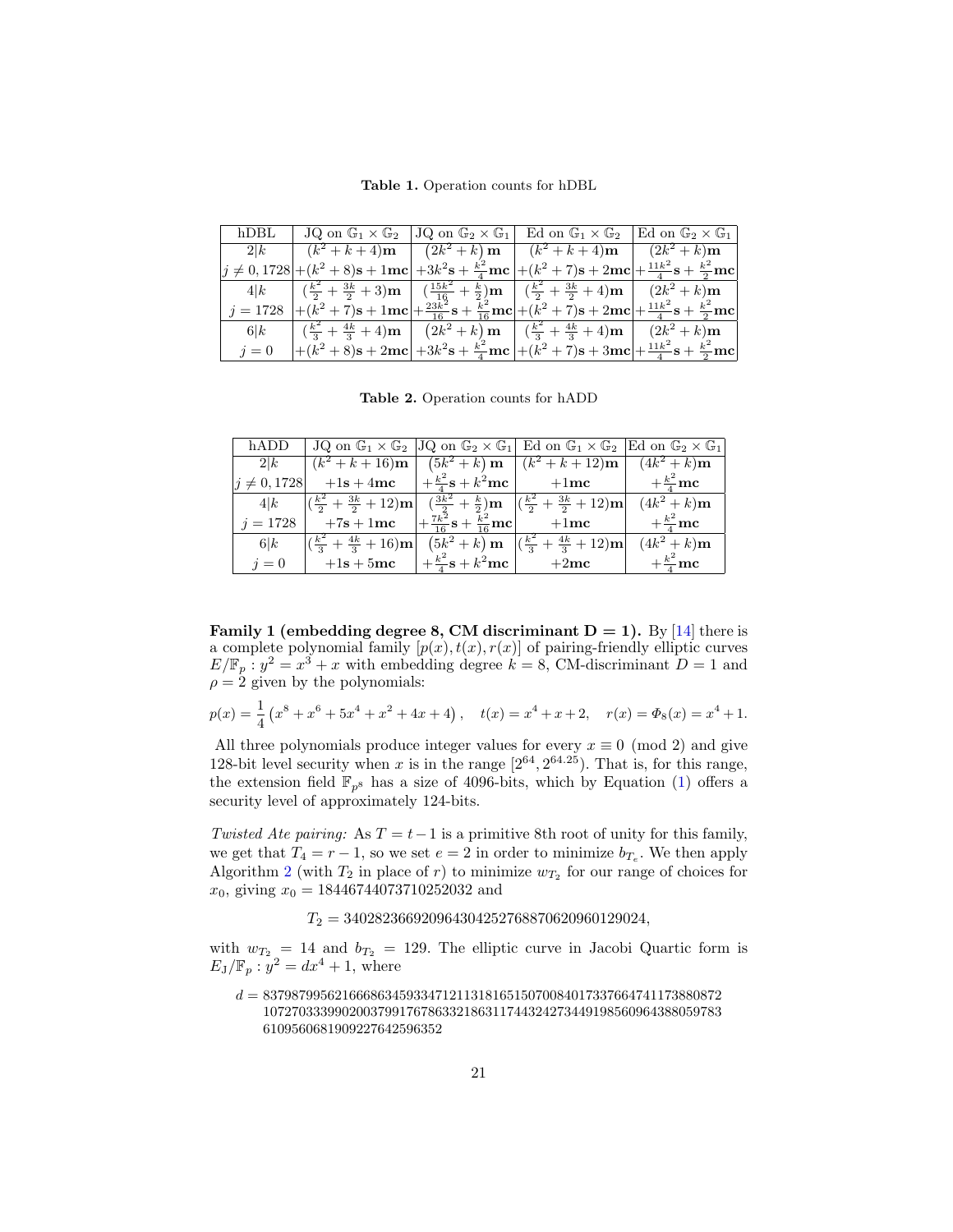and in Edwards form is  $E_{\text{Ed}}/\mathbb{F}_p : 2x^2 + y^2 = 1 - 2x^2y^2$ .

Optimal Ate pairing: The shortest vector of the corresponding lattice L is  $V =$  $[x, -1, 0, 0]$ . Thus, the optimal Ate pairing is calculated by the formula:

$$
\widehat{a}_o(Q,P) = f_{x,Q}(P)^{\frac{p^k-1}{r}}.
$$

We apply Algorithm [4](#page-6-0) to choose the best value of  $x_0$ , which in this case is (also)  $x_0 = 18446744073710252032$  with  $s = x_0$ , giving  $w_s = 6$  and  $b_s = 65$ .

*Comparison:* Following e.g.  $[10]$ , we give two comparisons by plugging in these values to Tables [1](#page-20-0) and [2](#page-20-1) corresponding to the two options  $s = 0.8m$  and  $s = m$ . The table below indicates time required to compute the pairing in each case as a multiple of m.

|                                                                                |  | $JQ, \hat{a}_2   JQ, \hat{a}_o   Ed, \hat{a}_2   Ed, \hat{a}_0$ |  |
|--------------------------------------------------------------------------------|--|-----------------------------------------------------------------|--|
| $s = m$                                                                        |  | 16064   10900   15960   21288                                   |  |
| $\overline{\mathbf{s}} = 0.8\mathbf{m}   14228.2   9694.4   14142.4   19035.2$ |  |                                                                 |  |

As each pairing includes exactly 1e, we do not include this in the count, as it does not change the comparison. As the curve constants for  $E_J$  are in the order of p, we set  $mc = m$  for the Jacobi Quartic case. As the curve constants for  $E_{\text{Ed}}$  are very small, we set  $\mathbf{mc} = 0$  for the Edwards case. The above table shows clearly that the best choice for this family is the optimal Ate pairing applied to the above curve in Jacobi Quartic form. Our MAGMA implementation runs this example in 16ms.

**Family 2** (embedding degree 8, CM discriminant  $D = 2$ ). The second family of TNFS-secure pairing-friendly elliptic curves in [\[14\]](#page-29-0) is also of embedding degree 8, it has CM discriminant  $D = 2$  and it is parametrized by:

$$
p(x) = \frac{1}{8} \left( 2x^8 + 4x^7 + 3x^6 + 2x^5 + 11x^4 + 12x^3 + 3x^2 + 2x + 9 \right),
$$
  

$$
t(x) = x^4 + x^3 + 2, \quad r(x) = x^4 + 1,
$$

where  $x \equiv 1 \pmod{2}$  in the range  $[2^{64}, 2^{64.25})$ .

Twisted Ate pairing: The curves generated by this family admit only quadratic twists, thus the only possibility for the twisted Ate pairing is  $T_4$ . The value  $x = 18446744073709584935$  gives the lowest Hamming weight for  $T_4$ , particularly  $b_{T_4} = 256$  and  $w_{T_4} = 68$ . The coefficients of the elliptic curve in Weierstrass form are:

- $A = 1933995701602254373352815227295577988001391575075214905224432577$ 6723696340238896700311167681216806999831537071596907112291500601 55123867284775372963879318
- $B = 3249925724244561680737407994390614893551384131971449827168082404$ 7654448427002208648788265190103673429884742123474891938446749436 32641573710140606666223982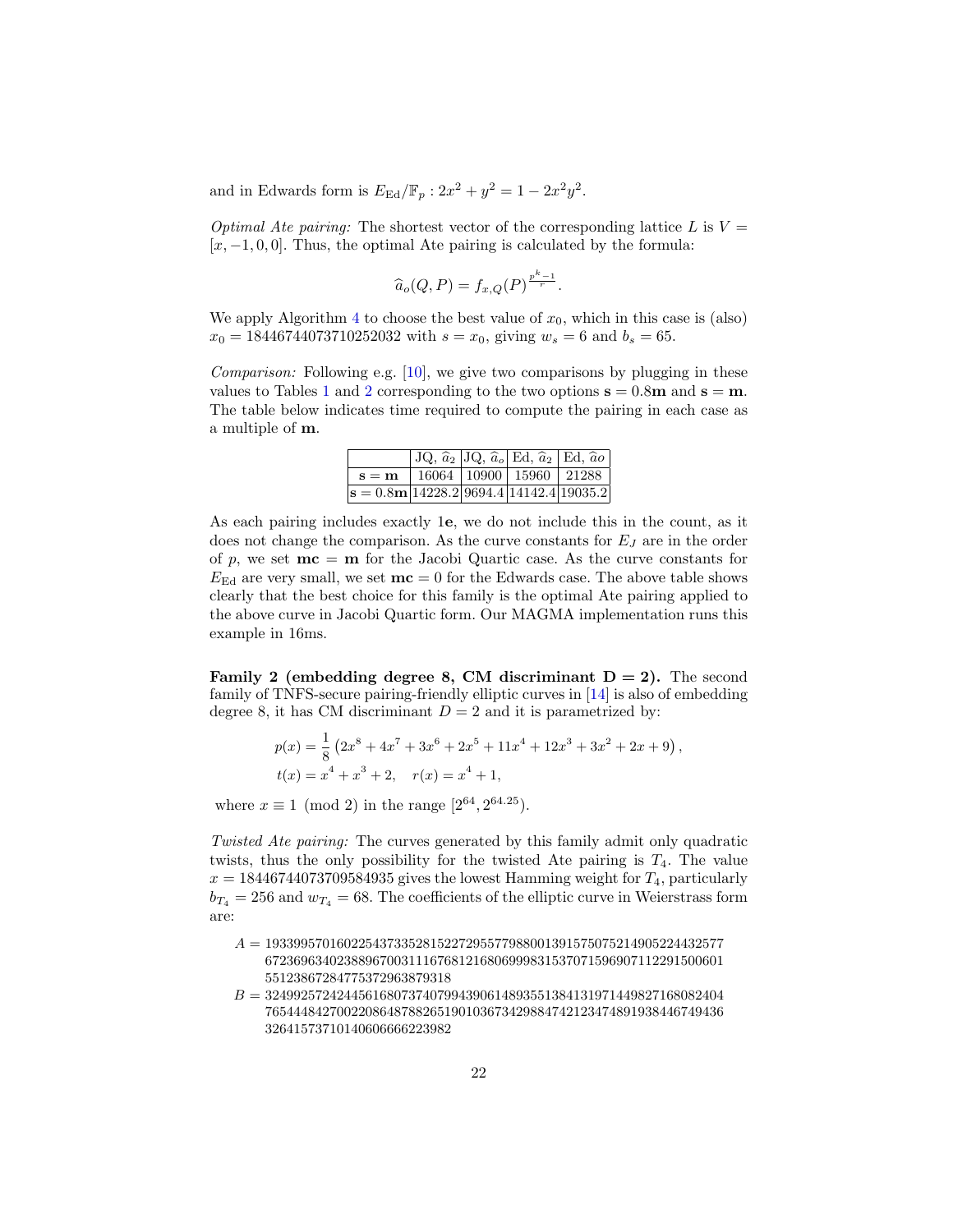Optimal Ate pairing: For this family, we take the shortest vector of the lattice L as  $V = [x, 0, 0, -1]$ , so that the optimal Ate pairing is:

$$
\widehat{a}_o(Q,P) = f_{x,Q}(P)^{\frac{p^k-1}{r}}.
$$

The best value of x is (also)  $x = 18446744073709584935$  with  $s = x$ , giving  $w_s = 6$  and  $b_s = 65$ .

|                                                                    |  | $ JQ, \hat{a}_4 JQ, \hat{a}_o Ed, \hat{a}_4 Ed, \hat{a}_0 $ |
|--------------------------------------------------------------------|--|-------------------------------------------------------------|
| $\mathbf{s} = \mathbf{m}$   44226   24464   43690   23696          |  |                                                             |
| $\mathbf{s} = 0.8\mathbf{m}   40540.6   21987.2   40069   21443.2$ |  |                                                             |

For this family the best choice is the optimal Ate pairing with Edwards curve. Our MAGMA implementation runs this example in 21ms.

**Family 3 (embedding degree 8, CM discriminant**  $D = 3$ **).** The third family with embedding degree 8 has  $D = 3$  and it is parametrized by:

$$
p(x) = \frac{1}{3} \left( 3x^{16} - 9x^{12} + x^{10} - 2x^9 + 16x^8 - x^6 + 5x^5 - 13x^4 + x^2 - 5x + 7 \right)
$$
  

$$
t(x) = (x^8 + x^5 - x^4 - x + 2), \quad r(x) = x^8 - x^4 + 1,
$$

for every  $x \equiv 1 \pmod{3}$  and  $x \in [2^{32}, 2^{32.125})$ .

Twisted Ate pairing: We only have only choice of  $T_e$  for this family, that is  $T_4 = r - 1$ . Applying Algorithm [2,](#page-4-1) we see that the best choice in this family for the twisted Ate pairing is  $x = 4295331013$ , giving  $b_{T_4} = 256$  and  $w_{T_4} = 107$ .

Optimal Ate pairing: The shortest vector of the corresponding lattice that we choose is  $V = [x^2, x, 1, 0]$ , so that in this case the optimal pairing is

$$
\widehat{a}_o(Q,P) = \left(f_{x^2,Q}(P)f_{x,Q}^p(P)h_{s_2Q, xpQ}(P)h_{s_3Q,p^2Q}(P)\right)^{\frac{p^k-1}{r}}.
$$

Observe that  $s_3Q = \infty$ , so  $h_{s_3Q,p^2Q}$  is the vertical line passing through  $p^2Q =$  $(a, b)$  with equation  $X-a$ . Recall that in every case outlined above  $Q \in E(\mathbb{F}_{p^k})$  is chosen to be in the image of the quadratic twist isomorphism  $(X, Y) \mapsto (X, \omega Y)$ , where  $X, Y \in \mathbb{F}_{p^{k/2}}$  and  $\omega$  generates  $\mathbb{F}_{p^k}$  as a  $\mathbb{F}_{p^{k/2}}$ -vector space. In particular, the multiple  $p^2\hat{Q}$  of Q is also in the image of this isomorphism, hence  $a \in \mathbb{F}_{p^{k/2}}$ and  $h_{s_3Q,p^2Q}(P) = x_P - a \in \mathbb{F}_{p^{k/2}}$ , so maps to 1 under the final exponentiation. This leaves  $h_{s_2Q, xpQ}(P)$ , which does give a nontrivial contribution, but can be precomputed so adds negligable computation to the pairing.

We also recall from [\[26\]](#page-29-9) that  $f_{x^2,Q} = f_{x,Q}^x f_{x,[x]Q}$  and thus the formula for the optimal Ate pairing simplifies to:

$$
\widehat{a}_o(Q,P) = \left( f_{x,Q}^{p+x}(P) f_{x,[x]Q}(P) h_{s_2Q,xpQ}(P) \right)^{\frac{p^k-1}{r}}.
$$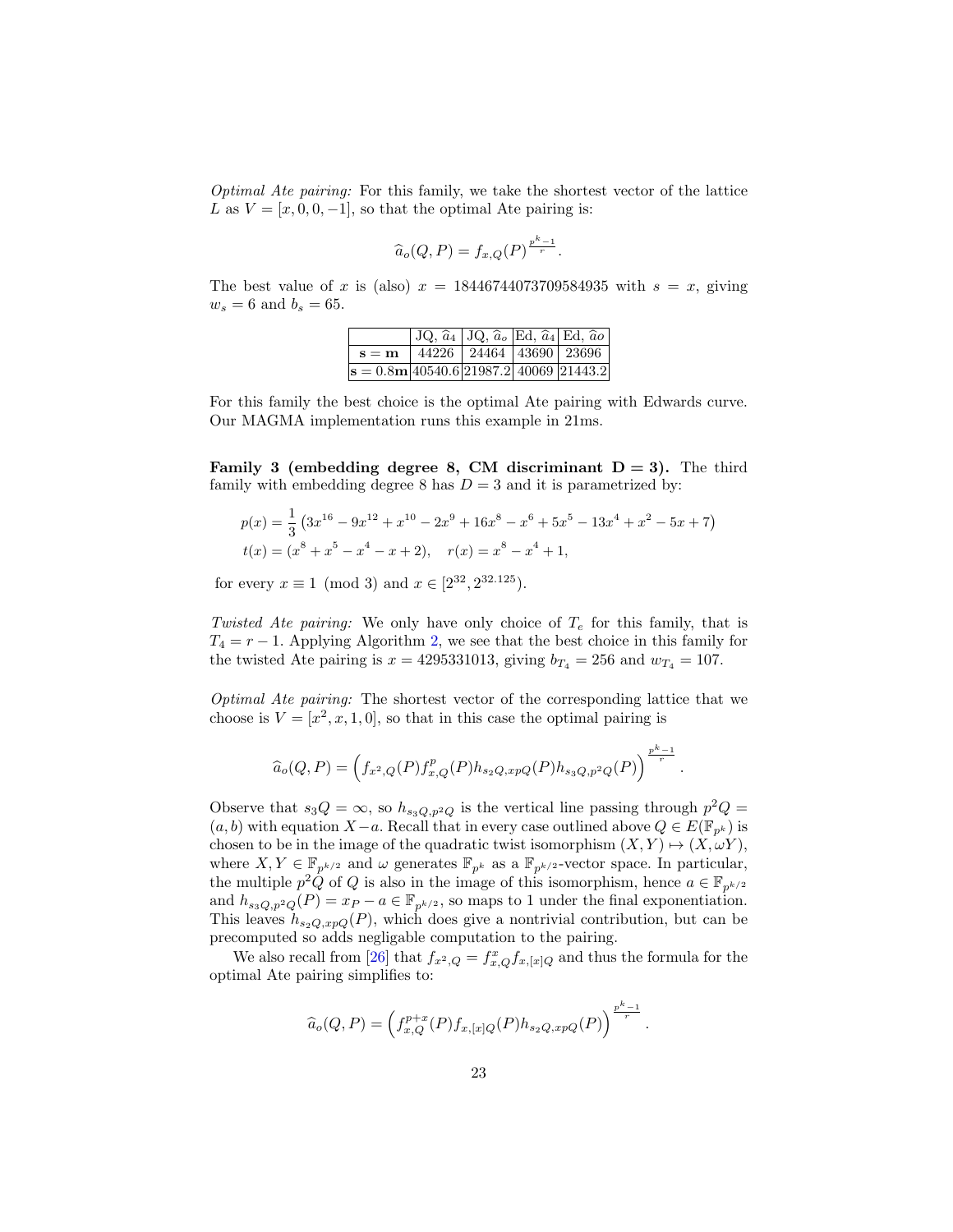Then total time to compute the optimal Ate pairing  $\hat{a}_o$  is

$$
2(b_s - 1) \text{hDBL} + 2(w_s - 1) \text{hADD} + \mathbf{e} + \mathbf{E},
$$

where **E** denotes exponentiaion by  $p + x$ . We apply Algorithm [4](#page-6-0) to choose the best value of x, which in this case is (also)  $x = 4295331013$  with  $s = x$ , giving  $w_s = 10$  and  $b_s = 32$ . We exclude the cost of **E** from the following table as our implementation uses a combination of MAGMA's Frobenius function and a basic exponentiation algorithm, meaning that the cost is hard to give precisely in terms of **m**. This means that the operation count for  $\hat{a}_o$  is an underestimation.

|                                                           | $JQ, \hat{a}_4$   JQ, $\hat{a}_o$   Ed, $\hat{a}_4$   Ed, $\hat{a}_0$ |  |  |
|-----------------------------------------------------------|-----------------------------------------------------------------------|--|--|
| $\mathbf{s} = \mathbf{m}$   48002   28672   47154   26368 |                                                                       |  |  |
| $ \mathbf{s}  = 0.8$ m 44294.4 26233.6 43518.8 24185.6    |                                                                       |  |  |

Our MAGMA implementation runs this example in 31ms for the optimal Ate pairing on twisted Edwards curves (this is also the fastest implementation).

Family 4 (embedding degree 10, CM discriminant  $D = 1$ ). This family is parametrized by:

$$
p(x) = \frac{1}{4} \left( x^{14} - 2x^{12} + x^{10} + x^4 + 2x^2 + 1 \right), \quad t(x) = x^2 + 1, \quad r(x) = \Phi_{20}(x)
$$

It produces pairing-friendly elliptic curves  $E/\mathbb{F}_p : y^2 = x^3 + x$ , with  $\rho = 1.7422$ whenever  $x \equiv 1 \pmod{2}$ . For a 128-bit security level, the input x must be in the range  $[2^{32}, 2^{32.125})$ .

Twisted Ate pairing: Elliptic curves derived by this family admit quadratic twists. For  $x = 4295075489$  we get  $T_5 = (t(x)-1)^5 \pmod{r(x)}$ , with  $\log T_5 = 256$ and  $wt(T_5) = 98$ .

*Optimal Ate pairing:* We choose the shortest vector of the lattice L to be  $V =$  $[x^2, -1, 0, 0]$  and the formula for the optimal Ate pairing becomes:

$$
\widehat{a}_o(Q,P) = f_{x^2,Q}(P)^{\frac{p^k-1}{r}}.
$$

For  $x = 3963617801$  we set  $s = x^2$ , where we have  $b_s = 64$  and  $w_s = 24$ .

*Comparison:* Since  $\mu = 0$  in the Jacobi quartic form, there is only one multiplication with the constant d in the doubling step, for which we set  $mc = m$ . In addition for the twisted Edwards curve we set  $mc = 0$ .

|                                       | JQ, $\hat{a}_5$ JQ, $\hat{a}_o$ Ed, $\hat{a}_5$ Ed, $\hat{a}_0$ |  |  |
|---------------------------------------|-----------------------------------------------------------------|--|--|
| $s = m$ 69026 45010 68189 39985       |                                                                 |  |  |
| $s = 0.8$ m 63498.6 41115 62732 36520 |                                                                 |  |  |

Our MAGMA implementation runs this example in 31ms, using the optimal Ate pairing for the elliptic curve in twisted Edwards form.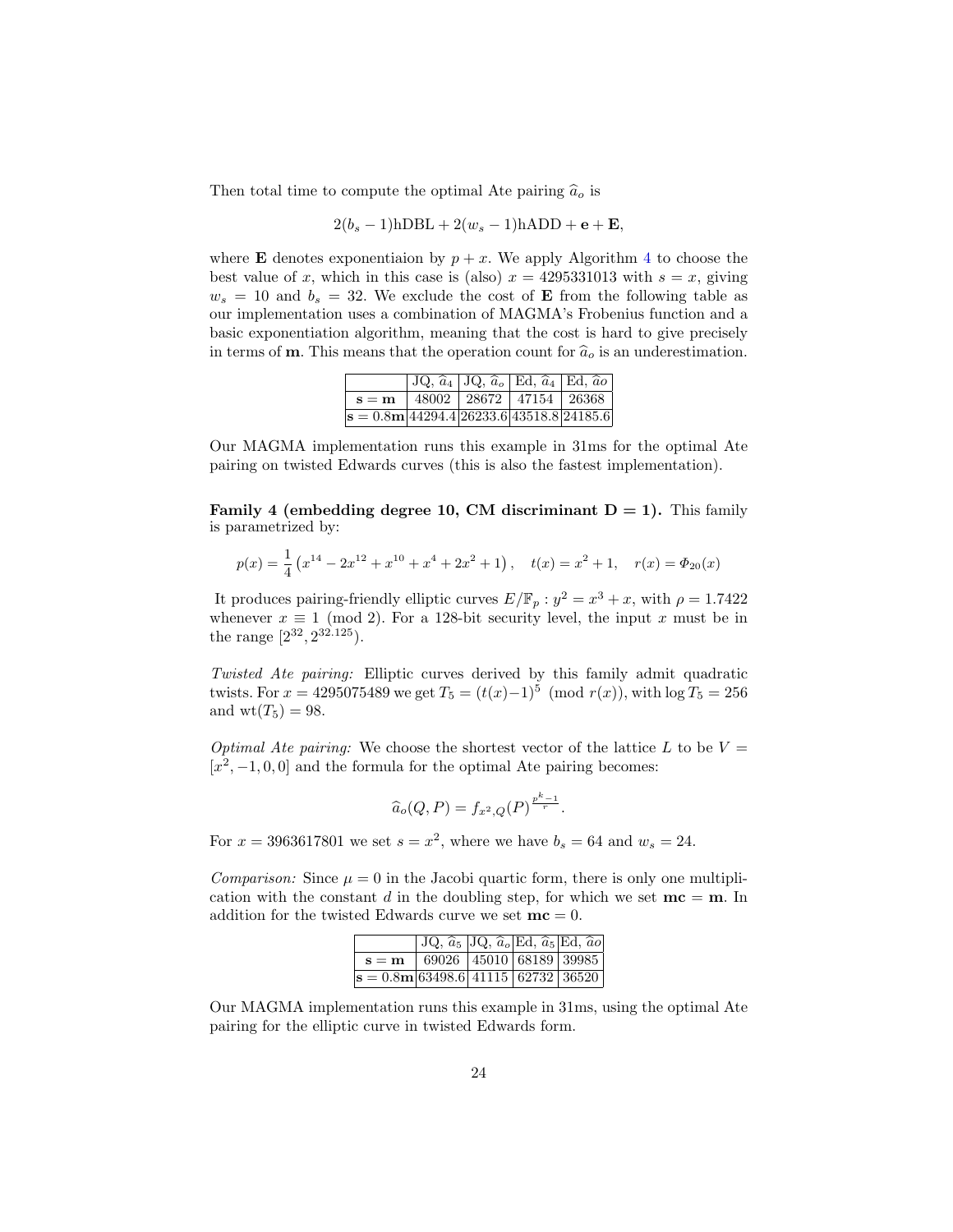**Family 5 (embedding degree 10, CM discriminant**  $D = 5$ **).** The next polynomial family is parametrized by

$$
p(x) = \frac{1}{20} \left( 4x^{14} - 7x^{12} + 11x^{10} - 11x^8 - 9x^6 + 13x^4 - 16x^2 + 20 \right),
$$
  

$$
t(x) = -x^6 + x^4 - x^2 + 2, \quad r(x) = x^8 - x^6 + x^4 - x^2 + 1,
$$

and produces pairing-friendly curves when  $x \equiv 0, 4$  or 6 (mod 10).

Twisted Ate pairing: The elliptic curves produced by this family have quadratic twists; for  $x = 4299680754$  we get  $\log T_5 = 256$  and  $wt(T_5) = 94$ . The coefficients of the Weierstrass curve are:

- $A = 1434142558072482992717767987605224926822071654581181887660806883979085$ 33157494227966571977857509978621188790947050157295400195043348754
- $B = 1448152355655271041167166000663895746945176603078579211573447332928465$ 42388964430457326978055255774719968539520707063509316602096298019

*Optimal Ate pairing:* We take the shortest vector  $V = [x^2 - 1, 1, -1, 1]$  and the formula for the optimal Ate pairing becomes:

$$
\widehat{a}_o(Q,P) = \left[ f_{x^2-1,Q}(P) h_{[s_2]Q,[p]Q}(P) h_{[s_3]Q,[-p^2]Q}(P) \right]^{\frac{p^k-1}{r}},
$$

where both values  $h_{[s_2]Q,[p]Q}(P)$  and  $h_{[s_3]Q,[-p^2]Q}(P)$  contribute in the pairing computation but they can be precomputed. We take  $x = 4295426686$ ; the coefficients of the Weierstrass curve are:

- $A = 4983541974485518942640702841041487964808494612567841938054317835752967$ 9913898846590407063815257610665928626825793838213034968895531605
- $B = 8175213845678406654230954570916316289077807358823318928079745531213973$ 2354874453453192312647819009597646943271112111073990129871455013

|                                                                | JQ, $\hat{a}_5$  JQ, $\hat{a}_o$  Ed, $\hat{a}_5$  Ed, $\hat{a}_0$ |  |  |
|----------------------------------------------------------------|--------------------------------------------------------------------|--|--|
| $s = m$ 69048 47675 68304 43275                                |                                                                    |  |  |
| $\mathbf{s} = 0.8\mathbf{m}   63521.4   43785   62847   39810$ |                                                                    |  |  |

In the above table we can see that the best choice is to use the optimal Ate pairing for twisted Edwards curves. The running time using our implementation is 40ms. Note that there is also an additional multiplication of  $f$  and  $H$ , before the final exponentiation.

**Family 6 (embedding degree 10, CM discriminant**  $D = 15$ **).** The final complete family with embedding degree 10 is parametrized by:

$$
p(x) = \frac{1}{15}(4x^{14} + 4x^{13} + x^{12} - 12x^{11} - 12x^{10} - 7x^9 + 11x^8 + 17x^7 + 15x^6 - 3x^5 - 11x^4 + x^3 - 2x^2 + 3x + 6), \quad (x) = x^3 + 1, \quad r(x) = \Phi_{30}(x),
$$

with  $x \equiv \{1, 3, 6, 13\} \pmod{15}$ .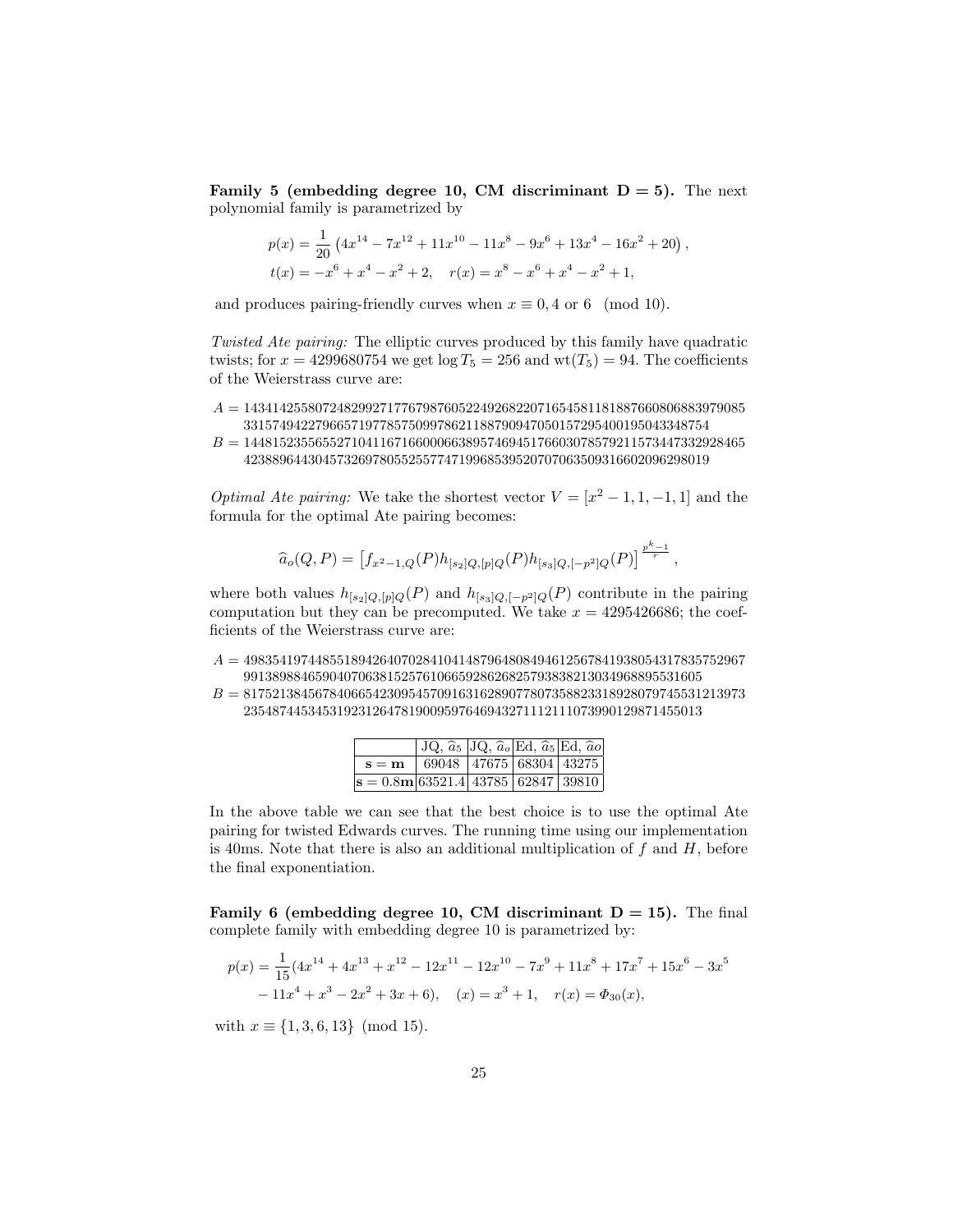Twisted Ate pairing: These curves have quadratic twists and hence the twisted Ate pairing requires  $\log T_5$  iterations in Miller's loop. We take  $x = 4295609701$ ; then  $b_{T_5} = 256$  and  $w_{T_5} = 109$ . The coefficients of the Weierstrass curve are:

- $A = 7530549875619995973904171476874159634597247325554413189099502208876127$ 3119595856002093259712232206207252788312933020423372440709996445
- $B = 1891078794636363879141088254463737306214748143829845976539884415128302$ 68496147067961907300153652307761692277431976821323488452819833486

*Optimal Ate pairing:* We choose the shortest vector  $V = [x, 0, -1, x^2]$  for the corresponding lattice  $L$  and the formula for the optimal Ate pairing is:

$$
\widehat{a}_o(Q,P) = \left(f_{x,Q}(P)f_{x^2,Q}^{p^3}(P)h_{[s_2]Q,\infty}(P)h_{[s_3]Q,[-p^2]Q}(P)\right)^{\frac{p^k-1}{r}}.
$$

Note that for  $h_{[s_2]Q,\infty}(P)$ , we have  $h_{[s_2]Q,\infty}(P) = x_P - x_{[s_2]Q} \in \mathbb{F}_{p^5}$  and hence maps to 1 in the final exponentiation. Therefore, only the value  $h_{[s_3]Q,[-p^2]Q}(P)$ contributes in the pairing computation. Furthermore, we can use the relation  $f_{x^2,Q}(P) = f_{x,Q}^x(P) f_{x,[x]Q}(P)$ , and thus the formula for the optimal Ate pairing transforms to:

$$
\widehat{a}_o(Q,P) = \left(f_{x,Q}^{1+xp^3}(P)f_{x,[x]Q}^{p^3}(P)h_{[s_3]Q,[-p^2]Q}(P)\right)^{\frac{p^k-1}{r}}.
$$

We take  $s = x = 4295609701$  as in the case of the twisted Ate pairing, for which  $b_s = 32$  and  $w_s = 12$ .

|                                       | $JQ, \hat{a}_5   JQ, \hat{a}_o \overline{Ed, \hat{a}_5 Ed, \hat{a}_0}$ |  |  |
|---------------------------------------|------------------------------------------------------------------------|--|--|
| $s = m$                               | 71013   47140   70149   42740                                          |  |  |
| $s = 0.8$ m 65483.4 43310 64692 39330 |                                                                        |  |  |

The best choice is to use the optimal Ate pairing for twisted Edwards curves. Our MAGMA implementation runs this example in 37ms.

Family 7 (embedding degree 12, CM discriminant  $D = 3$ ). We study the following complete polynomial family with  $k = 12$ :

$$
p(x) = \frac{1}{3} \left( x^6 - 2x^5 + 2x^3 + x + 1 \right), \quad t(x) = x + 1, \quad r(x) = x^4 - x^2 + 1,
$$

where  $x \equiv 1 \pmod{3}$ . This is a family of elliptic curves in Weierstrass form given by  $E/\mathbb{F}_p : y^2 = x^3 + 1$ .

Twisted Ate pairing: Elliptic curves produced by this family admit sextic twists, giving a choice of  $\hat{a}_2$ ,  $\hat{a}_3$ , and  $\hat{a}_6$  for the twisted Ate pairing. The optimal choice for the twisted Ate pairing is  $\hat{a}_2$  with  $x = 18446744073709611553$ , for which  $b_{T_2}(r) = 129$  and  $wt(T_2) = 19$ .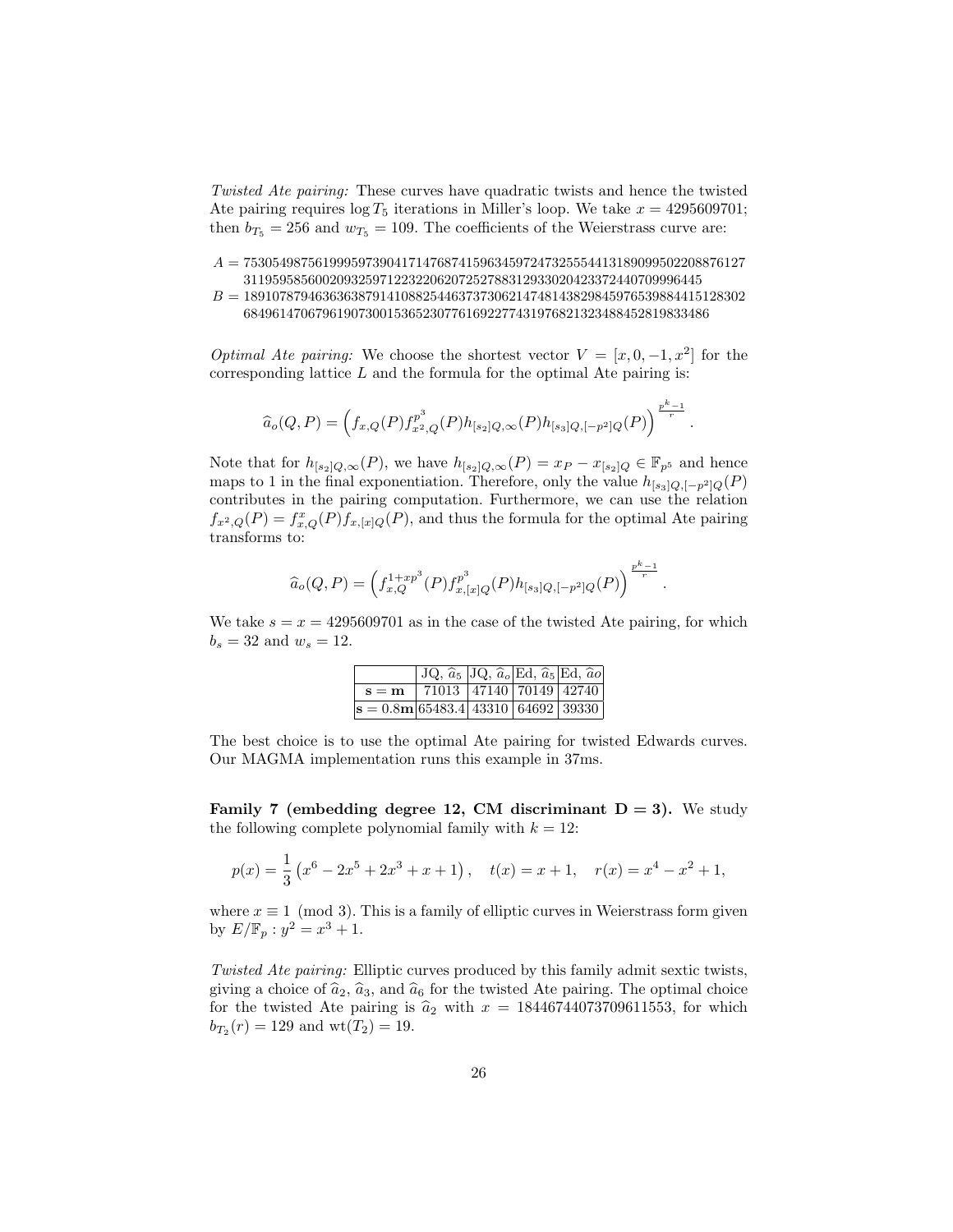Optimal Ate pairing: The shortest vector of the corresponding lattice for this family is  $V = [x, -1, 0, 0]$  and so the formula for the optimal Ate pairing is:

$$
\widehat{a}_o(Q,P) = f_{x,Q}(P)^{\frac{p^k-1}{r}}.
$$

We choose  $s = x = 18446744073709818889$ , with  $b_s = 64$  and  $w_s = 6$ .

|                                                           | $JQ, \hat{a}_2$   JQ, $\hat{a}_o$   Ed, $\hat{a}_2$   Ed, $\hat{a}_o$ |  |  |
|-----------------------------------------------------------|-----------------------------------------------------------------------|--|--|
| $\mathbf{s} = \mathbf{m}$   29742   52944   29598   51504 |                                                                       |  |  |
| $s = 0.8$ m 25877.6 47464.8 25762.6 46514.4               |                                                                       |  |  |

The best choice for this family is the twisted Ate pairing with twisted Edwards curves. Our MAGMA implementation runs this example in 23ms.

Family 8 (embedding degree 12, CM discriminant  $D = 2$ ). The next complete polynomial family has embedding degree 12 and is parameterized by:

 $p(x) = \frac{1}{8}(x^{14} - 4x^{10} + 2x^8 + 4x^6 - 2x^4 + 5x^2 + 2), \quad t(x) = x^2 + 1, \quad r(x) = \Phi_{24}(x),$ with  $x \equiv 1 \pmod{2}$ .

Twisted Ate pairing: This family produces elliptic curves which admit quadratic twists and thus for the twisted Ate pairing the number of iterations in Miller's loop derives from the size of  $T_6 = (t-1)^6 \mod r$ . For  $x = 4295114753$  we get that  $\log T_6 = 256$ , with  $\text{wt}(T_6) = 97$ . The coefficients of the elliptic curve in Weierstrass form are:

 $A = 1035384114086415639385033191584877403068222061220040515425501700254105$ 9163488608120808766441757343152957214120074465669038166665814946

 $B = 3947328936377596310410210945159429794869115284391294094527343308557187$ 6583864616864154630093167743249959592989117035943541619831594138

*Optimal Ate pairing:* The shortest vector for this family is  $V = [x^2, -1, 0, 0]$  and the formula for the optimal Ate pairing is

$$
\widehat{a}_o(Q,P) = f_{x^2,Q}(P)^{\frac{p^k-1}{r}}.
$$

We choose  $s = x^2$ , for x as in the case of the twisted Ate pairing. Here  $b_s = 64$ and  $w_s = 10$ .

|                                                                       |  | JQ, $\hat{a}_6$ JQ, $\hat{a}_o$ Ed, $\hat{a}_6$ Ed, $\hat{a}_0$ |
|-----------------------------------------------------------------------|--|-----------------------------------------------------------------|
| $\mathbf{s} = \mathbf{m} \mid 96807 \mid 56592 \mid 96039 \mid 54000$ |  |                                                                 |
| $ \mathbf{s}  = 0.8$ m 89035.8 51084 88338 49010.4                    |  |                                                                 |

The best choice for this family is to use the optimal Ate pairing with twisted Edwards curves. Our MAGMA implementation runs this example in 41ms.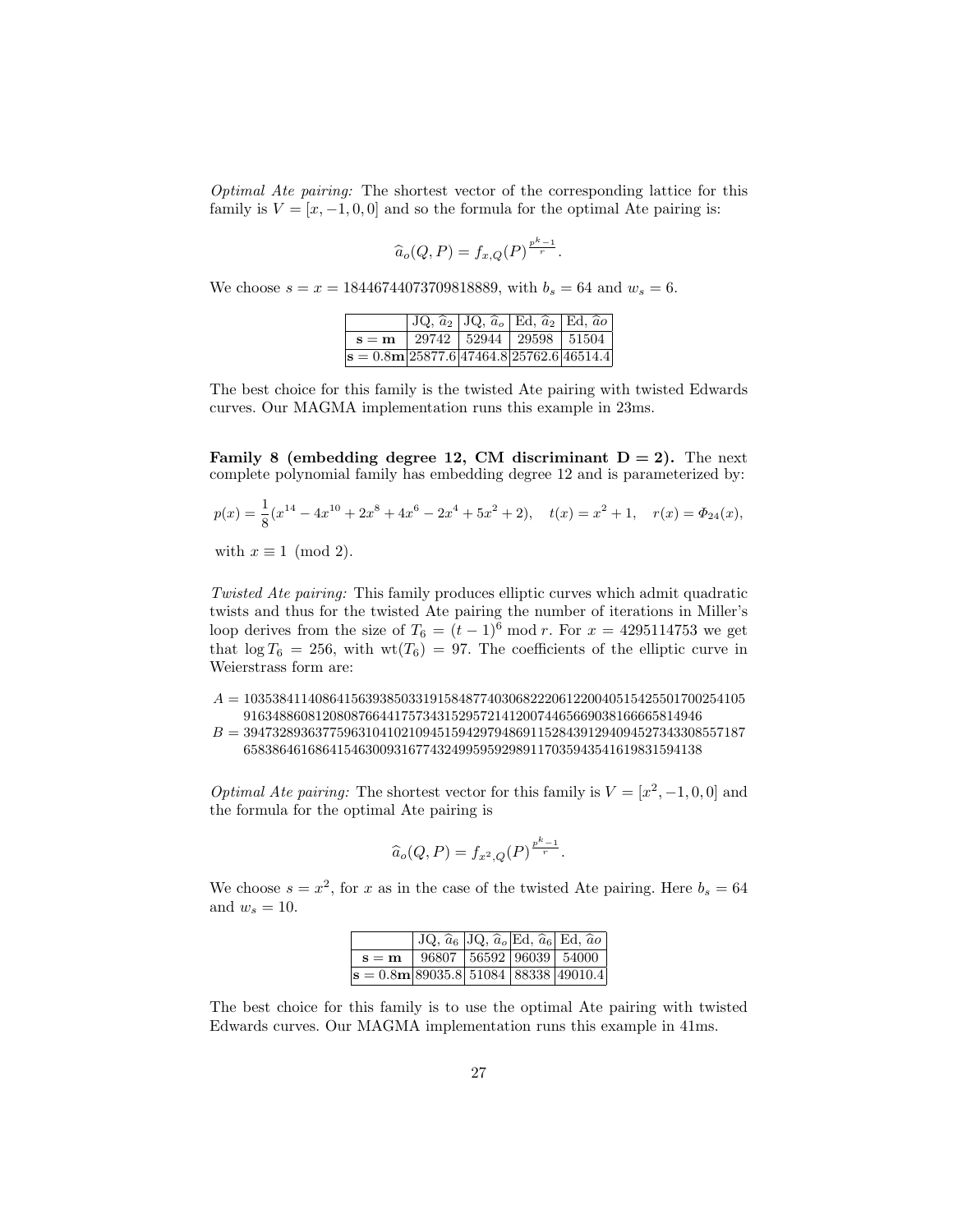**Family 9 (embedding degree 14, CM discriminant**  $D = 1$ **).** The next polynomial family is a complete family with variable discriminant (CVD). The construction of such families is similar to complete families, however the CM discriminant is not a fixed value, but varies depending on the input of the polynomial family (see [\[14\]](#page-29-0) for more details). In this case, a CVD polynomial family  $[p(x), t(x), r(x)]$  satisfies  $4p(x) - t(x)^2 = xy(x)^2$  and thus we need to find an input of the form  $x = Dy^2$ , for some square-free  $D > 0$ , such that  $p(x)$  and  $r(x)$ are both primes of a desired size. For a desired security level of S-bits, this can be easily done by fixing a square-free value  $D > 0$  and searching for a  $y \in \mathbb{Z}$ , such that

$$
\log y = \frac{1}{2} \left( \frac{2S - \log \mathrm{lc}(r)}{\deg r} - \log D \right),\,
$$

where  $\mathrm{lc}(r)$  is the leading coefficient of the polynomial  $r(x)$ .

The following is an example of a CVD family with embedding degree  $k = 14$ , which is parametrized by the polynomials:

$$
p(x) = \frac{1}{4} (x^9 - 2x^8 + x^7 + x^2 + 2x + 1), \quad t(x) = x + 1, \quad r(x) = \Phi_{14}(x)
$$

with  $x \equiv 1 \mod 2$ . This family has  $\rho = 1.5$ , so for 128-bit security level we get an extension field  $\mathbb{F}_{p^{14}}$  of 5376-bits. We fix  $D = 1$  and choose  $x = D \cdot 1901697^2$ Note that with this choice the prime  $r$  is 250-bits and the base field prime  $p$ 373-bits, corresponding to an extension field of 5222-bits.

Twisted Ate pairing: These curves admit only quadratic twists, so the only choice is to set  $T_7 \equiv (t-1)^7 \pmod{r}$ . Then  $b_{T_7} = 250$  and  $w_{T_7} = 124$ .

*Optimal Ate pairing:* We choose the shortest vector  $V = [x_0, -1, 0, 0, 0, 0]$ , then the formula for the optimal Ate pairing is:

$$
\widehat{a}_o(Q,P) = f_{x,Q}(P)^{\frac{p^k-1}{r}}.
$$

For x as above we get  $b_x = 41$  and  $w_x = 15$ .

|                                                                        |                                                                              | $JQ, \hat{a}_7   JQ, \hat{a}_9   Ed, \hat{a}_7   Ed, \hat{a}_0$ |  |
|------------------------------------------------------------------------|------------------------------------------------------------------------------|-----------------------------------------------------------------|--|
|                                                                        | $\mathbf{s} = \mathbf{m} \mid 132744 \mid 59066 \mid 131760 \mid 53578 \mid$ |                                                                 |  |
| $\mathbf{s} = 0.8\mathbf{m}   122560.2   54224.8   121650.6   49266  $ |                                                                              |                                                                 |  |

The best choice for this family is the optimal Ate pairing applied to twisted Edwards curves. Our MAGMA implementation runs this example in 41ms.

## 5 Conclusion

We give a comprehensive comparison of the competing proposals put forward in the literature for curve shapes and pairing choices for elliptic curves with even embedding degree, for each known TNFS-secure complete pairing-friendly family for 128-bit security level. We additionally provide the formulas for the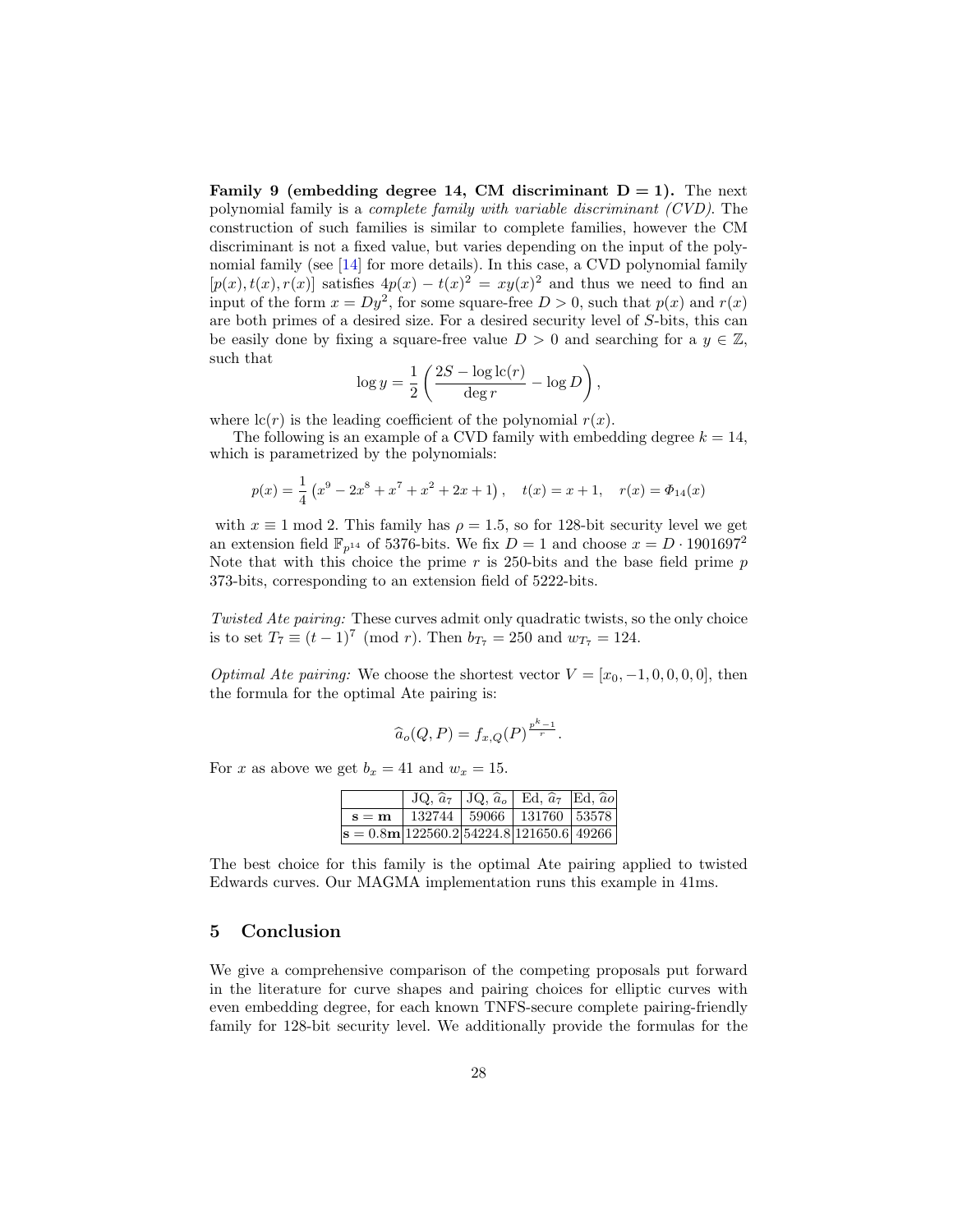'gaps' in the literature: utilizing quadratic twists for pairings on  $\mathbb{G}_2 \times \mathbb{G}_1$  with Jacobi Quartic and Edwards curves, and utilizing sextic twists for pairings on  $\mathbb{G}_1 \times \mathbb{G}_2$  with Jacobi Quartic curves.

Our comparisons show that, from the currently known TNFS-secure families, the best pairing implementation choice for 128-bit security is the optimal Ate pairing applied to the Jacobi Quartic elliptic curve  $E/\mathbb{F}_p : y^2 = dx^4 + 1$  (utilizing quartic twists), where

 $p = 33519519824866674538373388484527266060280336069350658964695523488$ 42908133596080151967071453287452469772970937967942438575522391344 438242727636910570385409

and

 $d = 83798799562166686345933471211318165150700840173376647411738808721\\$ 07270333990200379917678633218631174432427344919856096438805978361 09560681909227642596352.

This choice comes from Family 1, for which our MAGMA implementation runs in 16ms. We leave an optimised implementation of this example to future work.

# References

- <span id="page-28-8"></span>1. C. Aréne, T. Lange, M. Naehrig, C. Ritzenthaler, Faster computation of the Tate pairing. Journal of Number Theory, Vol. 131, No. 5, pp. 842–857, Elsevier, 2011.
- 2. P.S.L.M. Barreto, M. Naehrig. Pairing-Friendly Elliptic Curves of Prime Order. SAC 2005, LNCS Vol. 3897, pp. 319–331, Springer, 2005.
- 3. D. Bernstein, P. Birkner, M. Joye, T. Lange, C. Peters. Twisted Edwards Curves. AFRICACRYPT 2008, LNCS Vol. 5023, pp. 389–405, Springer, 2008.
- <span id="page-28-3"></span>4. D. Bernstein, T. Lange. Faster Addition and Doubling on Elliptic Curves. ASI-ACRYPT 2007, LNCS Vol. 4833, pp. 29–50, Springer, 2007.
- <span id="page-28-6"></span>5. O. Billet, M. Joye. The Jacobi model of an elliptic curve and side-channel analysis. AAECC 2003, LNCS Vol. 2643, pp. 34–42, Springer, 2003.
- <span id="page-28-0"></span>6. D. Boneh, M. Franklin. Identity-Based Encryption from the Weil Pairing. SIAM Journal on Computing: 32(3), pp. 586–615, 2003.
- <span id="page-28-1"></span>7. D. Boneh, B. Lynn, H. Shacham. Short Signatures From the Weil Pairing. Journal of Cryptology: 17(4), pp. 297–319, 2004.
- <span id="page-28-2"></span>8. F. Brezing, A. Weng. Elliptic Curves Suitable for Pairing Based Cryptography. Designs, Codes and Cryptography: 37(1), pp. 133–141, 2005.
- <span id="page-28-7"></span>9. S. Duquesne, N. El Mrabet, E. Fouotsa. Efficient computation of pairings on Jacobi quartic elliptic curves. Journal of Mathematical Cryptology, Vol. 8, No. 4, pp. 331– 362, De Gruyter, 2014.
- <span id="page-28-9"></span>10. S. Duquesne, N. El Mrabet, S. Haloui, F. Rondepierre. Choosing and generating parameters for low level pairing implementation on BN curves. Cryptology ePrint Archive, Report 2015/1212, <https://eprint.iacr.org/2015/1212>, 2015.
- <span id="page-28-4"></span>11. S. Duquesne, L. Ghammam. Memory-saving computation of the pairing final exponentiation on BN curves. Groups Complexity Cryptology: 8 (1), pp. 75–90, De Gruyter, 2016.
- <span id="page-28-5"></span>12. H. Edwards. A normal form for elliptic curves. Bulletin of the American Mathematical Society: 44(3), pp. 393–422, 2007.